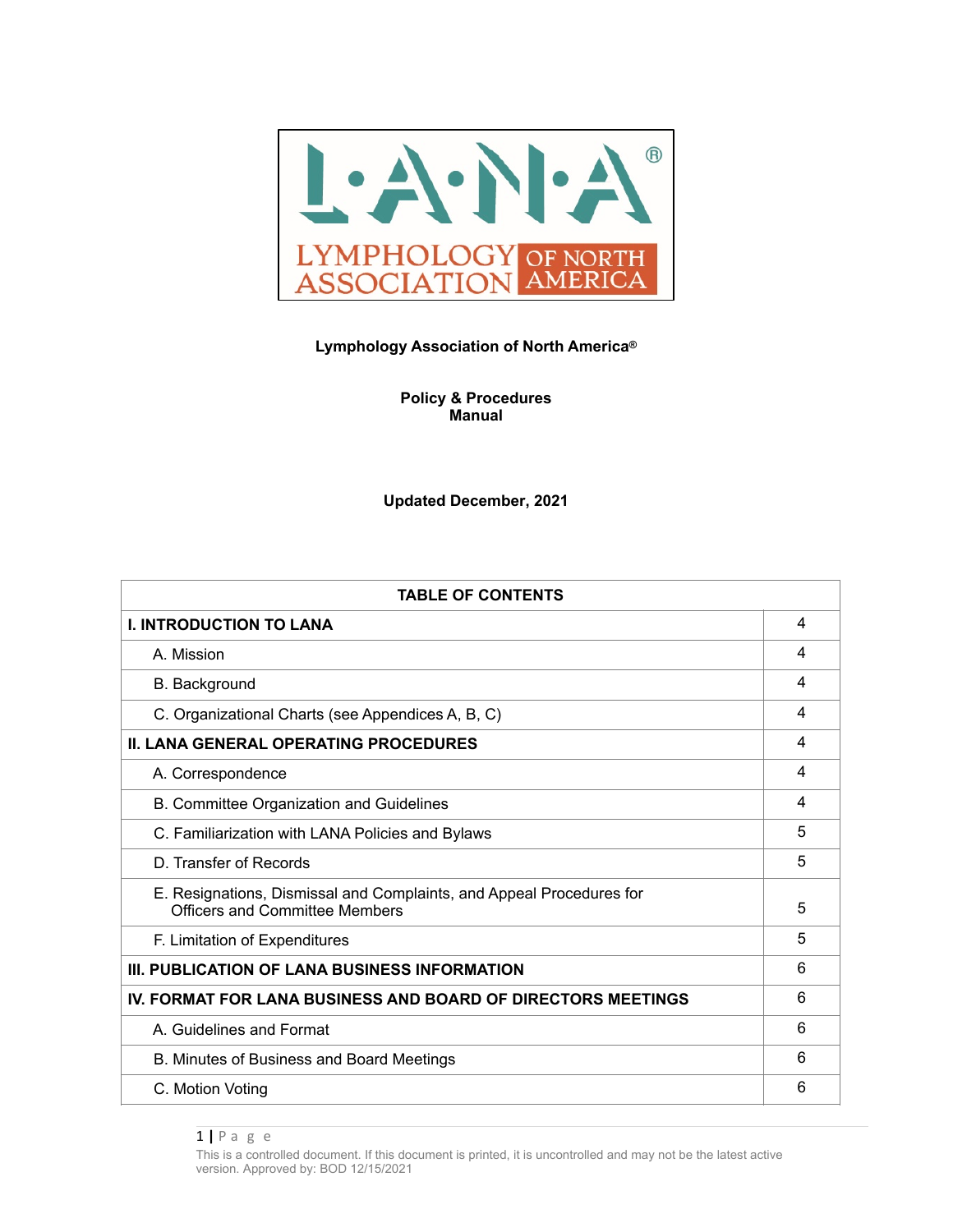| <b>V. BOARD OF DIRECTORS (BOD)</b>                     |    |
|--------------------------------------------------------|----|
| A. Composition and Terms of Office                     | 6  |
| <b>B.</b> Purpose                                      | 6  |
| C. Duties and Responsibilities                         | 7  |
| D. Meetings                                            | 7  |
| E. Remuneration                                        | 7  |
| VI. LANA EXECUTIVE COMMITTEE (EXECUTIVE BOARD)         | 8  |
| A. President                                           | 8  |
| <b>B. President-Elect</b>                              | 9  |
| C. Immediate Past President                            | 9  |
| D. Vice President                                      | 9  |
| E. Treasurer                                           | 10 |
| F. Secretary                                           | 11 |
| <b>VII. LANA STANDING COMMITTEES AND SUBCOMMITTEES</b> | 13 |
| A. Executive Committee                                 | 13 |
| <b>B. Management Committee</b>                         | 14 |
| C. Examination Committee                               | 15 |
| D. Qualifications Committee                            | 17 |
| E. Recertification Committee                           | 18 |
| F. Bylaws/Policy & Procedures Committee                | 19 |
| G. Nominations & Election Committee                    | 21 |
| H. Continuing Education (CE) Committee                 | 23 |
| <b>Training Program Standards Committee</b><br>L.      | 25 |
| J. Marketing Committee                                 | 27 |
| K. Conferences & Events Subcommittee                   | 28 |
| L. Sponsorship Subcommittee                            | 29 |
| M. Website & Social Media Subcommittee                 | 31 |
| N. Research and Publication Committee                  | 32 |
| O. Appeals & Discipline Committee                      | 34 |
| <b>VIII. LANA EXECUTIVE DIRECTOR</b>                   | 36 |
| <b>IX. LANA POLICIES</b>                               | 38 |
| A. Privacy and Confidentiality                         | 38 |
| <b>B.</b> Impartiality                                 | 39 |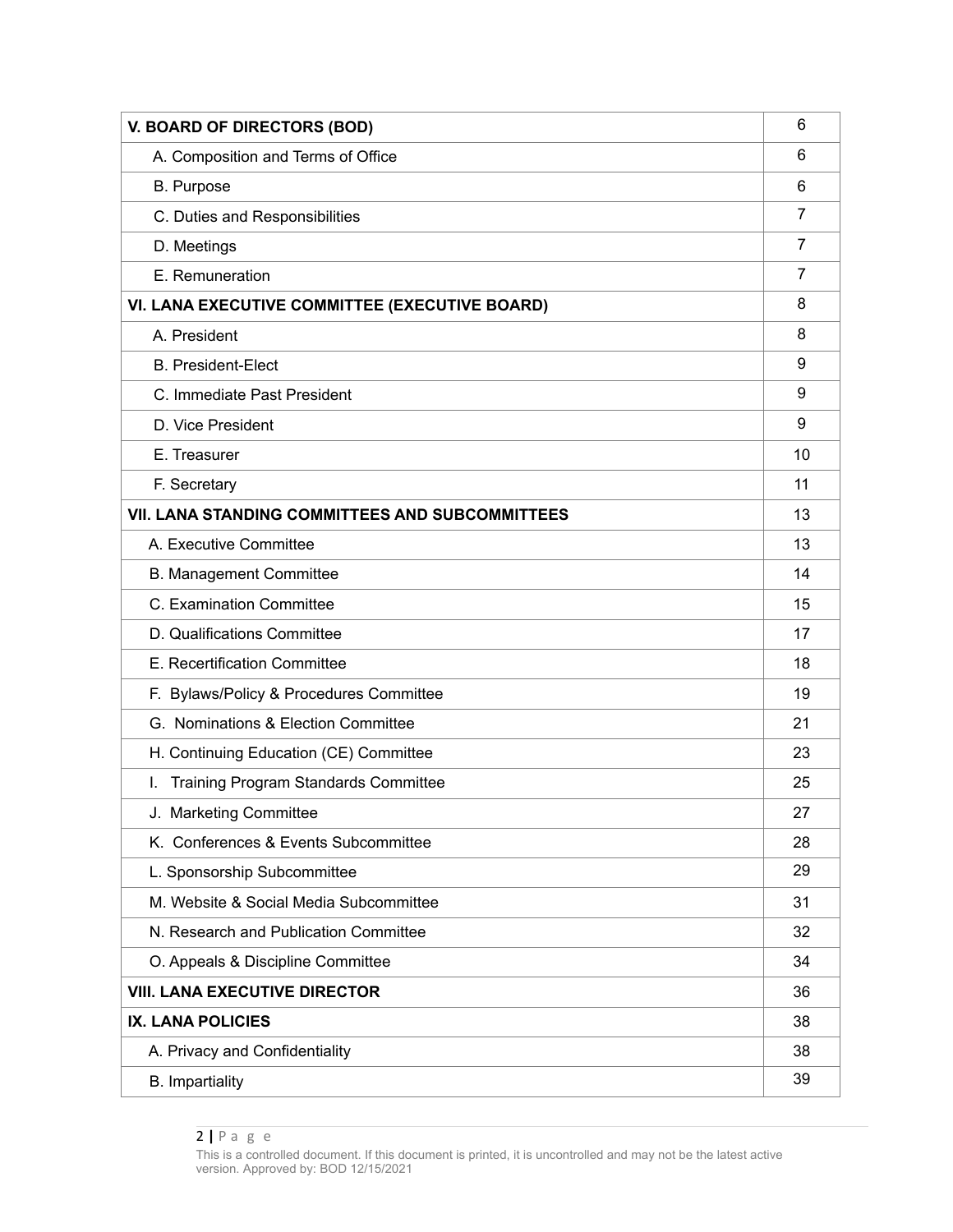| C. Ethics                                                                       | 40 |
|---------------------------------------------------------------------------------|----|
| D. Conflict of Interest (COI)                                                   | 41 |
| E. Non-Discrimination                                                           | 42 |
| F. Appeals, Complaints, and Discipline                                          | 42 |
| G. Website                                                                      | 50 |
| H. Social Media                                                                 | 51 |
| I. Training Program Standards                                                   | 52 |
| J. Certification                                                                | 54 |
| K. Recertification                                                              | 55 |
| L. Email Marketing Service/Email Blasts                                         | 57 |
| M. Events on Website Calendar                                                   | 57 |
| N. Additions, Revisions, and Deletions to LANA's Policy & Procedures Manual     | 58 |
| O. Records Management                                                           | 58 |
| P. LANA Trademark                                                               | 60 |
| <b>APPENDIX A: LANA ORGANIZATIONAL CHART</b>                                    | 63 |
| APPENDIX B: LANA INTERESTED PARTIES (STAKEHOLDERS) AND RELATED<br><b>BODIES</b> | 64 |
| <b>APPENDIX C: LANA COMMITTEE CHART</b>                                         | 65 |
|                                                                                 |    |
|                                                                                 |    |
|                                                                                 |    |
|                                                                                 |    |
|                                                                                 |    |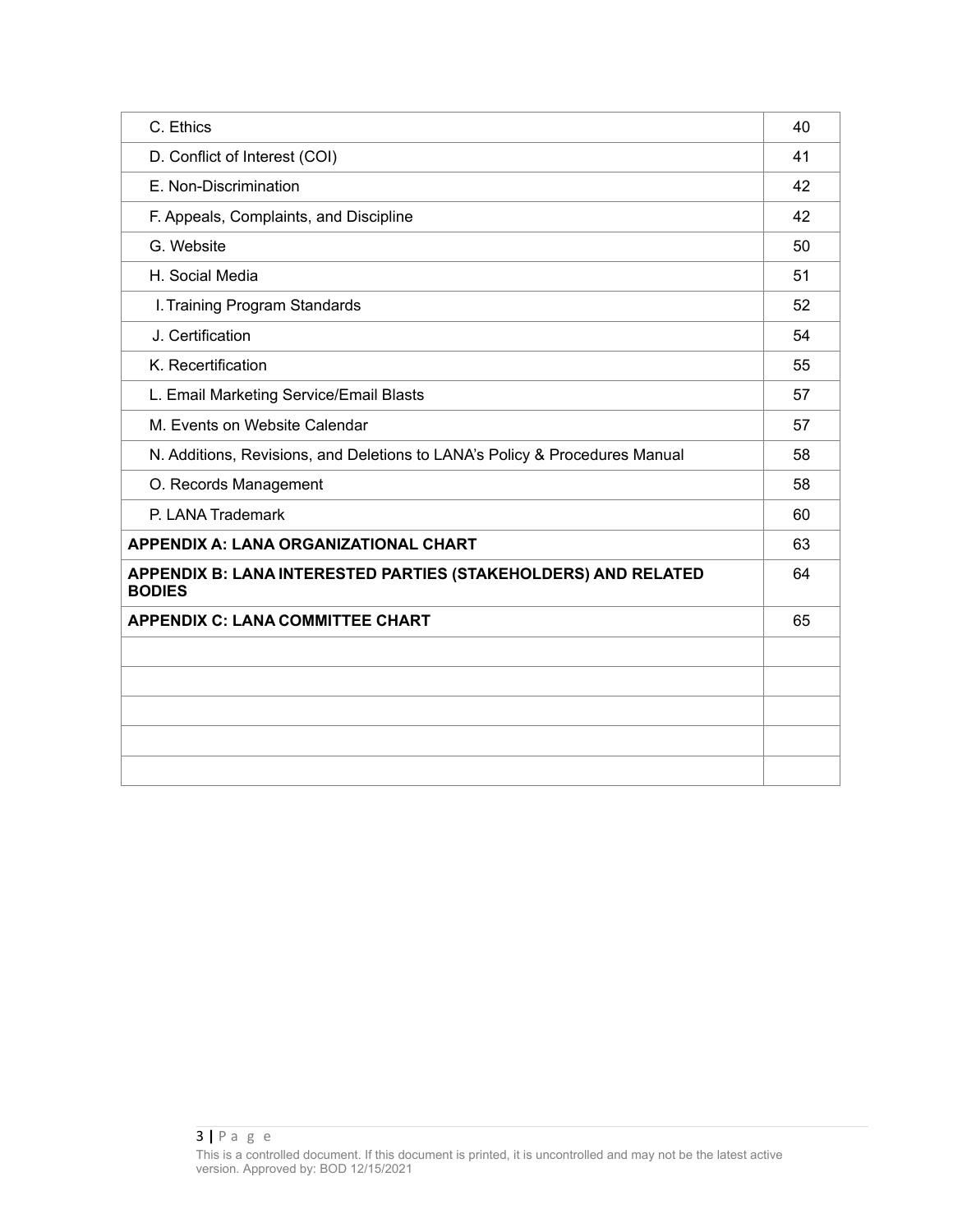### **I. INTRODUCTION TO LANA**

### **A. MISSION**

The Lymphology Association of North America (LANA) is a non-profit corporation comprised of healthcare professionals experienced in the management of lymphedema. Having recognized the need for a national certification examination for lymphedema therapists, LANA tests knowledge considered fundamental in the management of lymphedema.

The objectives and purposes of the organization shall be to promote standards for the certification of healthcare professionals who help individuals with lymphedema and/or related disorders manage their lymphedema and to promote lymphedema awareness and the science of lymphology.

### **B. BACKGROUND**

As stated in the mission statement above, LANA is a non-profit corporation specializing in the certification of healthcare professionals who diagnose and/or treat lymphedema and related disorders. LANA was created following the 1998 American Cancer Society Lymphedema Workshop recommendation to establish certification guidelines to assure that specific treatments and facilities meet state-of-the-art criteria. The multidisciplinary LANA Board of Directors (BOD), including physicians, nurses, and therapists, identified the need for and subsequently created a national certification examination.

The LANA examination has been written and administered under the guidance of Schroeder Measurement Technologies, Inc. (SMT). SMT has been providing comprehensive examination development and administration services to certification organizations and licensing agencies worldwide since 1995.

LANA's alliance of medical professionals from diverse disciplines utilizes their comprehensive knowledge of the lymphatic system to assess, plan, and provide therapeutic intervention to help restore or maximize function and improve quality of life.

### **C. ORANIZATIONAL CHARTS**

See Appendices A, B and C

### **II. GENERAL OPERATING PROCEDURES**

### **A. CORRESPONDENCE**

All officers and committee chairs shall send copies of pertinent LANA correspondence to the president and the executive director of LANA. (Pertinent shall be defined as any legal correspondence or correspondence deemed necessary in running the organization.)

### B. **COMMITTEE ORGANIZATION AND GUIDELINES**

1.Established committees develop and maintain the following information:

- a) Goals and objectives according to the committee functions as defined by the LANA BOD.
- b) Mechanism of appointment of members.
- c) Dates committee reports are due.
- 2. A chair and at least two additional members are recommended for each committee unless otherwise specified in the Bylaws or Policy & Procedures Manual.
- 3. The committees and chairs will be appointed by the president and shall serve a term of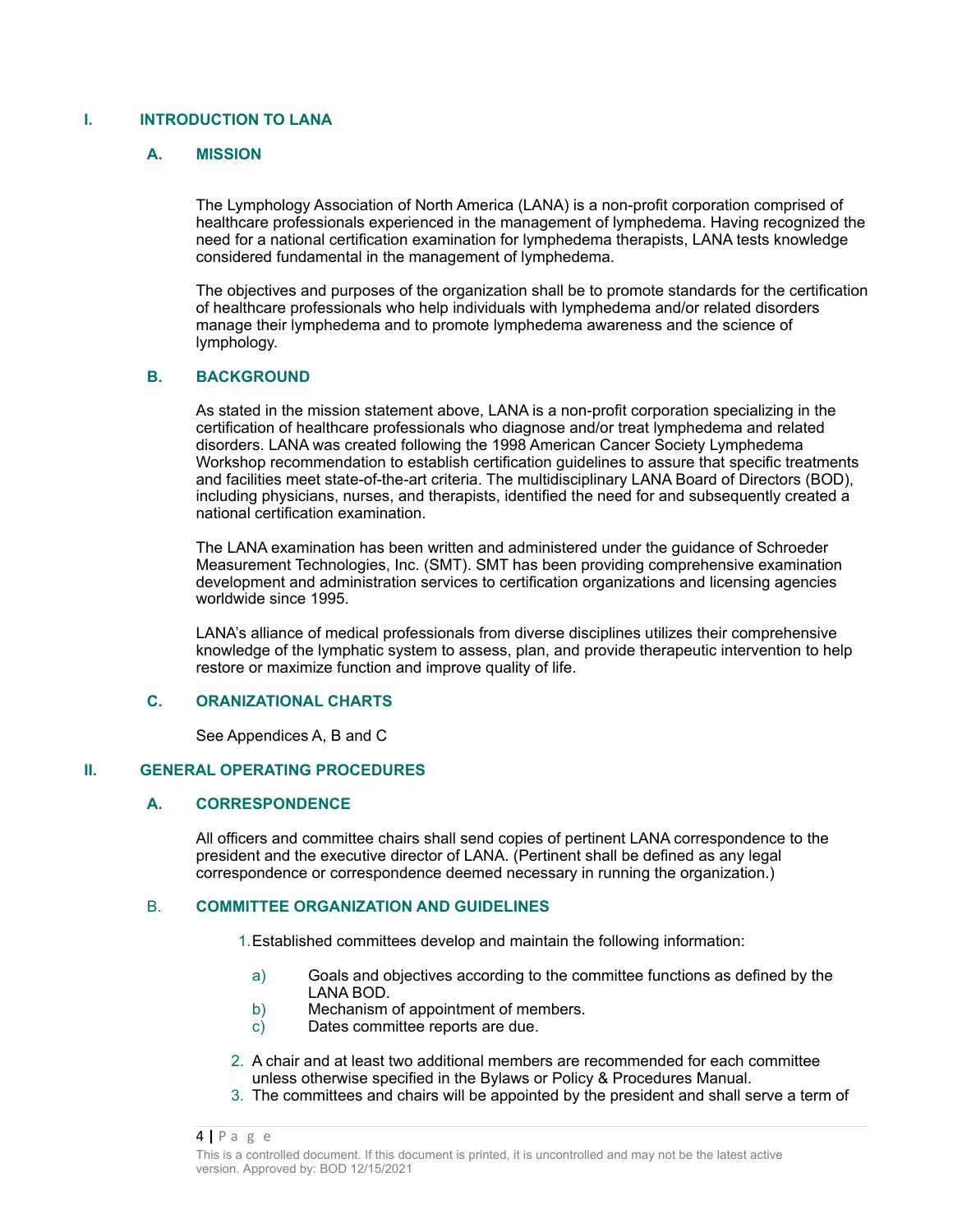two-years renewable, or until a successor is appointed, unless otherwise specified in the Bylaws or Policy & Procedures Manual.

- 4. All committee chairs will be members of the LANA BOD, however, the president may appoint members of the committee who are CLT-LANA therapists but not a LANA BOD member.
- 5. All BOD members shall sign LANA's Confidentiality and Non-Disclosure Agreement.
- 6. All Non-BOD committee members shall sign LANA's Confidentiality and Non-Disclosure Agreement.

### **C. FAMILIARIZATION WITH LANA POLICIES AND BYLAWS**

Committee chairs and officers must be familiar with LANA Bylaws, Policy & Procedures Manual, and operate accordingly.

### **D. TRANSFER OF RECORDS**

Upon change of officers or committee chairs it is the responsibility of the outgoing person who previously held that chair or office to insure a copy of the Policy & Procedure Manual, a copy of LANA's Bylaws, and any other pertinent materials, including records, are provided to the incoming officer or committee chair.

#### **E. RESIGNATIONS, DISMISSAL AND COMPLAINTS, AND APPEAL PROCEDURES FOR OFFICERS AND COMMITTEE MEMBERS**

#### 1.Resignations

Resignations shall be submitted in writing through the president to the LANA BOD, except for the president who shall submit a resignation through the vice president to the LANA BOD.

#### 2.Dismissal and Complaints

Dismissal must be by action of the LANA BOD, in writing. Majority ruling from full BOD will decide. Grounds for dismissal shall be clearly stated from including but not limited to:

- a) Noncompliance with Policy & Procedures or Bylaws.
- Failure to perform duties of elected office or appointed position.
- c) Failure to attend required meetings.
- d) Other complaints alleging and confirmed that a member has violated their professional code of ethics.
- e) Actions/statements deemed detrimental to LANA.

#### 3.Appeal Procedures

Appeal must occur within 30 days of the dismissal notification, must be specifically defined, and must be submitted in writing through the president to the LANA BOD, except for the president who must submit through the vice president to the LANA BOD. The appeal will be handled in accordance with LANA's Policy on Appeals, Complaints, and Discipline – Policy on Certification Revocation/Suspension. All decisions by the Appeals & Discipline Committee are final.

#### **F. LIMITATION OF EXPENDITURES**

No officer or committee chair or member shall expend any money not provided for in the budget as proposed by the treasurer and adopted by the LANA BOD, nor spend any money in excess of budget allotment, except by order of a majority of the LANA Executive Committee. Lack of adherence to this policy will result in personal responsibility for the cost.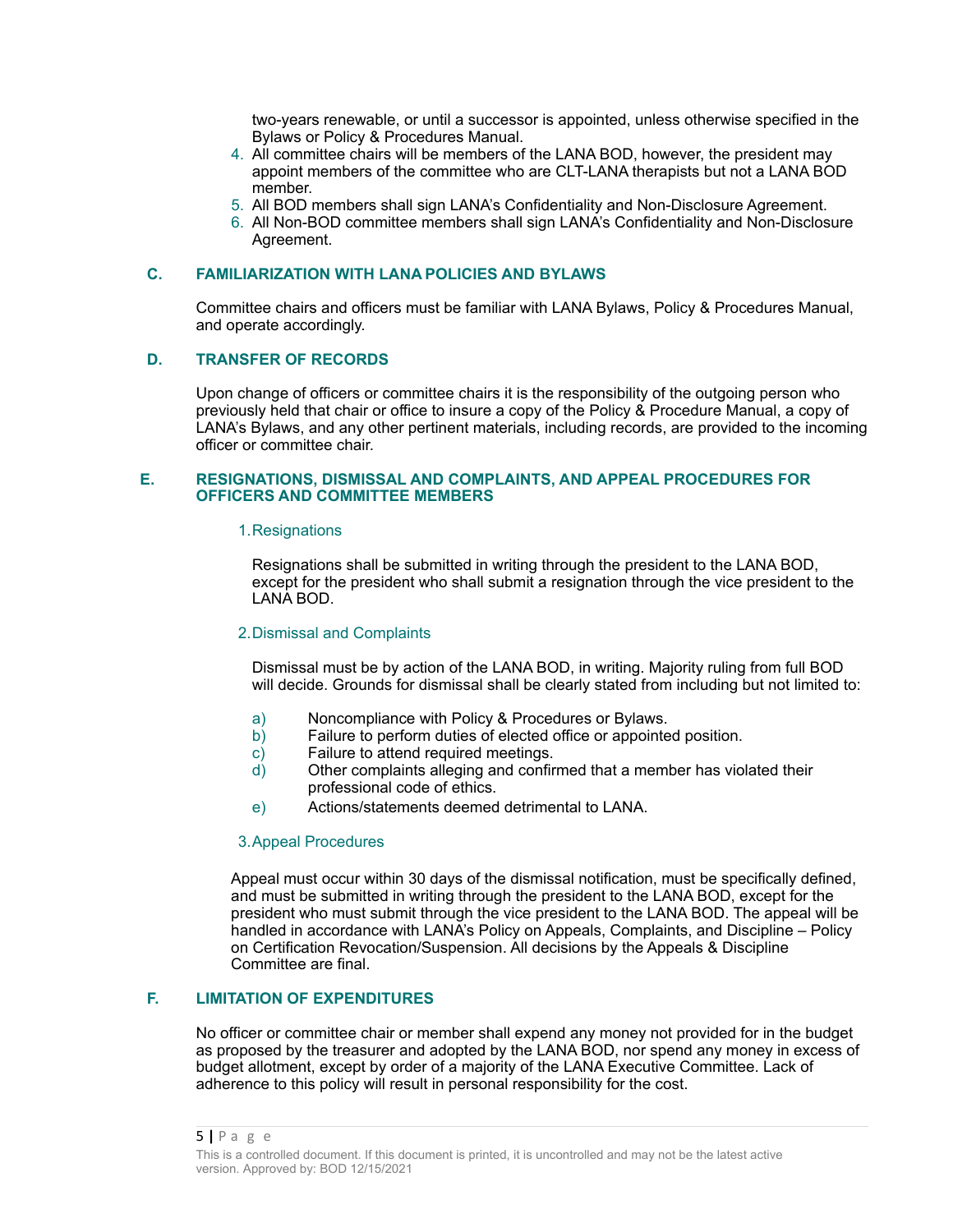### **III. PUBLICATION OF LANA BUSINESS INFORMATION**

- A. Any information regarding LANA activities, proposals, programs, etc. must be submitted to the LANA BOD or Marketing chair as appropriate, for verification and approval of the president before publication.
- B. All postings to the LANA website will be approved by the president, the contracted website company and/or executive director.
- C. Committees submit items to be posted to the executive director for approval.

#### **IV. FORMAT FOR LANA BUSINESS AND BOARD OF DIRECTORS MEETINGS**

#### **A. GUIDELINES AND FORMAT**

- 1. Officers and committee reports for each meeting should be submitted prior to that meeting. Report highlights are given orally. Proposals may be considered in detail under a new business.
- 2. Agenda will be created by the executive director with input from the Executive Committee.

### **B. MINUTES OF BUSINESS AND BOARD MEETINGS**

During the meeting, minutes will be taken by the secretary or a duly designated individual. The secretary will be responsible for overseeing the distribution of the meeting minutes to the LANA BOD in a timely fashion. All board members are responsible for reviewing the minutes for accuracy and to assure that their assigned tasks are carried out.

### **C. MOTION VOTING**

- 1. Any motion presented from the floor at business meetings shall be logged and restated by the secretary or designated note taker before vote is taken.
- 2. All motions presented will receive adequate discussion before a vote is called.
- 3. Motions may be called for a vote by the president or secretary only if a quorum of the BOD exists. A quorum will be a majority of the LANA BOD.
- 4. Motions may be tabled by the president, with input from the board, for action at future meetings.
- 5. Voting will be by verbal call of the secretary, with a yea, nay, or abstain vote, by the BOD present at the meeting.
- 6. A majority vote will rule.

### **V. BOARD OF DIRECTORS (BOD)**

### **A. COMPOSITION AND TERMS OF OFFICE**

- 1. The Corporation shall have a minimum of three and a maximum of 22 LANA BOD, approximately half being elected each year, for a two-year term.
- 2. The officers of LANA, known as the Executive Committee, are the president, presidentelect, immediate past-president, vice president, secretary, and treasurer.
- 3. Newly-elected officers shall assume office and the duties of their offices at the close of the business meeting at which their election is validated.
- 4. All LANA BOD are elected to a two-year term, without term limits.
- 5. Applications for new LANA BOD will be submitted and reviewed by the Nominations & Election Committee with input from the Executive Board.

### **B. PURPOSE**

The purpose of the LANA BOD is to carry out the policies and mandates of LANA and to serve as its representative and spokesperson.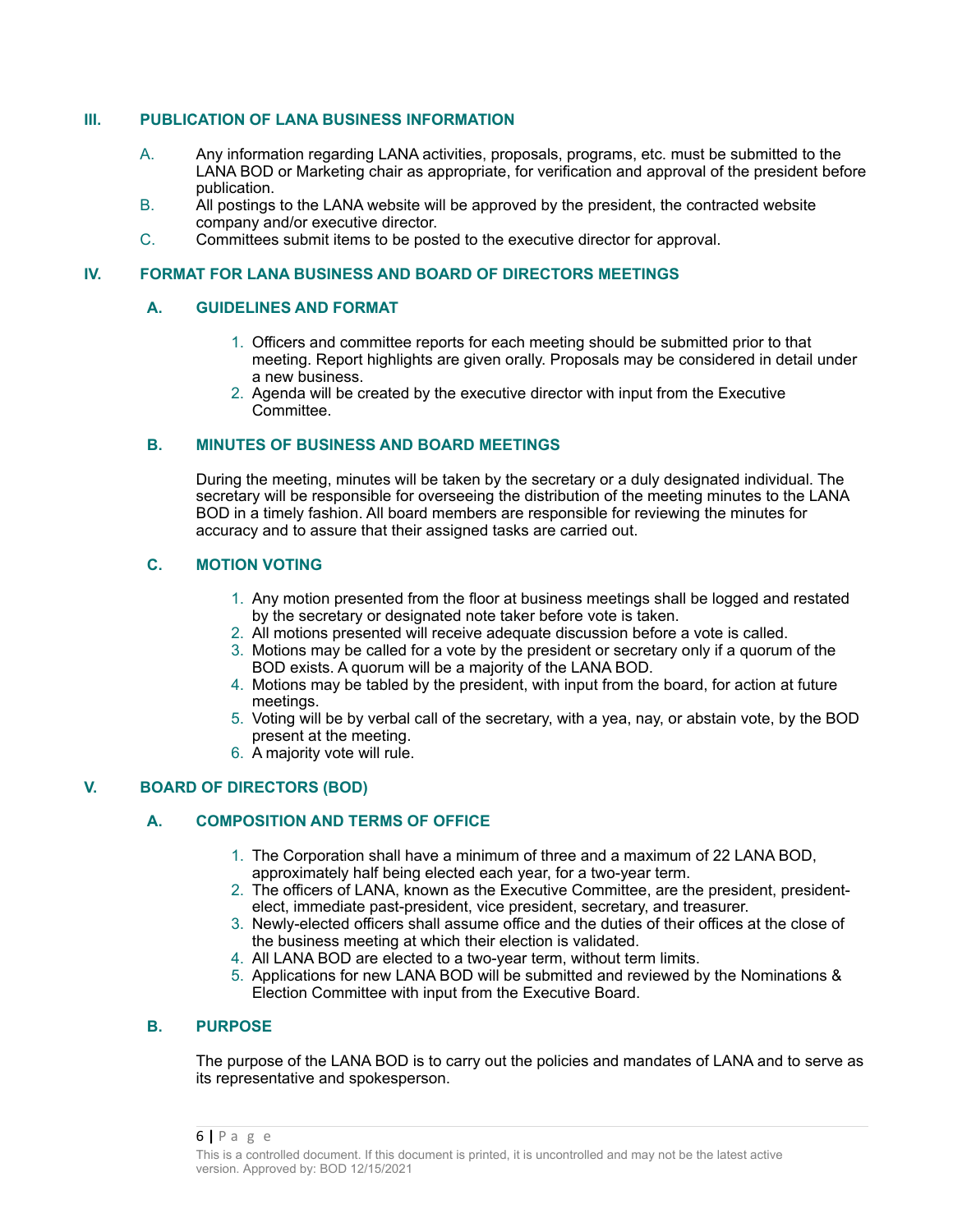### **C. DUTIES AND RESPONSIBILITIES**

- 1. Provide coordination and continuity for both internal and external affairs of LANA.
- 2. Plan and administer LANA's business in accordance with the objectives and mission as stated in the Bylaws.
- 3. Make and enforce policies which are consistent with the LANA Bylaws/Policy & Procedures.
- 4. Actively participate on at least two committees.
- 5. Complete LANA Performance Assessment biennially.

#### **D. BOD MEETINGS**

The LANA BOD will meet at minimum twice yearly and additionally as necessary. A majority of the current LANA BOD members present constitute a quorum.

### 1.LANA Annual Spring Board Meeting

- a) Begin planning process and developing objectives.
- b) Review and evaluate previous year's progress and activities.
- c) Make any necessary adjustment in current programs and activities.<br>d) Take action on other items including, but not limited to, changes in r
- Take action on other items including, but not limited to, changes in policies, procedures, and committee appointments as may be necessary.
- e) Prepare proposals for future activities of LANA.
- f) Develop preliminary agenda for fall board meeting.

### 2.LANA Annual Fall Board Meeting

- a) Review, evaluate, and make necessary adjustments in current programs and activities.
- b) Take action on other items including, but not limited to, changes in policies, procedures, and committee appointments as may be necessary.
- c) Develop preliminary agenda for spring board meeting.

#### 3.Conference Calls

- a) There will be conference call meetings of the LANA BOD and/or Executive Committee as needed.
- b) There will be conference call meetings of the Regional Liaisons as needed.
- c) Calls will be scheduled 30 days in advance unless an emergency arises.
- d) A quorum will be required for a LANA BOD conference call to take place if planning and implementation of LANA business is to be undertaken.
- e) Committees may conference call outside of the LANA BOD for the purposes of planning and implementation. An Executive Committee member must be notified of the call and a summary report will be given to the Executive Board.

### **E. REMUNERATION**

- 1. Each board member will receive travel reimbursement for biannual BOD meetings. The level of travel reimbursement is contingent on the financial standing of the organization and will be determined prior to the meeting by the president with advice from the treasurer.
- 2. This travel reimbursement is contingent upon attendance at the meeting.
- 3. All travel reimbursement must be submitted within one month of event date on the correct travel reimbursement form and include all receipts.
- 4. The attendee shall not submit expenses that are otherwise reimbursed.
- 5. Members of the Examination Committee will receive rates of travel reimbursement consistent with the additional meeting time required by their position.
- 6. The Executive Board will vote on any additional meeting remunerations for special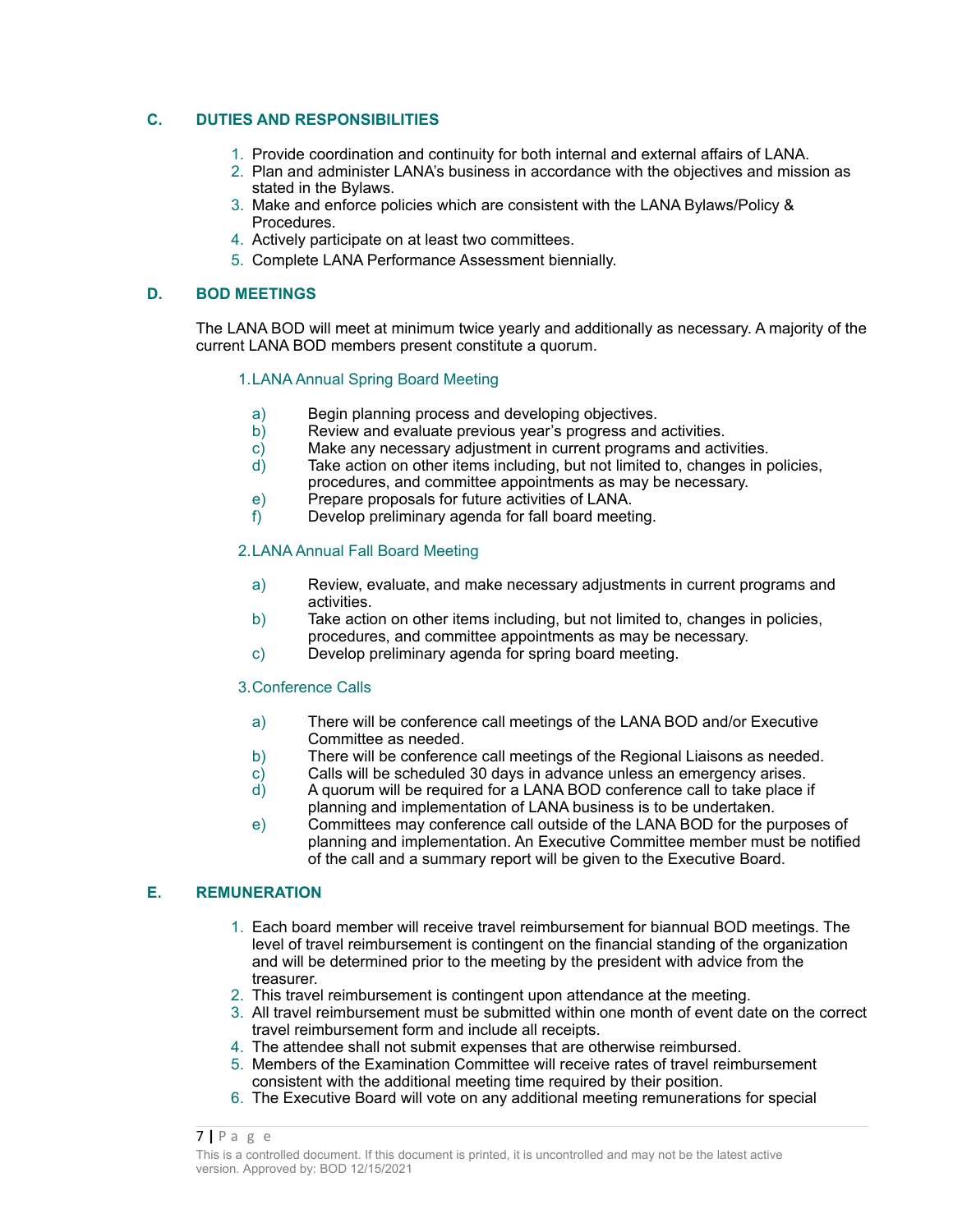circumstances or meeting above and beyond those stated.

### **VI. LANA EXECUTIVE COMMITTEE (EXECUTIVE BOARD)**

### **A. PRESIDENT**

#### 1.Organization

### a) Election Procedures

- (1) The term of office begins at the close of the annual fall board meeting (2) The president will serve for one year, or until the installation of his/her
	- successor.
- (3) There are no term limits.

### b) Responsibility

The president is directly responsible to the LANA BOD.

- c) Vacancy
	- (1) If unable to complete his/her term, the president shall submit written resignation to the LANA BOD through the vice president.
	- (2) Dismissal, if indicated, is by action of the LANA BOD.
	- $(3)$  In the event of the vacancy, the vice president will succeed to the presidency for the unexpired portion of the term.

### d) Orientation:

Once the election results have been certified, the newly-elected president shall be oriented by the outgoing president following the close of the BOD meeting.

#### 2.Operations

- a) Meetings
	- $(1)$  The president shall attend the spring and fall board meetings.<br> $(2)$  The president shall attend and preside at all meetings of LANA
	- The president shall attend and preside at all meetings of LANA and the LANA BOD, or delegate that authority.

### b) Duties and Responsibilities

- (1) Coordinate and facilitate the BOD to keep on task for LANA's mission.<br>(2) Serve on the BOD with one vote.
- Serve on the BOD with one vote.
- (3) Preside at all LANA and LANA BOD meetings.
- (4) Serve as an ex-officio member of all committees.
- (5) Appoint members to the Nominations & Election Committee and the Appeals & Discipline Committee when needed.
- (6) Appoint all Special and Advisory Committees necessary to accomplish the function of LANA with the advice of the board.
- (7) Compile and provide president's agenda items for board meetings, submitting to secretary or executive director prior to the board meeting.
- (8) Coordinate board meeting agenda with input from the BOD.
- (9) Compose an annual calendar, including LANA deadlines and events, and distribute to the BOD at meeting.
- (10) Notify and prepare the vice president in the event of inability to perform any duty.
- (11) Orient the incoming president.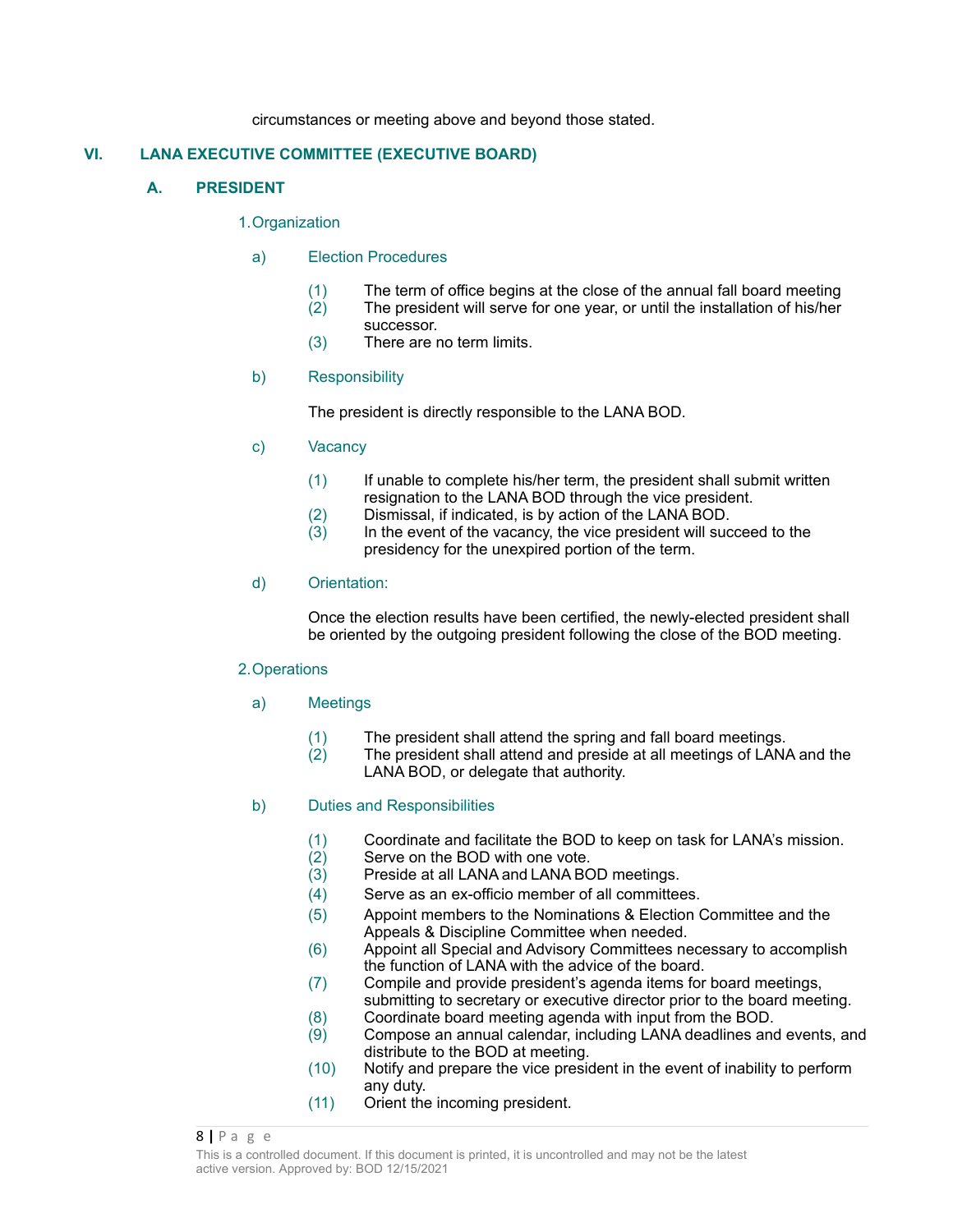- (12) Indicate approval on LANA travel reimbursement forms and forward for payment.
- (13) Act as spokesperson for LANA based on the guidance of the BOD.<br>(14) Complete performance assessment of executive director, office
- Complete performance assessment of executive director, office employees, and/or LANA BODs.
- (15) Review, approve, and sign all contracts for organization; assign designee for specific contracts.
- (16) Reaffirm commitment to LANA's policies through the BOD application or re-nomination form.
- c) Communication
	- (1) Share items of concern with the executive officers, BOD, and/or membership as appropriate.
	- (2) Respond appropriately to requests received from any other components or special groups, sharing information with the board and others, as indicated.
	- (3) Assure that the reports of the officers and committee chairs are submitted on time for meetings and edit final copies of minutes of meetings prior to distribution by secretary or designated individual to BOD.

#### 3.Travel Reimbursement

Expenditures must be pre-authorized by the treasurer to qualify for reimbursement. Amounts should be recorded on appropriate travel reimbursement form and submitted to the treasurer or designated individual.

#### **B. PRESIDENT-ELECT**

The president-elect position is not currently utilized. If this position is activated, the Policy & Procedures Manual will be updated at that time.

### **C. IMMEDIATE PAST PRESIDENT**

1.Ex-officio member of the Executive Committee 2.Non-voting status

#### **D. VICE PRESIDENT**

1.Organization

- a) Election Procedures
	- (1) The term of office begins at the close of the annual fall board meeting.<br>(2) The vice president will serve for one vear, or until the installation of his
	- The vice president will serve for one year, or until the installation of his/ her successor.
	- (3) There are no term limits.

#### b) Responsibility

The vice president is directly responsible to the president.

- c) Vacancy
	- (1) If unable to complete his/her elected term, the vice president shall submit written resignation to LANA BOD through the president.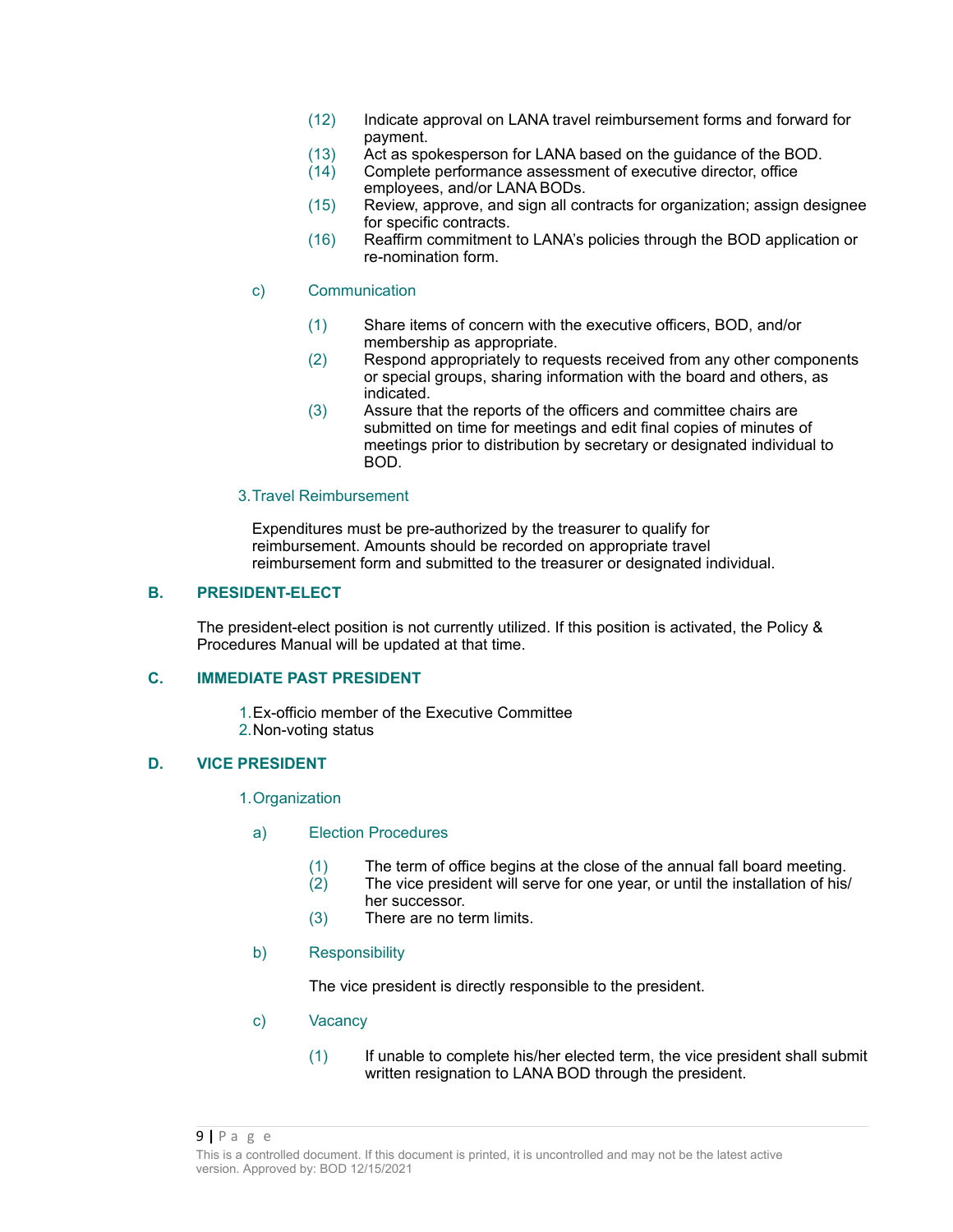- (2) Dismissal must be by action of half of the LANA BOD plus the chair of the Nominations & Election Committee.
- (3) In the event of a vacancy, the president shall appoint a member to serve the unexpired portion of the term.

#### d) Orientation

Once the election results have been certified, the newly-elected vice president shall be oriented by the outgoing vice president following the close of the BOD Meeting.

#### 2.Organization

- a) Meetings
	- $(1)$  The vice president should attend the spring and fall board meetings.<br> $(2)$  The vice president should participate in all assigned committee meet
	- The vice president should participate in all assigned committee meetings and conference calls of the board.

### b) Duties and Responsibilities

- $(1)$  Serve on the Executive Board with one vote.<br> $(2)$  Assumes the duties of the president if he/she
- $(2)$  Assumes the duties of the president if he/she is absent or incapacitated.<br>  $(3)$  In the event of a vacancy in the office of president, the vice president
- In the event of a vacancy in the office of president, the vice president shall succeed to the presidency as an interim until the board can elect a new official.
- (4) Reaffirm commitment to LANA's policies through the BOD application or re-nomination form.
- (5) Review, on an annual basis, the Appeals, Complaints, and Discipline Policy; making recommendations to the LANA BOD for changes as required.
- (6) Ensure stakeholders are informed of all appeals, complaints, and discipline policies and procedures, and any changes therein.
- (7) Ensure annual completion of LANA's Internal Committee Audits.
- (8) Complete or designate annual completion of LANA's Management Systems Review and Report.
- (9) Orient the incoming vice president.

#### c) Communication

- (1) Share items of concern with the executive officers and LANA BOD.<br>(2) Respond appropriately to requests received from other components
- Respond appropriately to requests received from other components or special groups, notifying the president prior to response.

#### 3.Travel Reimbursement

Expenditures must be pre-authorized by the treasurer to qualify for reimbursement. Amounts should be recorded on appropriate travel reimbursement form and submitted to the treasurer or designated individual.

### **E. TREASURER**

#### 1.Organization

#### a) Election Procedures

(1) The term of office begins at the close of the annual fall board meeting. (2) The treasurer will serve for one year or until the installation of his/her term.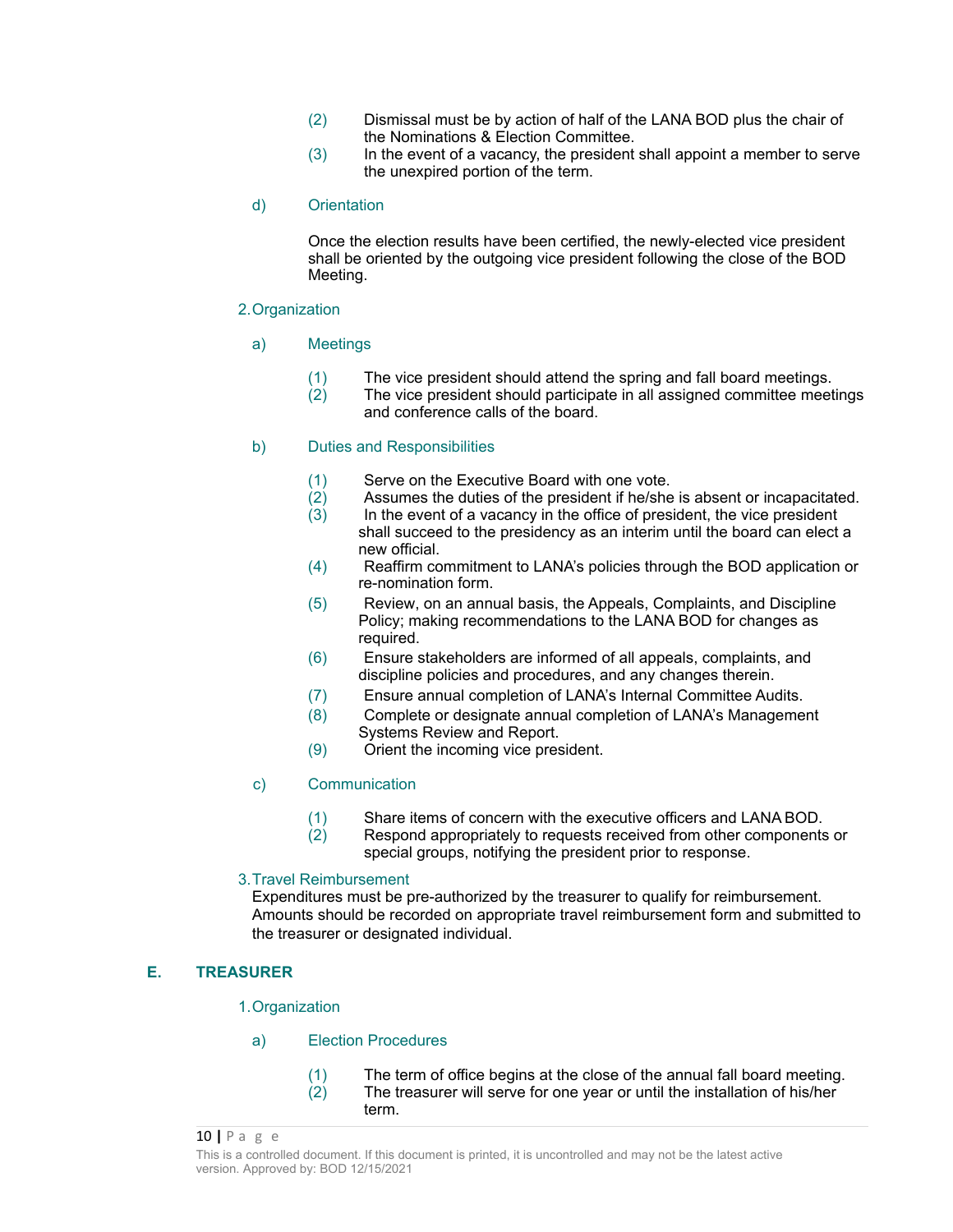(3) There are no term limits.

### b) Responsibility

The treasurer is directly responsible to the president.

### c) Vacancy

- (1) If unable to complete his/her elected term, the treasurer shall submit written resignation to the president.
- (2) Dismissal must be by action of half of the LANA BOD plus the chair of the Nominations & Election Committee.
- (3) In the event of a vacancy, the president shall appoint a member to serve the unexpired portion of the term.

### d) Orientation

- (1) Once the election results have been certified, the newly-elected treasurer shall be oriented by the outgoing treasurer following the close of the BOD meeting.
- (2) Make appropriate changes with bank signature cards and accounts.

### 2.Operations

### a) Meetings

The treasurer or designated person shall attend all meetings of the LANA BOD and all formal and informal meetings of LANA.

### b) Duties and Responsibilities

- $(1)$  Submit financial report to the president by appropriate deadlines.<br> $(2)$  Submit financial records annually for audit by LANA BOD, executi
- Submit financial records annually for audit by LANA BOD, executive director, and/or Certified Public Accountant (CPA).
- (3) Oversee complete and accurate financial records including income and expenses as well as IRS paperwork including, but not limited to tax filings.
- (4) Submit proposed annual budget to the president for action at the LANA BOD meeting.
- (5) Orient the incoming treasurer.
- $(6)$  Oversee annual renewal of officers' and directors' insurance before deadline.
- (7) Obtain pre-authorization of checks written over \$5,000.<br>(8) Reaffirm commitment to LANA's policies through the BO
- Reaffirm commitment to LANA's policies through the BOD application or re-nomination form.
- (9) Review finances at least twice a year to confirm accuracy of executive director and bookkeeper.

### c) Travel Reimbursement

Expenditures must be pre-authorized by thepresident to qualify for reimbursement. Amounts should be recorded on appropriate travel reimbursement form and submitted to the treasurer or designated individual.

### **F. SECRETARY**

1.Organization

#### a) Election procedures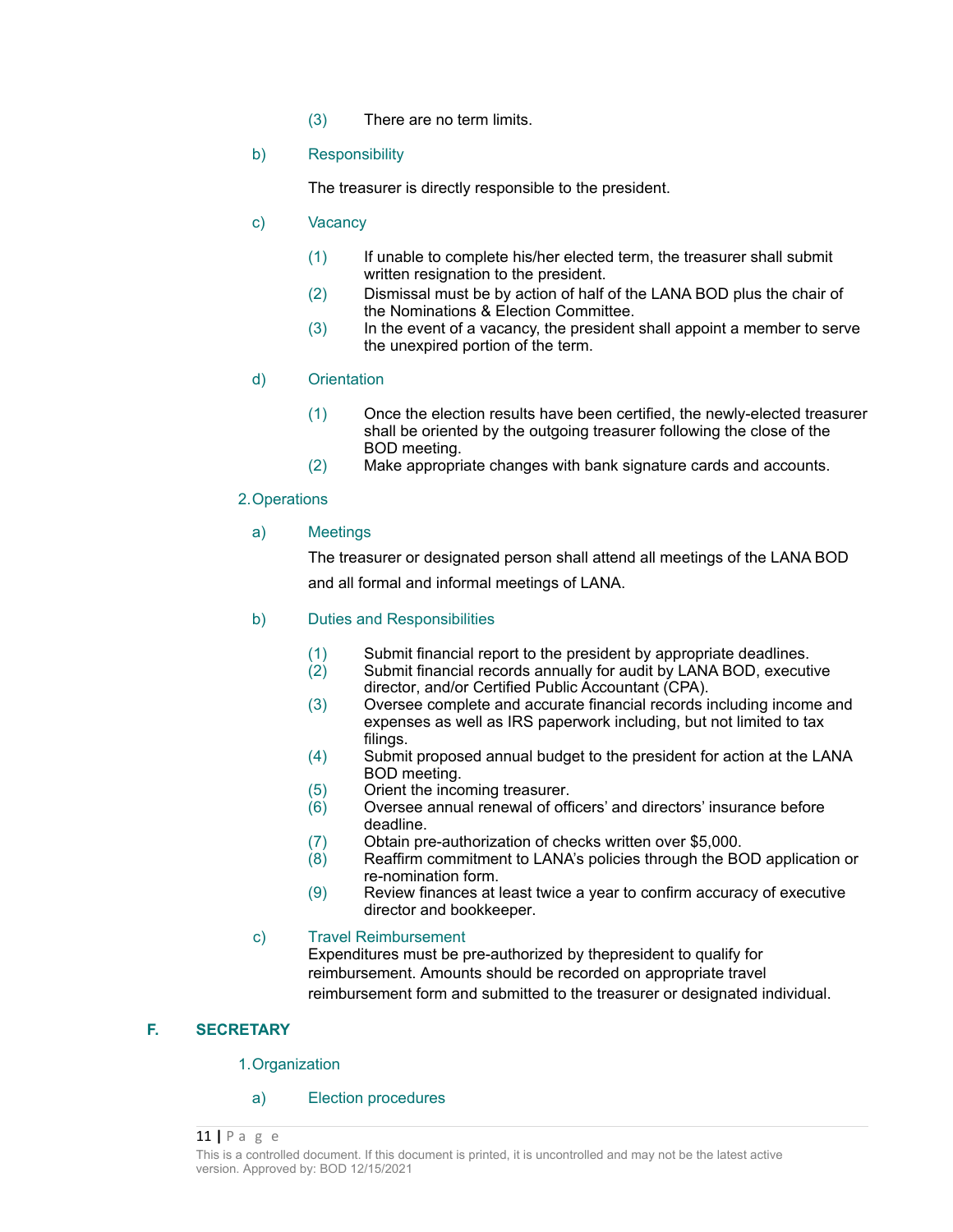- (1) The term of office begins at the close of the annual fall board meeting.<br>(2) The secretary will serve for one year or until the installation of his/her
- The secretary will serve for one year or until the installation of his/her successor.
- (3) There are no term limits.
- b) Responsibility

The secretary is directly responsible to the president.

- c) Vacancy
	- (1) If unable to complete his/her elected term, the secretary shall submit written resignation to the president.
	- (2) Dismissal must be by action of half of the LANA BOD plus the chair of the Nominations & Election Committee.
	- (3) In the event of a vacancy, the president shall appoint a member to serve the unexpired portion of the term.
- d) Orientation

Once the election results have been certified, the newly-elected secretary shall be oriented by the outgoing secretary following the close of the BOD meeting.

#### 2.Operations

### a) Meetings

The secretary or designated person shall attend all meetings of LANA BOD and all formal and informal meetings of LANA.

### b) Duties and Responsibilities

The secretary shall either directly or indirectly oversee the following:

- (1) Request agenda items from BOD one month prior to spring and fall meetings.
- (2) Compile and distribute agenda for BOD meetings. Keep minutes of all proceedings of BOD meetings.
- (3) Distribute minutes of BOD Meetings to the BOD, in a timely manner.
- (4) Maintain records of official actions of the BOD.
- (5) Maintain permanent files and historical data.
- (6) Evaluate each independent contractor's (IC) performance annually.
	- (a) Submit each IC report to the Executive Committee for Board minutes.
	- (b) Items evaluated include:
		- (i) Review of the contract.
		- (ii) Review of IC's responsiveness to LANA's needs/ requests.
		- (iii) Confirm completion of paperwork (signatures on contracts, confidentiality forms signed, etc.).
		- (iv) Make recommendations for improvements needed or suggestions.
- (7) Maintain an updated list of officers, committee chairs, liaisons, including,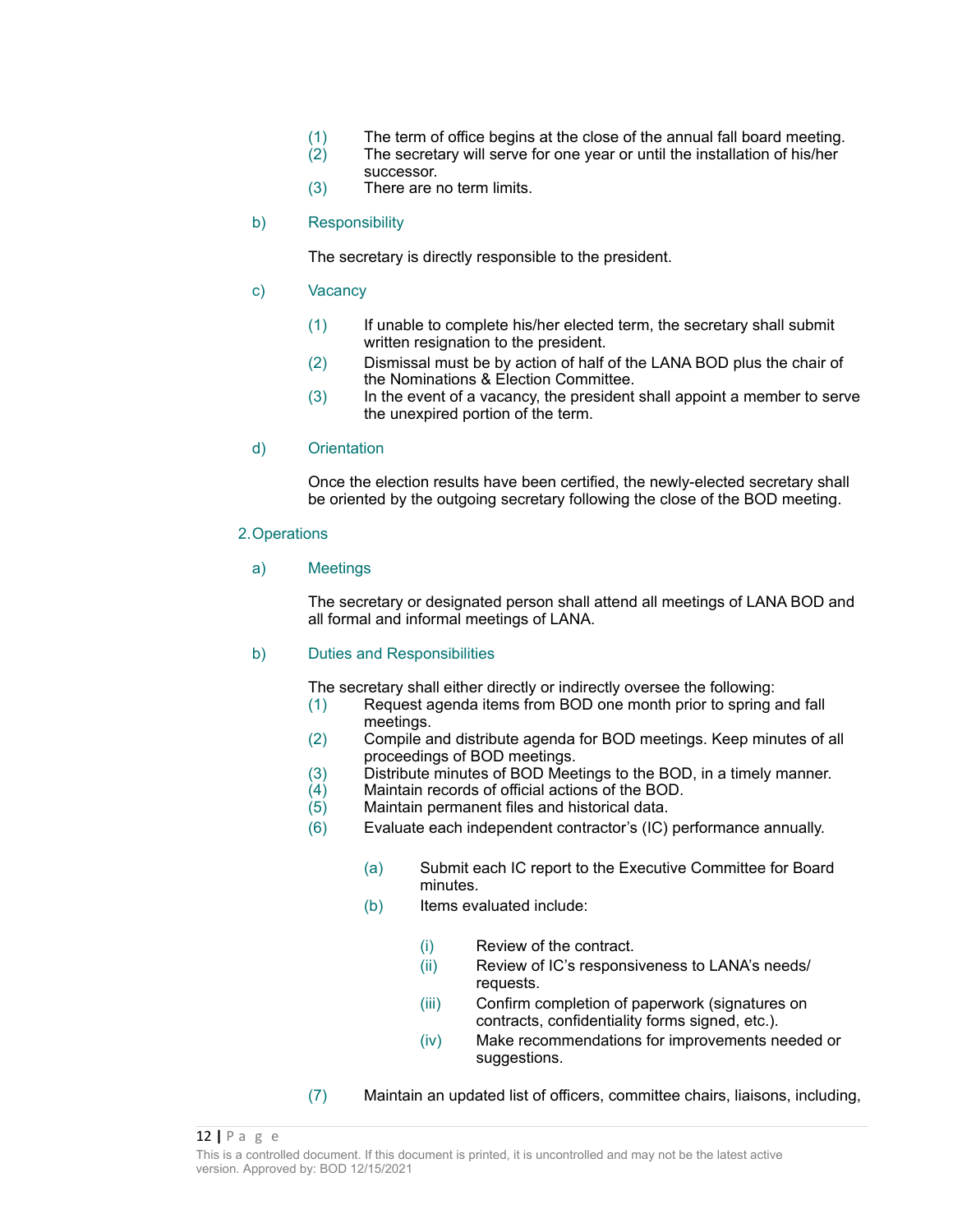but not limited to addresses and phone numbers.

- (8) Orient the incoming secretary.<br>(9) File the annual report with the
- File the annual report with the Illinois Secretary of State prior to the June 23 incorporation anniversary date.
- (10) Reaffirm commitment to LANA's policies through the BOD application or re-nomination form.

#### c) Travel Reimbursement

Expenditures must be pre-authorized by the treasurer to qualify for reimbursement. Amounts should be recorded on appropriate travel reimbursement form and submitted to the treasurer or designated individual.

#### **VII. LANA STANDING COMMITTEES AND SUBCOMMITTEES**

Standing committees include: Executive, Management**,** Bylaws/Policy & Procedures, CME, Examination, Marketing, Nominations & Election, Qualifications, Recertification, Regional Liaisons, Training Program Standards, Sponsorship, Website & Social Media, and Appeals & Discipline

Subcommittees include: Conferences & Events, Sponsorship, and Website & Media

### **A. EXECUTIVE COMMITTEE**

1.Organization

a) Purpose

The Executive Committee shall assist the president in decision-making when a full board vote is not necessary to resolve an issue.

b) Responsibility

The Executive Committee is responsible to the LANA BOD. The committee members are responsible to the president.

- c) Constituency
	- (1) The committee consists of the president, president-elect, vice president, secretary, and treasurer.
	- (2) The immediate past-president is an ex-officio member of the Executive Committee.
	- (3) The executive director will be included in all committee meetings to keep records unless deemed inappropriate by the president.

### 2.Operations

- a) General
	- (1) The committee functions primarily through correspondence and telephone consultation.
	- (2) The members of the Executive Committee are required to treat all LANA related information and activities with the utmost confidentiality. All with access to confidential, private, or sensitive information are not to divulge this information unless authorized to do so.
- b) Written Reports

Reports of committee action shall be prepared by the chair with input from the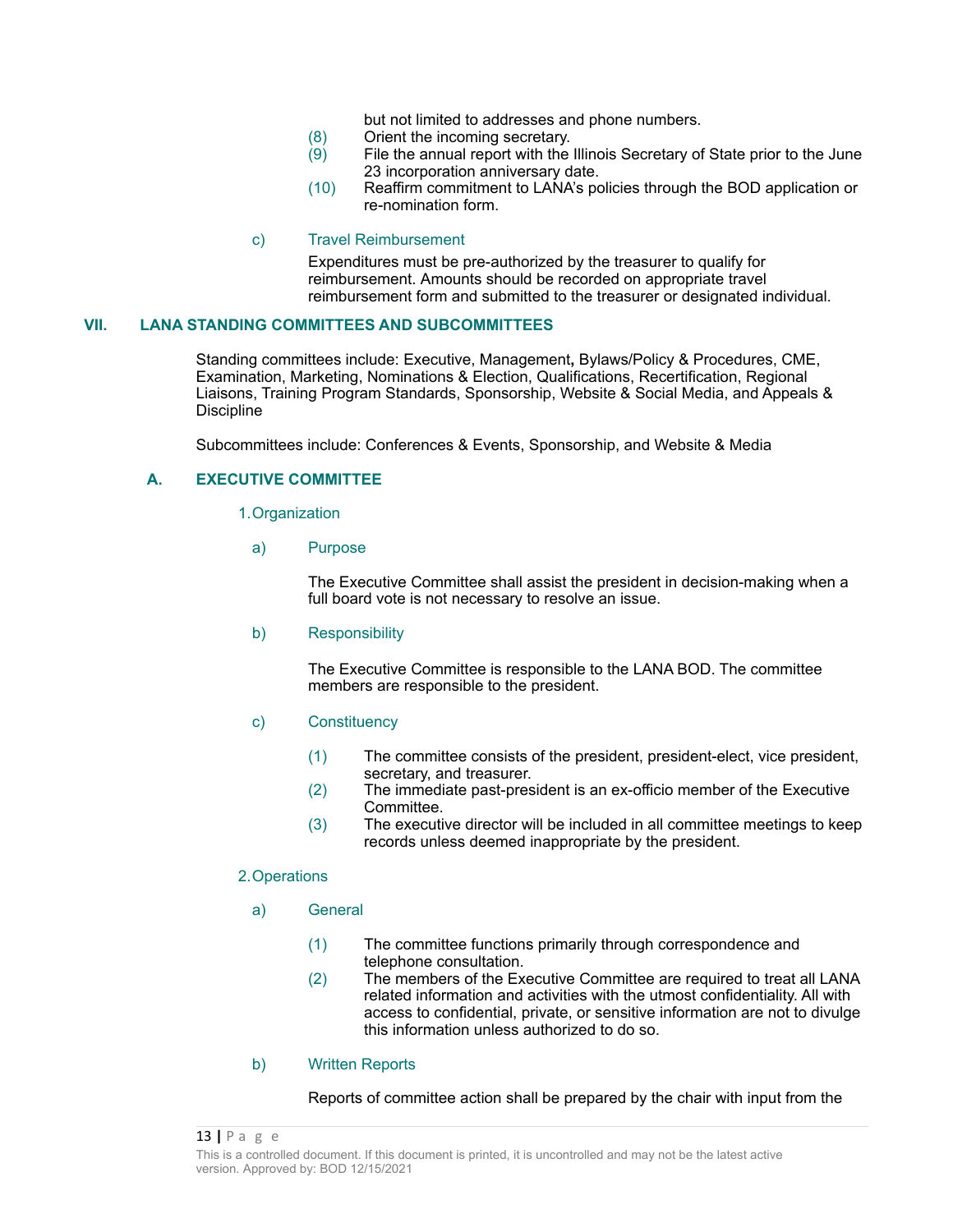committee members and submitted to the executive director or designated person one month prior to the board meetings and ongoing as needed.

#### c) Duties and Responsibilities

- $(1)$  Serve as counsel to the president in LANA matters.<br> $(2)$  Serve as counsel to committee chairs.
- $(2)$  Serve as counsel to committee chairs.<br> $(3)$  Delegate responsibilities to appropriate
- Delegate responsibilities to appropriate BOD.

#### ci) Travel Reimbursement

Expenditures must be pre-authorized by the treasurer to qualify for reimbursement. Amounts should be recorded on appropriate travel reimbursement form and submitted to the treasurer or designated individual.

#### cii) Orientation

See individual orientation sections for president, vice president, secretary, and treasurer. Orientation for president-elect and immediate past-president will be added should these posts become active.

### **B. MANAGEMENT COMMITTEE**

1. Organization

#### a) Purpose

The Management Committee shall be charged with review of the management system in order to ensure its continuing suitability, adequacy and effectiveness.

#### b) Responsibility

The Management Committee is responsible to the LANA BOD. The committee members are responsible to the president.

#### c) Constituency

- (1) The committee consists of the president, president-elect, vice president, examination committee chair, and treasurer.
- (2) The immediate past-president is an ex-officio member of the Management Committee.
- (3) To ensure impartiality, no member of the committee may be affiliated with a lymphedema training program.
- (4) The executive director will be included in all committee meetings to keep records.

#### 2. Operations

- a) General
	- (1) The committee meets in person or virtually at each LANA Board Meeting
	- $(2)$  It also functions through correspondence and telephone consultation.<br> $(3)$  The members of the Management Committee are required to treat all
	- The members of the Management Committee are required to treat all LANA related information and activities with the utmost confidentiality. All with access to confidential, private, or sensitive information are not to divulge this information unless authorized to do so.

#### b) Written Reports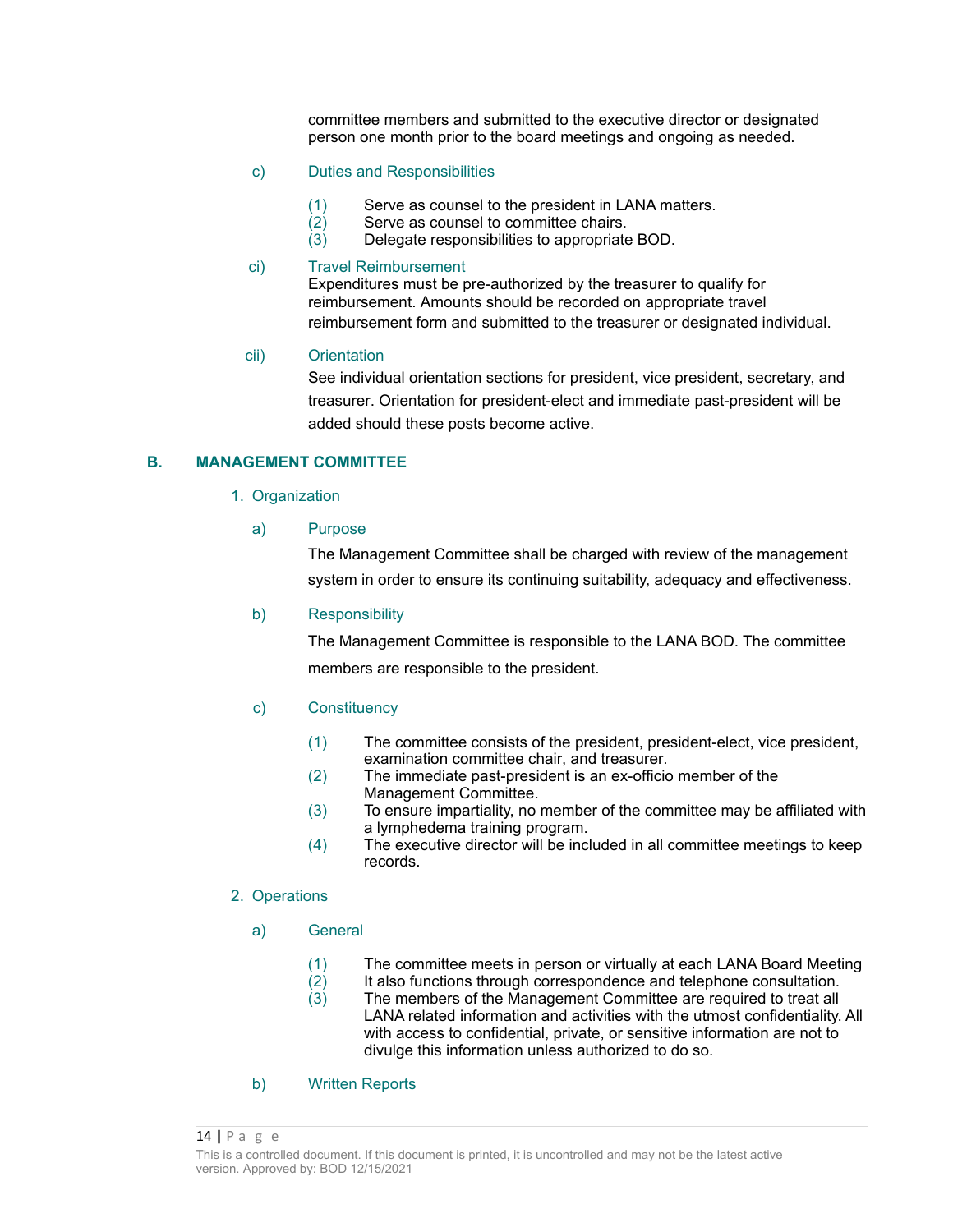Reports of committee action shall be prepared and communicated to the LANA BOD prior to board meetings and ongoing as the committee necessitates.

#### c) Duties and Responsibilities

- $(1)$  Review the management system semiannually.<br> $(2)$  Receive results of the internal and external audi
- $(2)$  Receive results of the internal and external audit  $(3)$  Receive all feedback that is related to the accred
- $\overline{a}(3)$  Receive all feedback that is related to the accreditation standards.<br>(4) Design actions to correct nonconformities, assign deadlines and
- Design actions to correct nonconformities, assign deadlines and responsibility.
- (5) Review actions to make certain that the corrections are effective.

### ci) Travel Reimbursement

Expenditures must be pre-authorized by the treasurer to qualify for reimbursement. Amounts should be recorded on appropriate travel reimbursement form and submitted to the treasurer or designated individual.

### cii) Orientation

There will be an annual management system orientation to provide information to the committee members in order that they can perform their management system review responsibilities.

### **C. EXAMINATION COMMITTEE**

1.Organization

a) Purpose

The Examination Committee members are the only LANA personnel with access to examination materials and shall be responsible for the development and maintenance of the certification examination of LANA.

b) Responsibility

The committee chair is responsible to the LANA BOD. The committee members are responsible to the chair.

- c) Constituency
	- (1) The committee consists of the chair, and other committee members (minimum of four) as appointed by the president with advice from the chair and the LANA BOD.
	- (2) The chair of the committee shall be a current member of the BOD.
	- (3) The committee members are not required to be members of the LANA BOD.
	- (4) All CLT-LANA Certificants are eligible to apply. The application process for non-BOD members is as follows:
		- (a) Applications are reviewed throughout the year. Acceptance is based on the point system below and upon need.
			- (i) Up to 10 points for application question answers.
			- (ii) Point for score on the examination (examination result is total number of points).
			- (iii) Up to 10 points for board member recommendations.
		- (b) A score total of 90 points or higher, is required for the applicant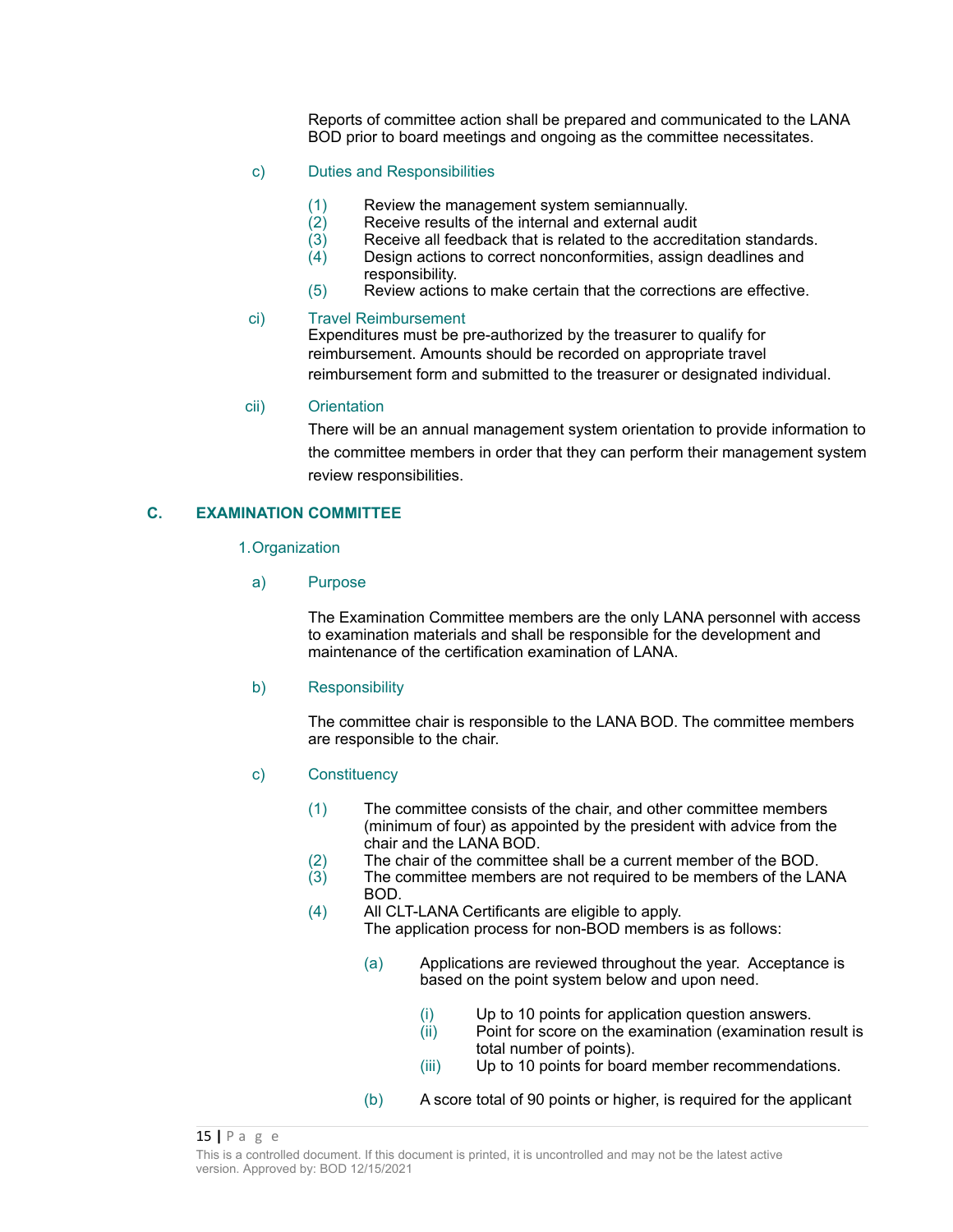to be considered for the Examination Committee should there be availability.

- (5) To avoid conflict of interest, committee members may not be affiliated with any lymphedema training program (LTP).
- (6) All Examination Committee members will sign LANA's Confidentiality and Non-Disclosure Agreement. Failure to sign and comply with the agreement shall be grounds for dismissal.
- (7) Examination Committee members are asked to serve a minimum twoyear term.

#### d) Interruption of Committee Service

- (1) The chair shall submit a resignation in writing to the president. Committee members shall submit resignations in writing to the chair.
- (2) Dismissal of the committee chair must be by the LANA BOD. Other committee members may be dismissed in writing by the committee chair with approval from the president.

### 2.Operations

### a) General

The committee will write and review test questions in consultation with the outside testing service that LANA contracts for test validation purposes. The committee will meet annually unless otherwise needed. The committee functions through correspondence and telephone consultations throughout the year. The members of the Examination Committee are required to treat all LANA related information and activities with the utmost confidentiality. All with access to confidential private or sensitive information are not to divulge this information unless authorized to do so.

#### b) Written Reports

Reports of committee action shall be prepared by the chair with input from the committee members and submitted to the executive director or designated person one month prior to the board meetings and ongoing as needed.

### c) Duties and Responsibilities

- (1) Create a reference list of all scientific sources used in the development of the examination questions and make such list available to test candidates. The reference list will be updated periodically.
- (2) Submit reports of examination candidate numbers and pass/fail to the BOD at meetings.
- (3) Participate in review of current database of questions to determine their applicability and accuracy according to current practice and research in the field of lymphology.
- (4) Participate in workshops with the testing agency to assure appropriate test question design.
- (5) Review questions and make determinations regarding their sensitivity and specificity based on the testing agency's statistical analysis of the current test question.
- (6) Recruit new members to the committee based on their knowledge base and level of expertise in the field of lymphology.
- (7) Provide review of the current examination.<br>(8) Update examination content and question
- Update examination content and question bank in conjunction with the testing agency.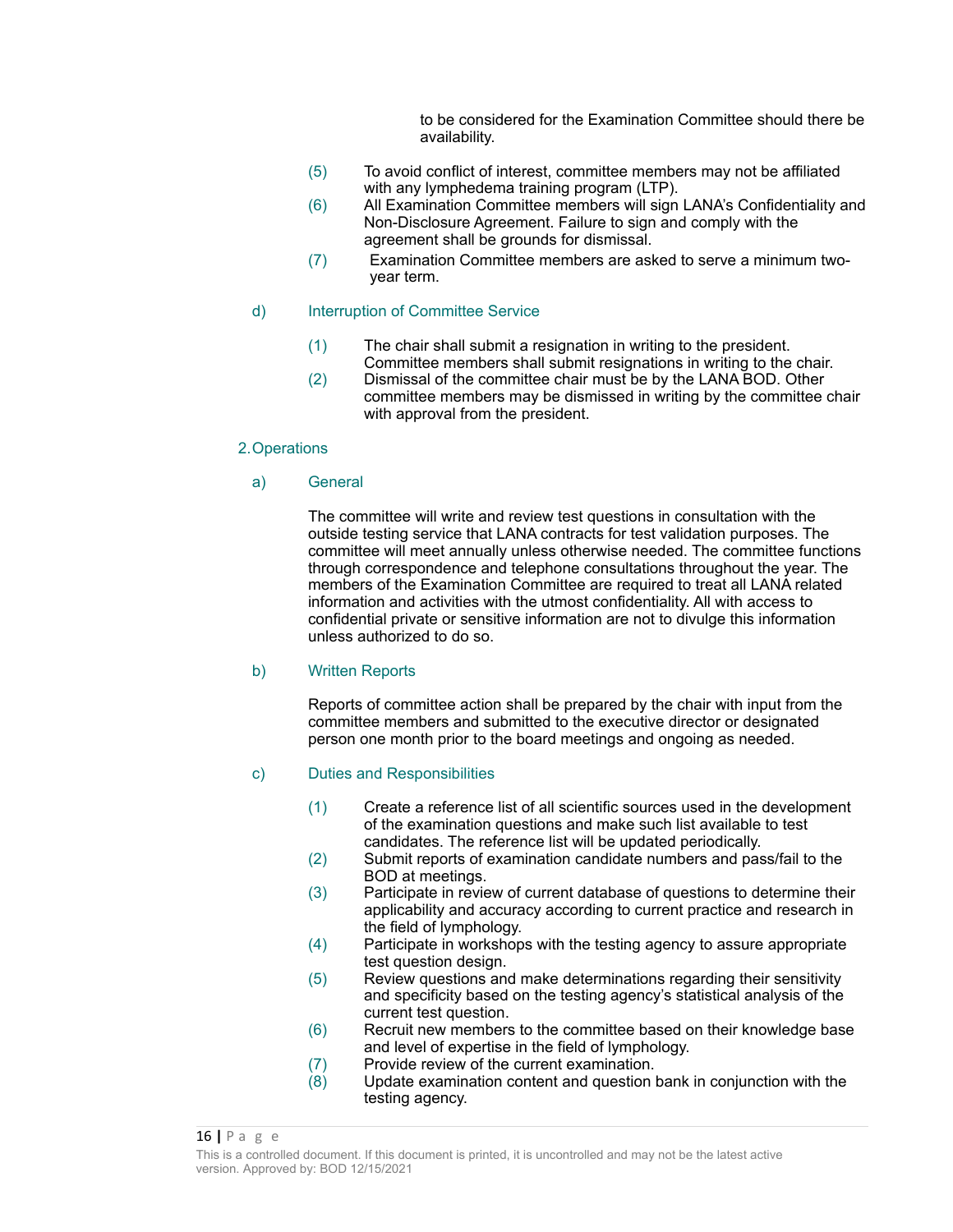(9) Review and update the recommended reading list which is posted online. The list is based on current literature and examination questions.

### d) Travel Reimbursement

Expenditures must be pre-authorized by the treasurer to qualify for reimbursement. Amounts should be recorded on appropriate travel reimbursement form and submitted to the treasurer or designated individual.

#### e) Orientation

- (1) The outgoing chair and the president will orient the new committee chair. The committee chair will orient new members.
- (2) Each newly-appointed chair will receive a copy of the LANA Bylaws, a copy of the Policy & Procedures Manual, and other materials as deemed necessary.
- (3) The outgoing chair will serve as an information resource for the newlyappointed chair for one year immediately following his/her term as chair.
- (4) Each new committee member shall receive a guide to writing examination questions.

### **D. QUALIFICATIONS COMMITTEE**

#### 1.Organization

a) Purpose

The purpose of the Qualifications Committee is to review LANA examination applications that do not meet LANA requirements.

### b) Responsibility

The committee chair is responsible to the LANA BOD. The committee members are responsible to the chair.

#### c) Constituency

- (1) The committee consists of the chair and at least one other member.
- $(2)$  The chair is appointed by the president with advice from the BOD.<br> $(3)$  The committee is appointed by the president with input from the
- The committee is appointed by the president with input from the committee chair.
- (4) The chair and committee members will serve a one-year term, renewable.

#### d) Interruption of Committee Service

- (1) The chair shall submit a resignation in writing to the president.
- Committee members shall submit resignations in writing to the chair. (2) Dismissal of the committee chair must be by the LANA BOD. Other committee members may be dismissed in writing by the committee chair with approval from the president.

#### 2.Operations

#### a) General

The chair and committee members are encouraged to attend all LANA BOD and business meetings. The committee functions through correspondence and telephone consultation throughout the year. The members of the Qualifications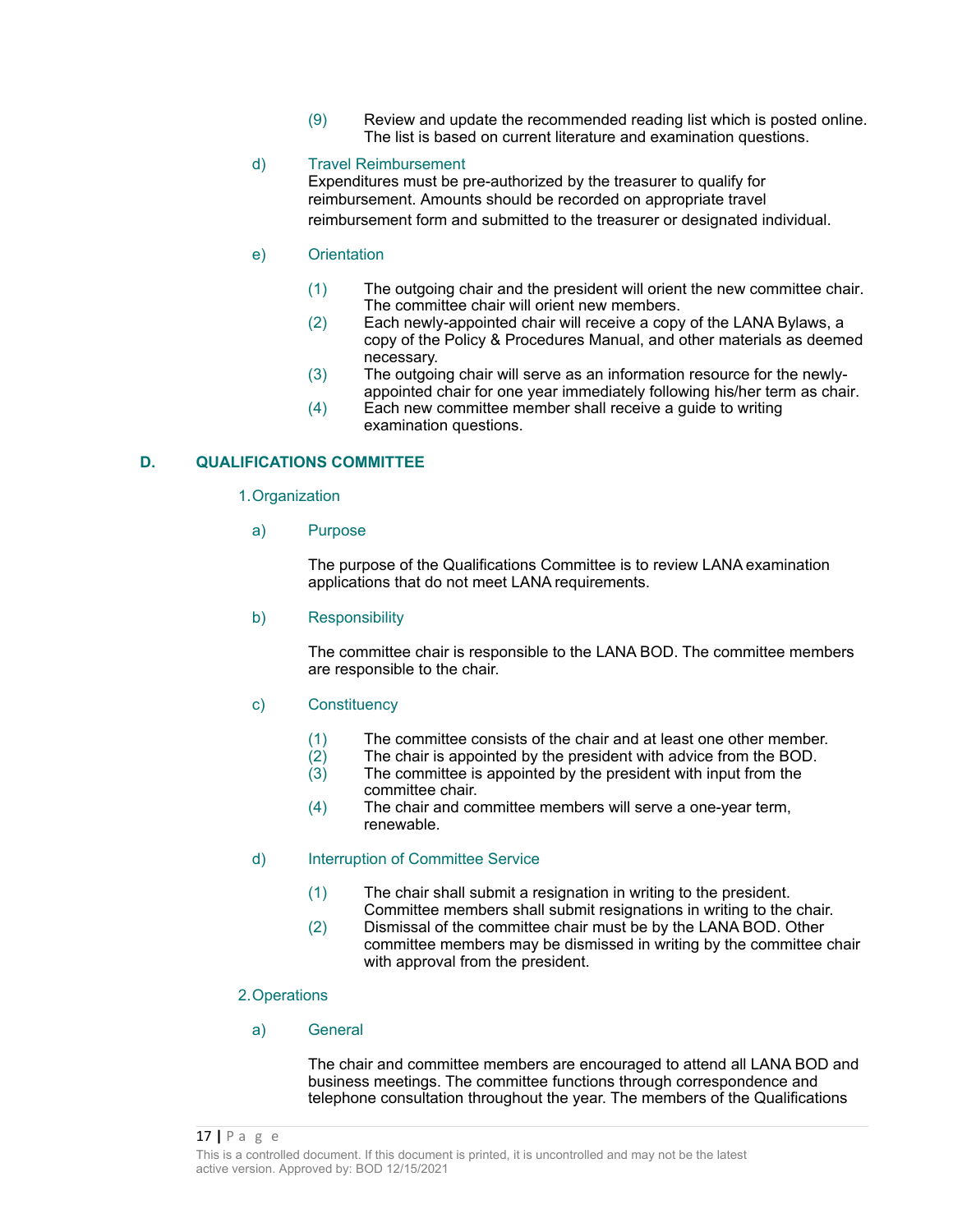Committee are required to treat all LANA related information and activities with the utmost confidentiality. All with access to confidential, private, or sensitive information are not to divulge this information unless authorized to do so.

### b) Written Reports

Reports of committee action shall be prepared by the chair with input from the committee members and submitted to the executive director or designated person one month prior to the board meetings and ongoing as needed.

### c) Duties and Responsibilities

- 
- (1) Review applications for LANA examination.<br>(2) Recommend changes for qualifying to take  $\overline{2}$  Recommend changes for qualifying to take the LANA examination.<br>(3) Support the executive director as needed to review applications of t
- Support the executive director as needed to review applications of those submitting appropriate documentation to sit for the LANA examination.
- (4) Review and determine eligibility of applications that are incomplete or do not meet the LANA test criteria, as outlined in the Candidate Information Booklet (CIB) Committee chair will assume duty of completing LANA certification process for any employee seeking recertification.

### d) Travel Reimbursement

Expenditures must be pre-authorized by the treasurer to qualify for reimbursement. Amounts should be recorded on appropriate travel reimbursement form and submitted to the treasurer or designated individual.

- e) Orientation
	- (1) The outgoing chair, testing agency, and the president will orient the new committee chair. The committee chair will orient new members.
	- (2) Each newly-appointed chair will receive a copy of the LANA Bylaws, a copy of LANA's Policy & Procedures Manual, and other materials as deemed necessary.
	- (3) The outgoing chair will serve as an information resource for the newlyappointed chair for one year immediately following his/her term as chair.

### **E. RECERTIFICATION COMMITTEE**

#### 1.Organization

a) Purpose

The purpose of the Recertification Committee is to create and maintain a recertification policy for CLT-LANA certification.

b) Responsibility

The committee chair is responsible to the LANA BOD. The committee members are responsible to the chair.

- c) Constituency
	- (1) The committee consists of the chair and at least one other member.
	- (2) The chair is appointed by the president with advice from the BOD.
	- (3) The committee is appointed by the president with input from the committee chair.
	- (4) The chair and committee members will serve a one-year term, renewable.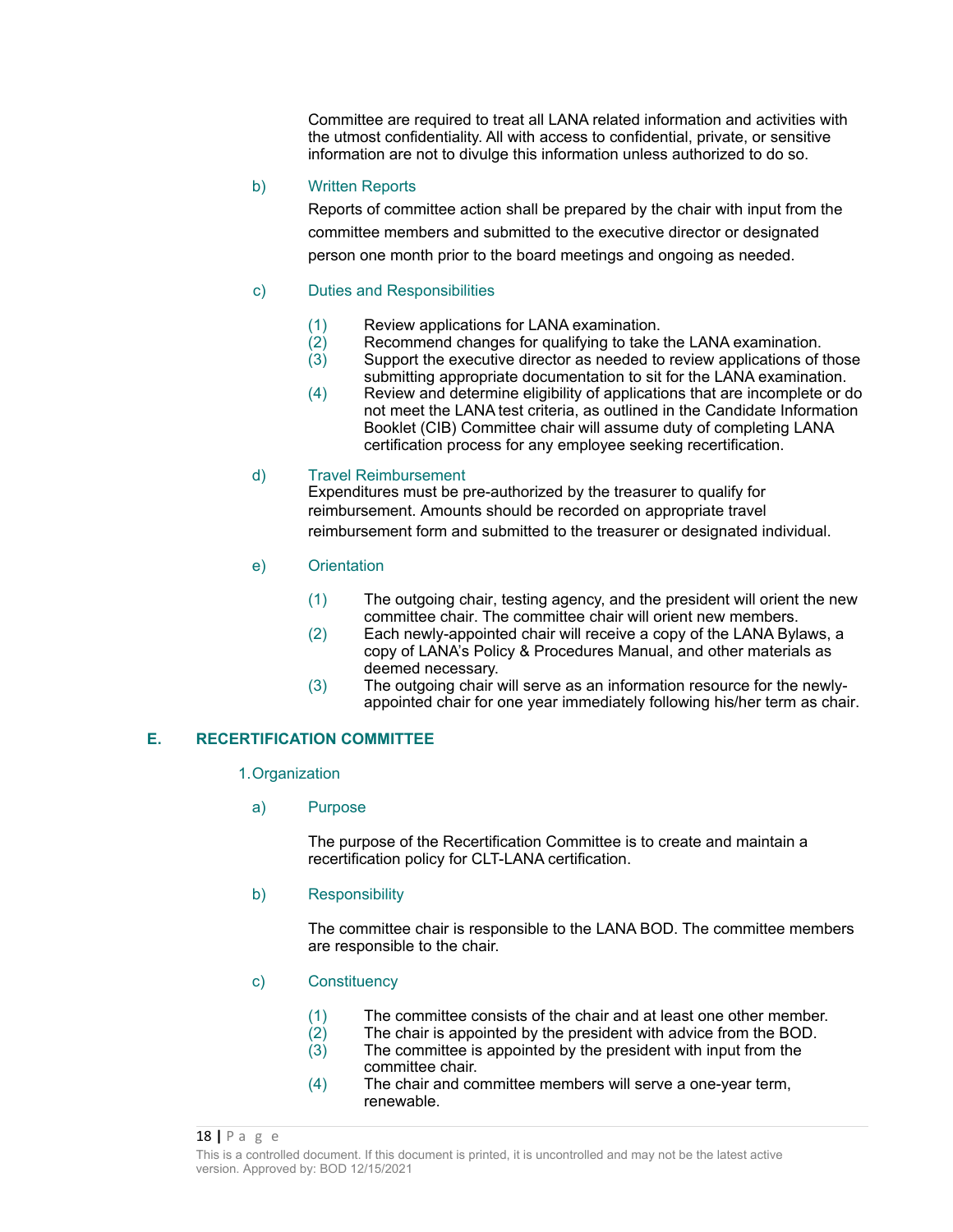### d) Interruption of Committee Service

- (1) The chair shall submit a resignation in writing to the president. Committee members shall submit resignations in writing to the chair.
- (2) Dismissal of the committee chair must be by the LANA BOD. Other committee members may be dismissed in writing by the committee chair with approval from the president.

### 2.Operations

a) General

The chair and committee members are encouraged to attend all LANA BOD and business meetings. The committee functions through correspondence and telephone consultation throughout the year. The members of the Recertification Committee are required to treat all LANA related information and activities with the utmost confidentiality. All with access to confidential private or sensitive information are not to divulge this information unless authorized to do so.

### b) Written Reports

Reports of committee action shall be prepared by the chair with input from the committee members and submitted to the executive director or designated person one month prior to the board meetings and ongoing as needed.

### c) Duties and Responsibilities

- (1) Support the executive director, as needed, to review applications of those submitting appropriate documentation for LANA recertification.
- (2) Committee chair will assume duty of completing LANA recertification process for any CLT-LANA certified employee seeking recertification.
- (3) Expand, review, and redefine activities that meet recertification requirements regarding trends in the field.
- (4) Exercise judgment on applications that are incomplete or do not meet the LANA recertification criteria as outlined in the Recertification Policy.
- (5) Review applications for recertification.

### d) Travel Reimbursement

Expenditures must be pre-authorized by the treasurer to qualify for reimbursement. Amounts should be recorded on appropriate travel reimbursement form and submitted to the treasurer or designated individual.

### e) Orientation

- (1) The outgoing chair and the president will orient the new committee chair. The committee chair will orient new members.
- (2) Each newly-appointed chair will receive a copy of the LANA Bylaws, a copy of LANA's Policy & Procedures Manual, and other materials as deemed necessary.
- (3) The outgoing chair will serve as an information resource for the newlyappointed chair for one year immediately following his/her term as chair.

### **F. BYLAWS/POLICY & PROCEDURES COMMITTEE**

1.Organization

a) Purpose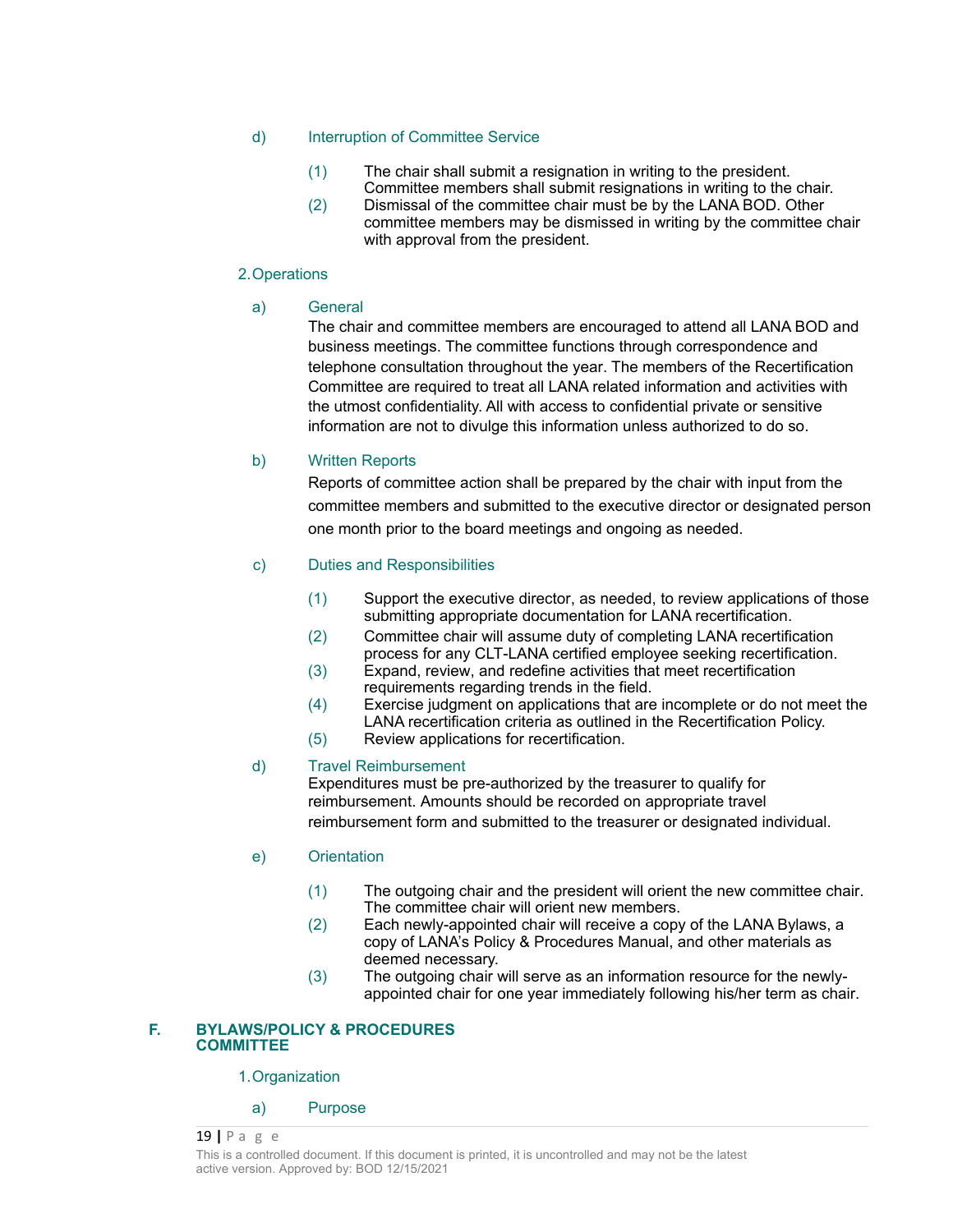The purpose of the Bylaws/Policy & Procedures Committee is to review the LANA Bylaws, as well as LANA's Policy & Procedures Manual, in accordance with the needs of the organization and recommends updates and changes as necessary.

### b) Responsibility

The committee chair is responsible to the LANA BOD. The committee members are responsible to the chair.

- c) Constituency
	- (1) The committee consists of the chair and at least one other member.
	- (2) The president appoints the chair with input from the BOD and the committee members with input from the committee chair.
	- (3) The chair and committee members will serve a one-year term, renewable.

### d) Interruption of Committee Service

- (1) The chair shall submit a resignation in writing to the president. Committee members shall submit resignations in writing to the chair.
- (2) Dismissal of the committee chair must be by the LANA BOD. Other committee members may be dismissed in writing by the committee chair with approval from the president.

#### 2.Operations

- a) General
	- (1) The chair and committee members are encouraged to attend all LANA BOD and business meetings. The committee functions through correspondence and telephone consultation throughout the year.
	- (2) Amendments to the Bylaws must be presented to the BOD prior to the anticipated vote in order for the proposed changes to be reviewed by all members and allow for questions and concerns to be raised.
	- (3) Amendments to the Bylaws will pass with a majority vote of the BOD.
	- $\hat{A}$  Any BOD may summit a change to the Policy & Procedures Manual. All changes to LANA's Policy & Procedures Manual must be approved by the Executive Committee.
	- (5) The members of the Bylaws/Policy & Procedures Committee are required to treat all LANA related information and activities with the utmost confidentiality. All with access to confidential private or sensitive information are not to divulge this information unless authorized to do so.
	- (6) Members of committee will have a minimum of 30 days to review and approve any additions/deletions to the policy and procedure manual and / or bylaws.

#### b) Written Reports

Reports of committee action shall be prepared by the chair with input from the committee members and submitted to the executive director or designated person one month prior to the board meetings and ongoing as needed.

- c) Duties and Responsibilities
	- (1) Maintain the current Bylaws.
		- (a) Review Bylaws prior to each meeting.<br>(b) Recommend changes to the Bylaws to
		- Recommend changes to the Bylaws to the committee members.
		- (c) Circulate written reports of suggested Bylaws changes to the BOD.
		- (d) Implement approved Bylaws into updated Bylaws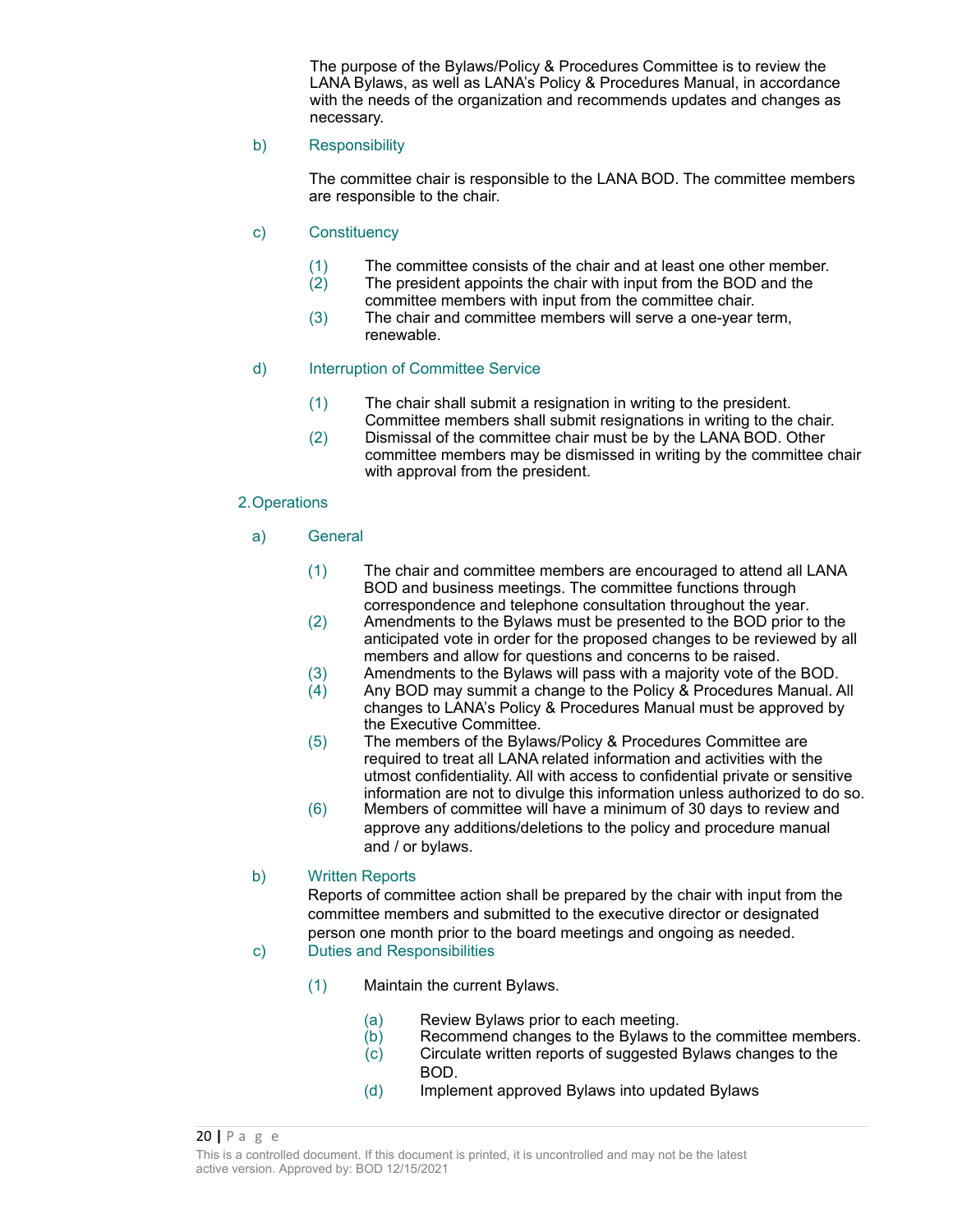- (2) Maintain past Bylaws for historical purposes.
- $(3)$  Provide advice to LANA 's BOD and Executive Committee regarding adherence to the Bylaws according to Sturgis Standard Code of Parliamentary Procedure. (Now known as The Standard Code of Parliamentary Procedure.)
- (4) Maintain current Policy & Procedures Manual.
- $(5)$  Review the Policy & Procedures Manual every three years with assistance from the executive director.
- (6) Distribute Policy & Procedures Manual to new LANA BOD.

#### d) Travel Reimbursement

Expenditures must be pre-authorized by the treasurer to qualify for reimbursement. Amounts should be recorded on appropriate travel reimbursement form and submitted to the treasurer or designated individual.

- e) Orientation
	- (1) The outgoing chair and the president will orient the new committee chair. The committee chair will orient new members.
	- (2) Each newly-appointed chair will receive a copy of the LANA Bylaws, a copy of the Policy & Procedures Manual, and other materials as deemed necessary.
	- (3) The outgoing chair will serve as an information resource for the newlyappointed chair for one year immediately following his/her term as chair.

#### **G. NOMINATIONS & ELECTION COMMITTEE**

#### 1.Organization

a) Purpose

The purpose of the Nominations & Election Committee is to nominate candidates for the BOD and to conduct the annual BOD election.

b) Responsibility

The committee chair is responsible to the president. The committee members are responsible to the chair.

- c) Constituency
	-
	- (1) The committee consists of the chair and two additional members.<br>(2) The president appoints the chair with input from the BOD and com The president appoints the chair with input from the BOD and committee members with input from the committee chair.
	- (3) The chair and committee members will serve a one-year term.

#### d) Interruption of Committee Service

- (1) The chair shall submit a resignation in writing to the president. Committee members shall submit resignations in writing to the chair.
- (2) Dismissal of the committee chair must be by the LANA BOD. Other committee members may be dismissed in writing by the committee chair with approval from the president.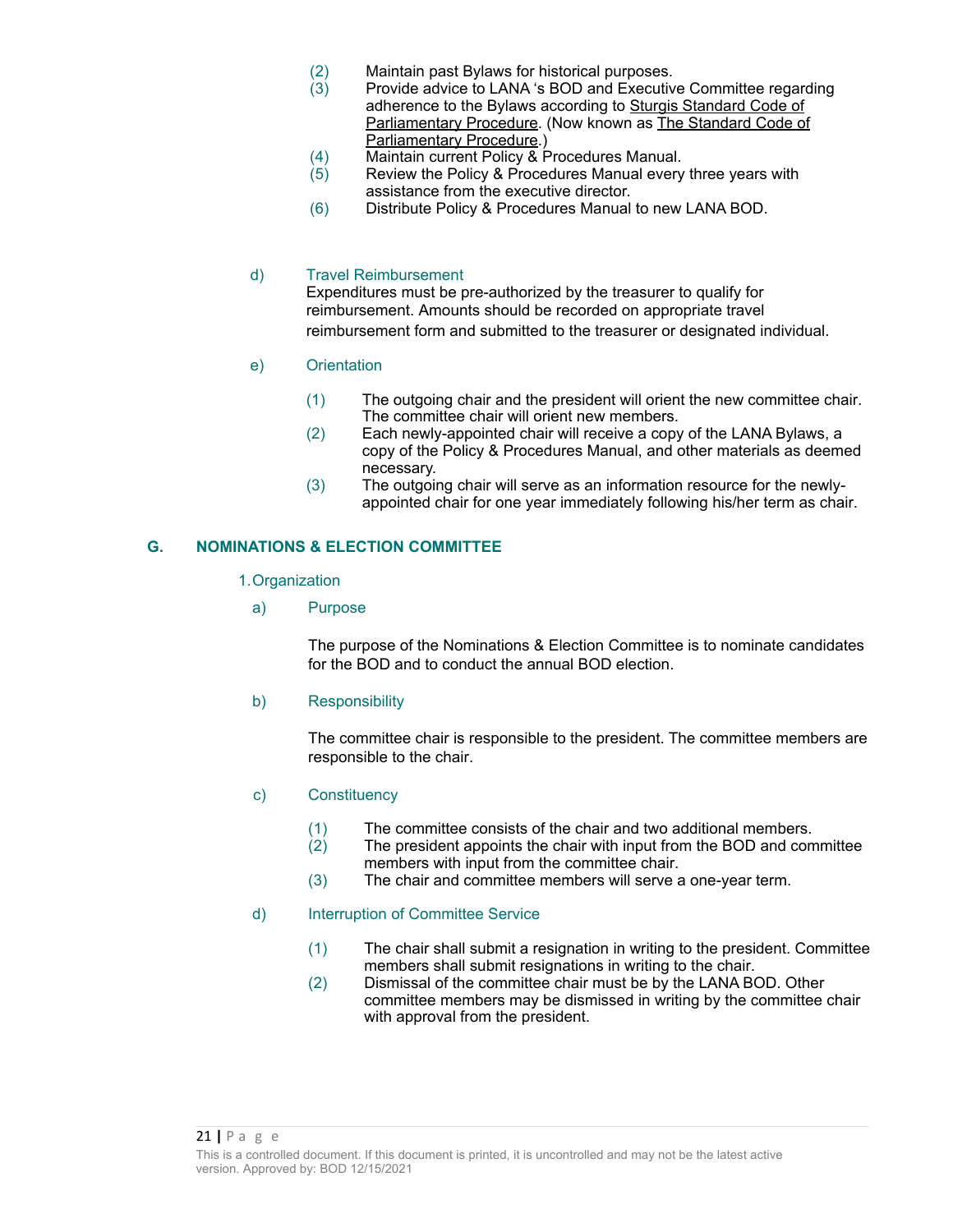### 2.Operations

#### a) General

The chair and committee members are encouraged to attend all LANA BOD and business meetings. The committee functions through correspondence and telephone consultation throughout the year. The members of the Nominations & Election Committee are required to treat all LANA related information and activities with the utmost confidentiality. All with access to confidential private or sensitive information are not to divulge this information unless authorized to do so.

### b) Reports

- (1) Reports of committee action shall be prepared by the chair with input from the committee members and submitted to the executive director or designated person one month prior to the elections.
- (2) The committee chair will send the committee's recommendation for the BOD candidates to the Executive Committee prior to creating the ballot.
- (3) The committee solicits and prepares a list of appropriate nominees for the LANA board. Interested parties submitting applications via the website will be reviewed and considered by the committee.
- (4) The chair shall send each potential nominee the appropriate application form.
- (5) The committee shall prepare the slate for the BOD.
- $(6)$  The committee shall prepare the slate for the executive officer positions.
- $(7)$  The committee shall conduct elections according to the procedures below.

### c) Duties and Responsibilities

- (1) The committee solicits and prepares a list of appropriate nominees for the LANA BOD. Interested parties submitting applications via the website will be reviewed and considered by the committee.
- (2) The chair shall send each potential nominee the appropriate application form.
- (3) The committee shall prepare the slate for the BOD.<br>(4) The committee shall prepare the slate for the execu
- The committee shall prepare the slate for the executive officer positions.
- (5) The committee shall conduct elections according to the procedures below.

### d) Election Procedures

- (1) Election is by mail, fax, or other electronic ballot to be conducted each year prior to the fall meeting.
- (2) Only current BOD members are eligible to vote.
- $(3)$  Coordinate the nominating and elections procedures with BOD meetings as follows:
	- (a) Spring Meeting
		- (i) Announce the executive offices are open, prepare a short description of that office. Nominations may be taken from the current BOD.
		- (ii) Identify BOD members whose terms are set to expire. Solicit their intent to run for re-election.
	- (b) Following the spring meeting, issue an announcement via the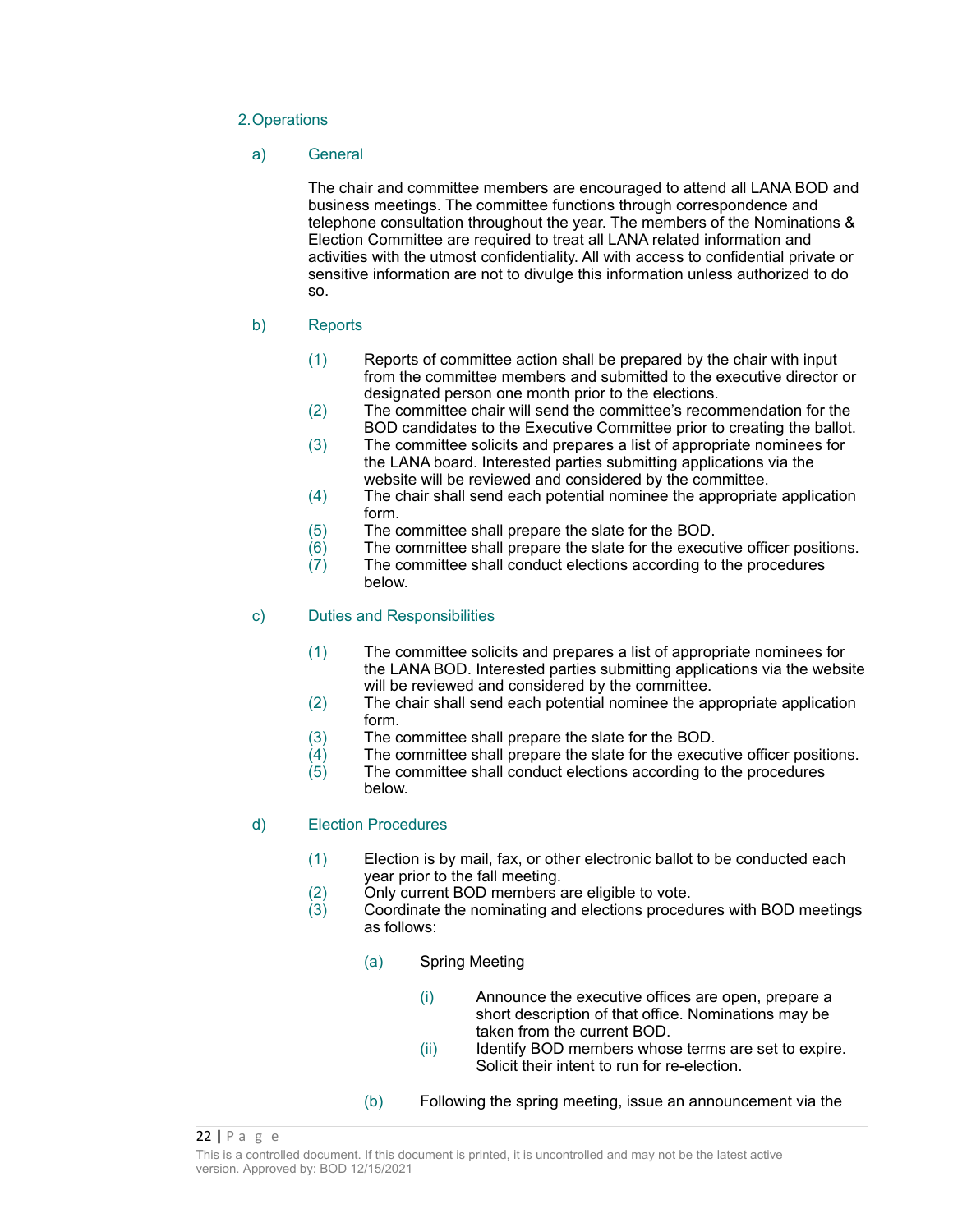LANA website of BOD positions open, announce deadline of receipt for nominations.

- (c) During the fall meeting, the official election results are announced.
- $(4)$  Ballots shall be prepared after June 1st.<br> $(5)$  BOD application shall be sent to all curre
- BOD application shall be sent to all current BOD members along with a ballot.
- (6) Ballots must be received by designated date to be valid.
- $(7)$  Nominee receiving a majority of votes shall be considered elected.
- (8) If a nominee is unable to be obtained for an executive office, nominations from the floor will be in order during the fall meeting, and the election for that office will be conducted at the meeting by the Nominations & Election Committee chair or committee representative.
- (9) The chair shall notify the president, executive director, and the candidates of the election results prior to the fall meeting.
- (10) Written election report is submitted to the executive director or secretary of LANA within 30 days of election.

### e) Travel Reimbursement

Expenditures must be pre-authorized by the treasurer to qualify for reimbursement. Amounts should be recorded on appropriate travel reimbursement form and submitted to the treasurer or designated individual.

- f) Orientation
	- (1) The outgoing chair and the president will orient the new committee chair. The committee chair will orient new members.
	- (2) Each newly-appointed chair will receive a copy of the LANA Bylaws, a copy of LANA's Policy & Procedures Manual, and other materials as deemed necessary.
	- (3) The outgoing chair will serve as an information resource for the newlyappointed chair for one year immediately following his/her term as chair.

### **H. CONTINUING EDUCATION (CE) COMMITTEE**

#### 1.Organization

#### a) Purpose

The purpose of the CME Committee is to review literature relevant to the lymphatic system, lymphedema/related disorders and current practice to provide a resource for CLT-LANA practitioners and to develop online continuing education credits for CLT-LANA recertification only.

### b) Responsibility

The committee chair is responsible to the LANA BOD. The committee members are responsible to the chair.

- c) Constituency
	- (1) The committee consists of the chair, and if requested by the chair, an additional committee member.
	- (2) The chair and its members serve a one-year term, renewable.
	- $(3)$  The president appoints the chair with input from the BOD.<br> $(4)$  Committee members, if requested, are appointed by the p
	- Committee members, if requested, are appointed by the president with input from the chair.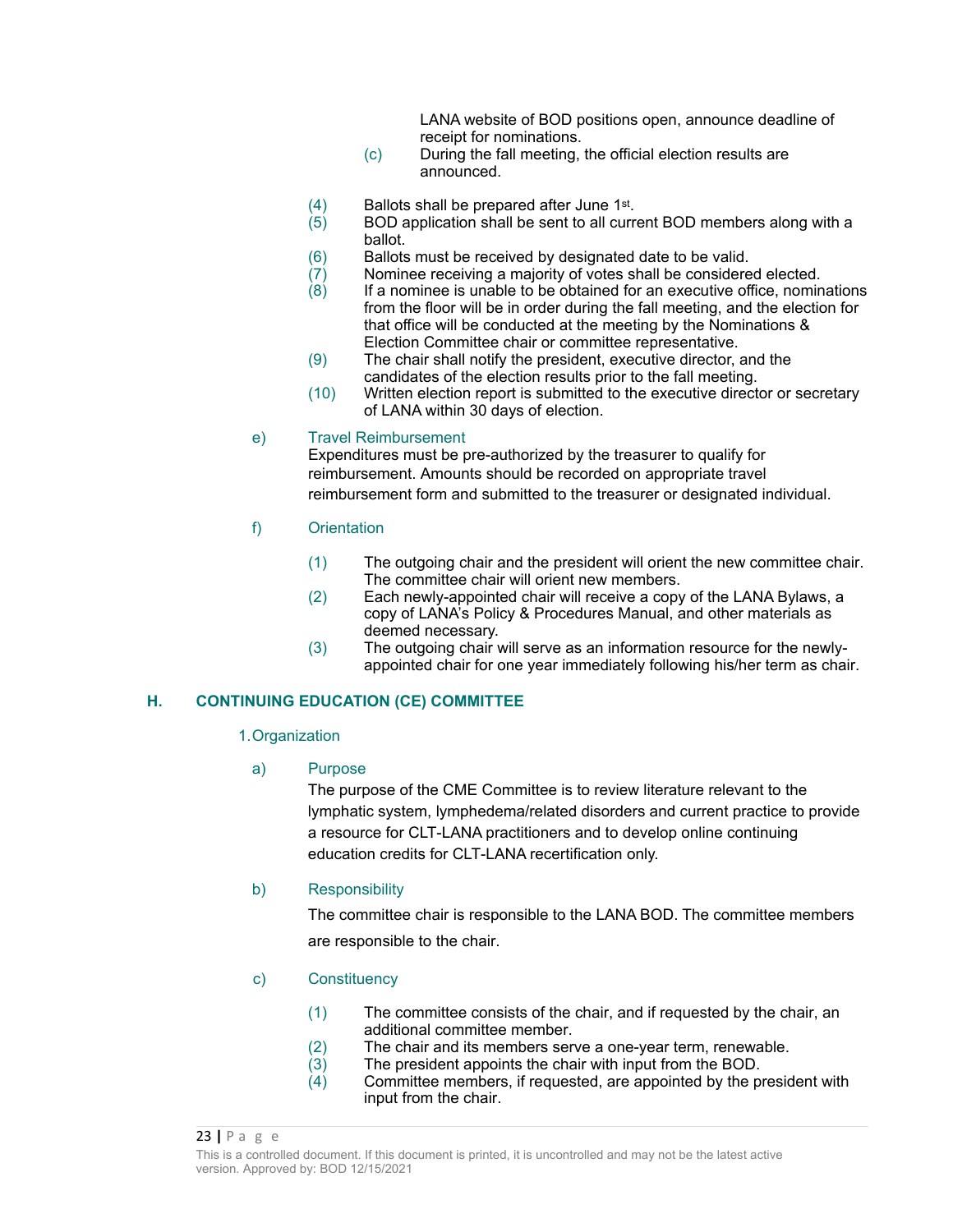#### d) Interruption of Committee Service

- (1) The chair shall submit a resignation in writing to the president.
- Committee members shall submit resignations in writing to the chair. (2) Dismissal of the committee chair must be by the LANA BOD. Other committee members may be dismissed in writing by the committee chair with approval from the president.

#### 2.Operations

#### a) General

The chair is encouraged to attend all LANA BOD and business meetings. The committee functions through correspondence and telephone consultation throughout the year. The members of the CME Committee are required to treat all LANA related information and activities with the utmost confidentiality. All with access to confidential private or sensitive information are not to divulge this information unless authorized to do so.

#### b) Written Reports

Reports of committee action shall be prepared by the chair with input from the committee members and submitted to the executive director or designated person one month prior to the board meetings and ongoing as needed.

#### c) Duties and Responsibilities

- (1) The chair will assign/invite two LANA Board members (or former Board members) to read and review articles on some aspect of lymphatic disorders. Former Board members will be required to have a current Confidentiality and Non-Disclosure Agreement on file to be eligible for participating in this committee activity. Failure to sign and comply with the agreement shall be grounds for dismissal.
	- (a) Specific articles are selected by the reviewer, however, the subject matter of the article may be chosen by the CME chair with input from the reviewer.
	- (b) Reviewers send chosen article to the chair for approval.
	- (c) Reviewers will not review any article of which they are an author, co-author, or contributor.
	- (d) Reviewing process and completion of rough draft of quiz consisting of 8-10 questions should be completed.
	- (e) Reviewers may complete the work at any time during the first three months of the quarter.
- (2) Following completion of questions, the two reviewers will exchange the chosen articles, questions and answer keys.
	- (a) Reviewers will check for clarity, fairness, and correctness of quizzes.
	- $(b)$  The chair will provide reviewers with a copy of the ltem Writing Guide for Subject Matter Experts created by the testing agency. When developing questions and answers, reviewers are expected to follow format outlined in the guide.
- (3) Following completion of article review, the quiz and answer key will be sent to the CME chair for final review.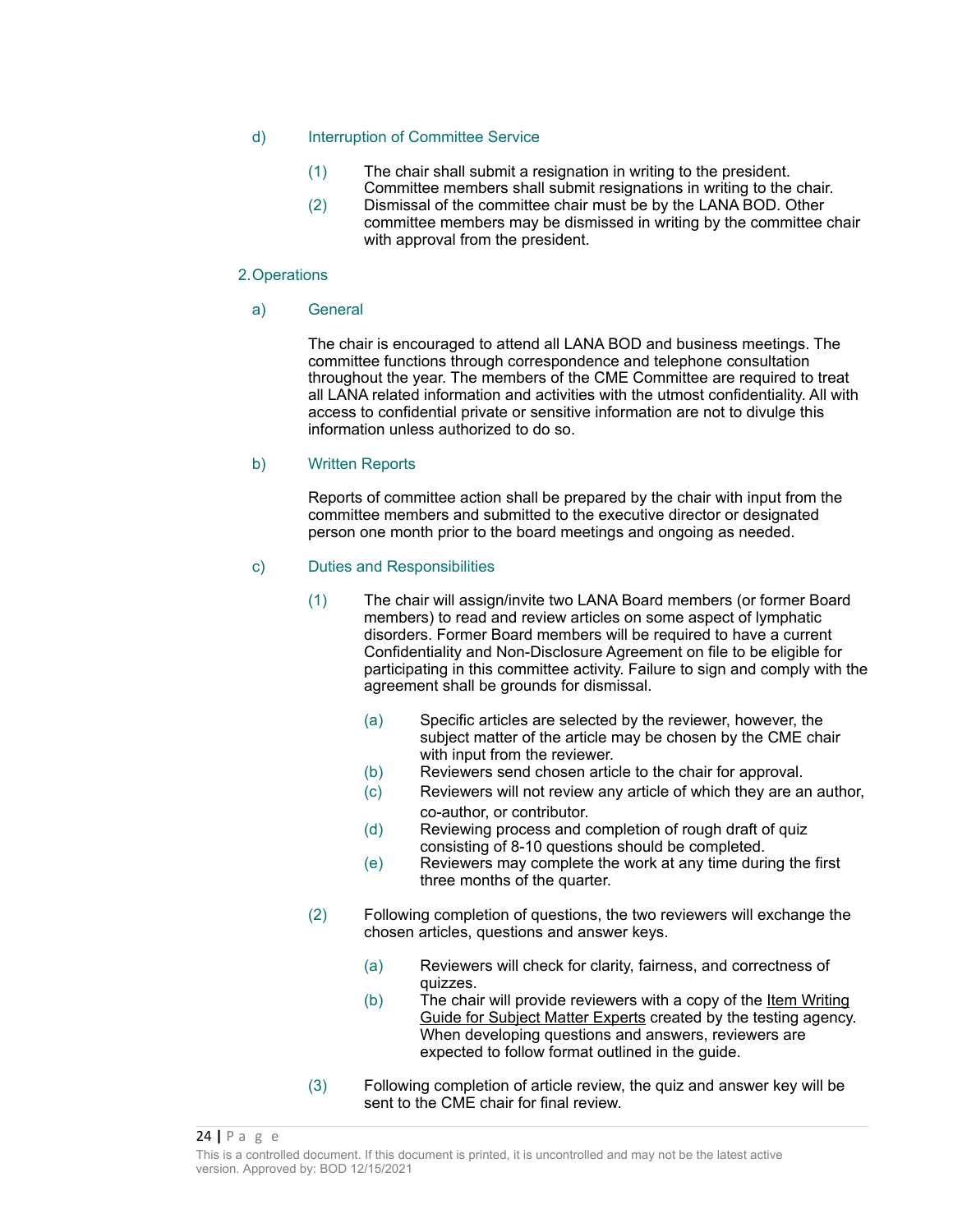- (4) The CME chair (or designee) will edit the content of the LANA website areas related to CMEs: educational offerings section, allowing archival of out of date materials replaced by more relevant literature. The following must be submitted:
	- (a) Full reference
	- (b) Abstract or full article, depending on copyright
	- (c) Quiz
	- (d) Separate quiz with answer key

### d) Travel Reimbursement

Expenditures must be pre-authorized by the treasurer to qualify for reimbursement. Amounts should be recorded on appropriate travel reimbursement form and submitted to the treasurer or designated individual.

### e) Orientation

- (1) The outgoing chair and the president will orient the new committee chair. The committee chair will orient new members.
- (2) Each newly-appointed chair will receive a copy of the LANA Bylaws, a copy of LANA's Policy & Procedures Manual, and other materials as deemed necessary.
- (3) The outgoing chair will serve as an information resource for the newlyappointed chair for one year immediately following his/her term as chair.

### **I. TRAINING PROGRAM STANDARDS COMMITTEE**

#### 1.Organization

#### a) Purpose

The purpose of the Training Program Standards Committee is to determine if a candidate's lymphedema and related disorders training program will meet LANA's criteria to qualify the candidate to sit for the LANA examination.

The committee will make determinations of LTP on an individual basis, independently documenting the committee activities, determinations, and outcomes. The committee will provide the LANA BOD with an annual written report. The committee may seek the advice of the Executive Committee and/or bring a given matter in question to the full BOD for consensus voting.

It is the responsibility of this committee to present their findings and determinations to the LANA Executive Director, who is obligated to communicate these determinations to the Executive Committee and to the full BOD. The Training Standards Committee members will be known only to the LANA BOD to help maintain impartiality and avoid undue influences as recommended by legal and accreditation entities.

#### b) Responsibility

The committee chair is responsible to the LANA BOD. The committee members are responsible to the chair.

### c) Constituency

(1) The committee consists of the chair and at least one other member.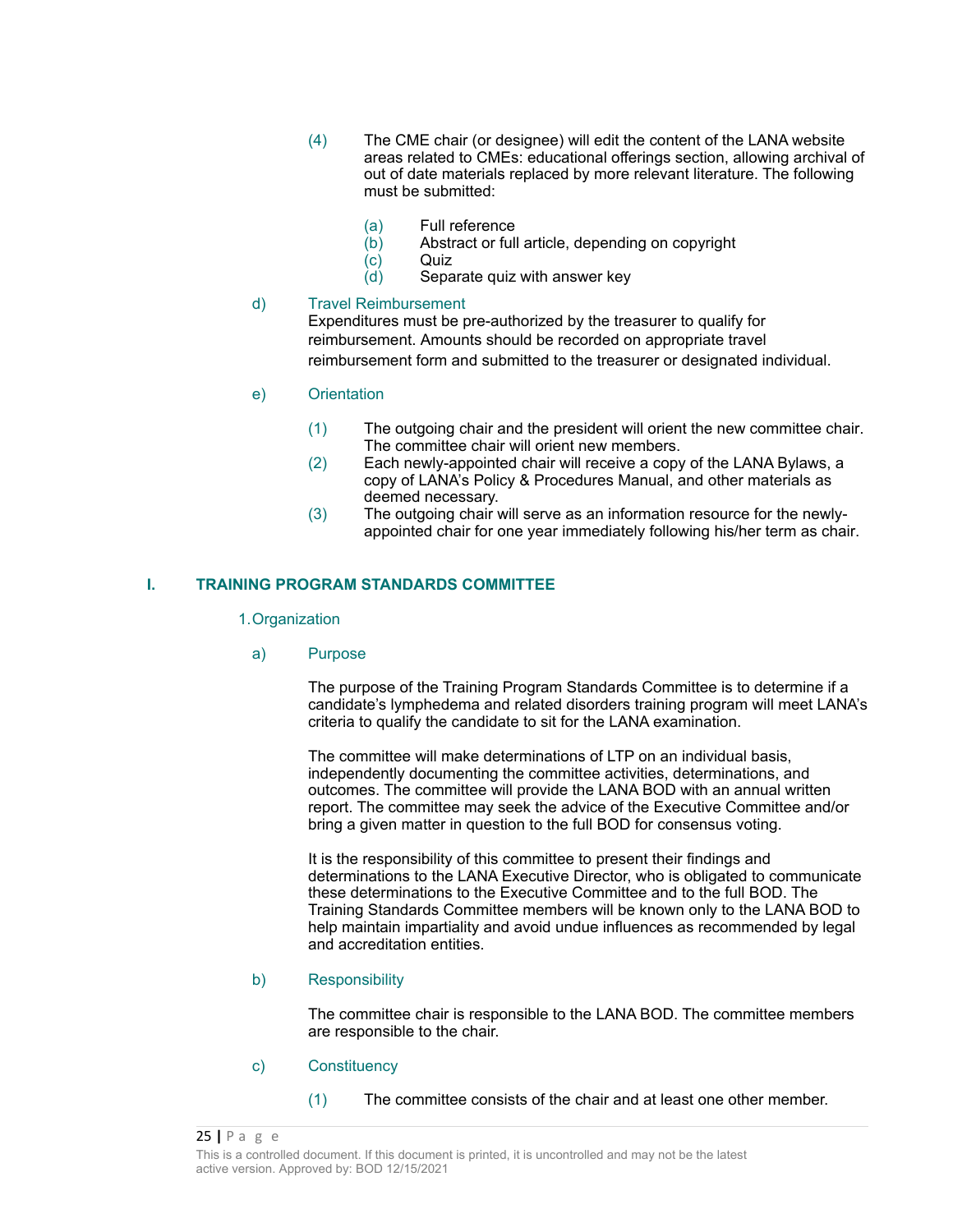- (2) The chair is appointed by the president with advice input from the BOD committee chair.
- (3) The committee is appointed by the president with input from the committee chair.
- (4) The chair and committee members will serve a one-year term renewable.
- $(5)$  To avoid COI, committee members will be known only to the LANA BOD and may not be affiliated with any LTP.
- (6) All Training Program Standards Committee members will sign LANA's Confidentiality and Non-Disclosure Agreement. Failure to sign and comply with the agreement shall be ground for dismissal.

### d) Interruption of Committee Service

- (1) The chair shall submit a resignation in writing to the president. Committee members shall submit resignations in writing to the chair.
- (2) Dismissal of the committee chair must be by the LANA BOD. Other committee members may be dismissed in writing by the committee chair with approval from the president.

### 2.Operations

### a) General

The chair and committee members are encouraged to attend all LANA BOD and business meetings. The committee functions through correspondence and telephone consultation throughout the year. The members of the Training Program Standards Committee are required to treat all LANA related information and activities with the utmost confidentiality. All with access to confidential private or sensitive information are not to divulge this information unless authorized to do so.

#### b) Written Reports

Reports of committee action shall be prepared by the chair with input from the committee members and submitted to the executive director or designated person one month prior to the board meetings and ongoing as needed.

### c) Duties and Responsibilities

- (1) Review applications of emerging LTP submitted to the committee with the assistance of the president and/or executive director.
- (2) Recommend any necessary changes to LANA LTP criteria.<br>(3) Review annual affidavits of existing LTP.
- $(3)$  Review annual affidavits of existing LTP.<br> $(4)$  Perform random reviews of existing LTP
- Perform random reviews of existing LTP to document continued compliance.

#### d) Travel Reimbursement

Expenditures must be pre-authorized by the treasurer to qualify for reimbursement. Amounts should be recorded on appropriate travel reimbursement form and submitted to the treasurer or designated individual.

- e) Orientation
	- (1) The outgoing chair, and the president will orient the new committee chair. The committee chair will orient new members.
	- (2) Each newly appointed chair will receive a copy of the LANA Bylaws, a copy of LANA's Policy & Procedures Manual, and other materials as deemed necessary.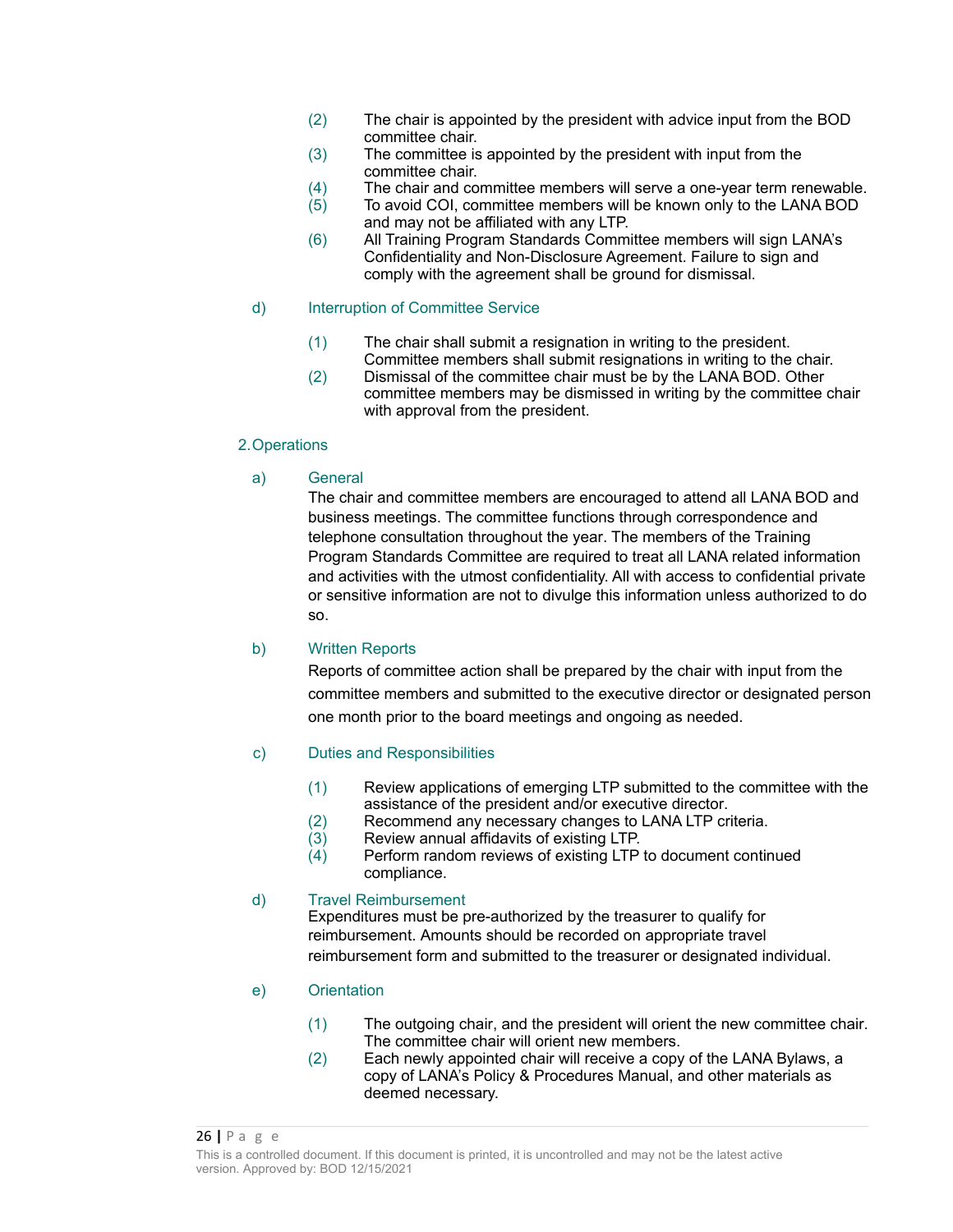(3) The outgoing chair will serve as an information resource for the newlyappointed chair for one year immediately following his/her term as chair.

### **J. MARKETING COMMITTEE**

#### 1.Organization

#### a) Purpose

The purpose of the Marketing Committee shall be to promote LANA through publications, events, and media. The Marketing Committee will serve as an umbrella for the Conferences & Events, Sponsorship, and Website & Social Media Subcommittees.

#### b) Responsibility

The committee chair is responsible to the LANA BOD. The committee members are responsible to the chair.

#### c) Constituency

- (1) The committee consists of the chair and at least one other member.
- (2) The president appoints the chair with input from the BOD and committee members with input from the chair.
- (3) The chair and members serve a one-year term, renewable.

#### d) Interruption of Committee Service

- (1) The chair shall submit a resignation in writing to the president. Committee members shall submit resignations in writing to the chair.
- (2) Dismissal of the committee chair must be by the LANA BOD. Other committee members may be dismissed in writing by the committee chair with approval from the president.

#### 2.Operations

a) General

The chair is encouraged to attend all LANA BOD and business meetings. The committee functions through correspondence and telephone consultation throughout the year. The members of the Marketing Committee are required to treat all LANA related information and activities with the utmost confidentiality. All with access to confidential private or sensitive information are not to divulge this information unless authorized to do so.

#### b) Written Reports

- (1) Reports of committee action shall be prepared by the chair with input from the committee members and submitted to the executive director or designated person one month prior to the board meetings and ongoing as needed.
- (2) Committee chair should solicit reports from subcommittees to include in committee action report.

#### c) Duties and Responsibilities

(1) Act as public relations spokesperson for LANA with advice from the president, executive director, and the BOD.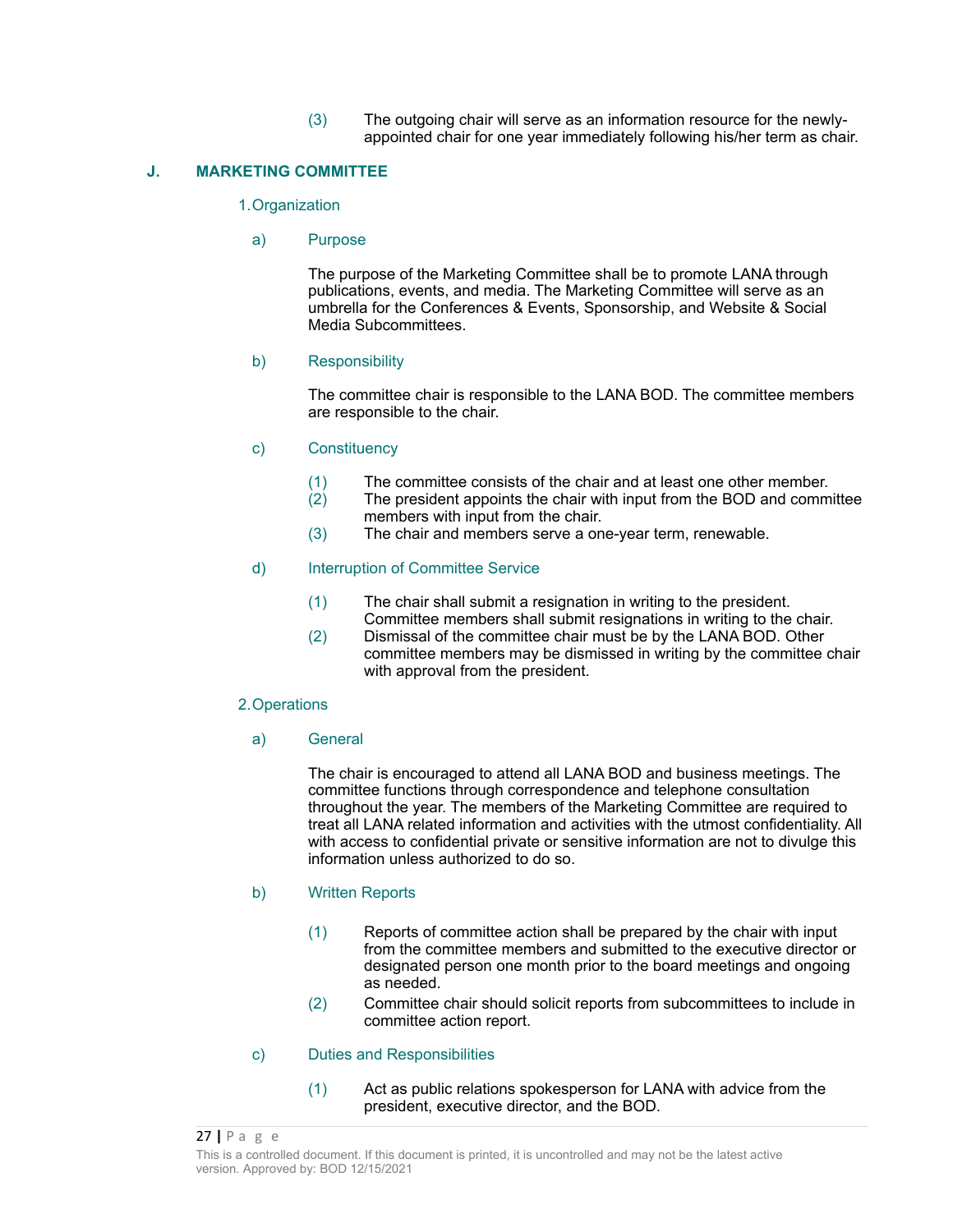- (2) Solicit sponsorship for LANA in coordination with Sponsorship Subcommittee.
- (3) Coordinate and conduct public relations activities of LANA with the assistance of the executive director.
- (4) Promote CLT-LANA examination and LANA.
- $(5)$  Be responsible for the website updates with assistance from the executive director and Website & Social Media Subcommittee chair with advisement from the BOD.
- (6) Assist executive director or designated person with revising and arranging for reprinting of LANA brochures as needed with input from the BOD.
- (7) Arrange for updated material to be posted to the website.<br>(8) Review website content and advise the BOD of necessary
- Review website content and advise the BOD of necessary updates with the assistance of the executive director and Website & Social Media Subcommittee chair.
- (9) Distribute information and press releases about LANA to other constituencies of interest with the assistance of the executive director.
- (10) Create and review marketing plan with the chairs of the Conferences & Events, Sponsorship, and Website & Social Media Subcommittees.
- (11) Coordinate social and networking events with the Conferences & Events Subcommittee.

### d) Travel Reimbursement

Expenditures must be pre-authorized by the treasurer to qualify for reimbursement. Amounts should be recorded on appropriate travel reimbursement form and submitted to the treasurer or designated individual.

- e) Orientation
	- (1) The outgoing chair and the president will orient the new committee chair. The committee chair will orient new members.
	- (2) Each newly-appointed chair will receive a copy of the LANA Bylaws, a copy of LANA's Policy & Procedures Manual, and other materials as deemed necessary.
	- (3) The outgoing chair will serve as an information resource for the newlyappointed chair for one year immediately following his/her term as chair.

### **K. CONFERENCES & EVENTS SUBCOMMITTEE**

### 1.Organization

- a) Purpose
	- (1) This committee is intermittent, used only when needed for events.
	- (2) Organize an event for the CLT-LANA therapists to socialize and network with other CLT-LANA therapists at relevant conferences and events.
	- (3) Coordinate booth activities.

### b) Responsibility

The committee chair is responsible to the Marketing Committee Chair. **T**he committee members are responsible to the chair.

### c) Constituency

| (1) | The committee consists of the chair and at least one additional member. |
|-----|-------------------------------------------------------------------------|
|     | The chair shall be a BOD; however, the members may be CLT-LANA          |
|     | therapists.                                                             |
| (2) | The chair and members shall serve until the event is completed.         |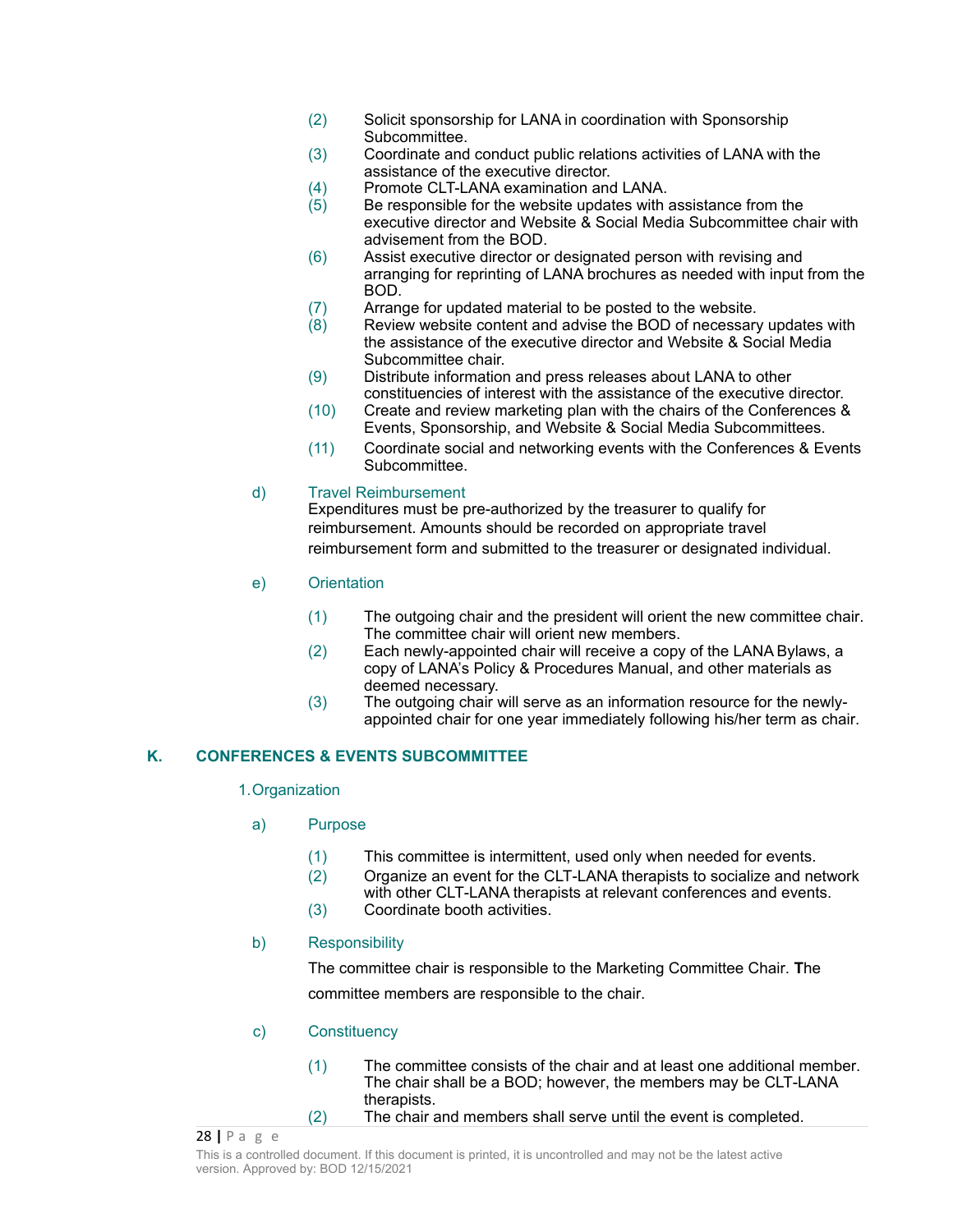(3) The president appoints the chair with input from the BOD and committee members with input from the chair.

### d) Interruption of Committee Service

- (1) The chair shall submit a resignation in writing to the president. Committee members shall submit resignations in writing to the chair.
- (2) Dismissal of the committee chair must be by the LANA BOD. Other committee members may be dismissed in writing by the committee chair with approval from the president.

#### 2.Operations

#### a) General

The committee functions through correspondence and telephone consultation throughout the year. The members of the Conferences & Events Subcommittee are required to treat all LANA related information and activities with the utmost confidentiality. All with access to confidential private or sensitive information are not to divulge this information unless authorized to do so.

#### b) Written Reports

Reports of committee action shall be prepared by the chair with input from the committee members and submitted to the chair of the Marketing Committee or designated person six weeks prior to the board meetings and ongoing as needed.

### c) Duties and Responsibilities

- (1) Participate in conference calls and/or email with committee members for event possibilities.
- (2) Participate in conference calls and/or email with Executive Committee and executive director for discussions of events.
- (3) Prepare potential events sites with budgets for each and distribute to the Executive Committee and executive director.
- (4) Final decision of event is made by the Executive Committee with guidance from the Conferences & Events Subcommittee and BOD.
- (5) Communicate with BOD members regarding recruitment of new committee members.

#### d) Travel Reimbursement

Expenditures must be pre-authorized by the treasurer to qualify for reimbursement. Amounts should be recorded on appropriate travel reimbursement form and submitted to the treasurer or designated individual.

#### e) Orientation

- (1) The outgoing chair and the president along with the executive director will orient the new committee chair. The committee chair will orient new members.
- (2) The outgoing chair will serve as an information resource for the newlyappointed chair for one year immediately following his/her term as chair.
- (3) If the outgoing chair is not available, a committee member will assume this responsibility.

### **L. SPONSORSHIP SUBCOMMITTEE**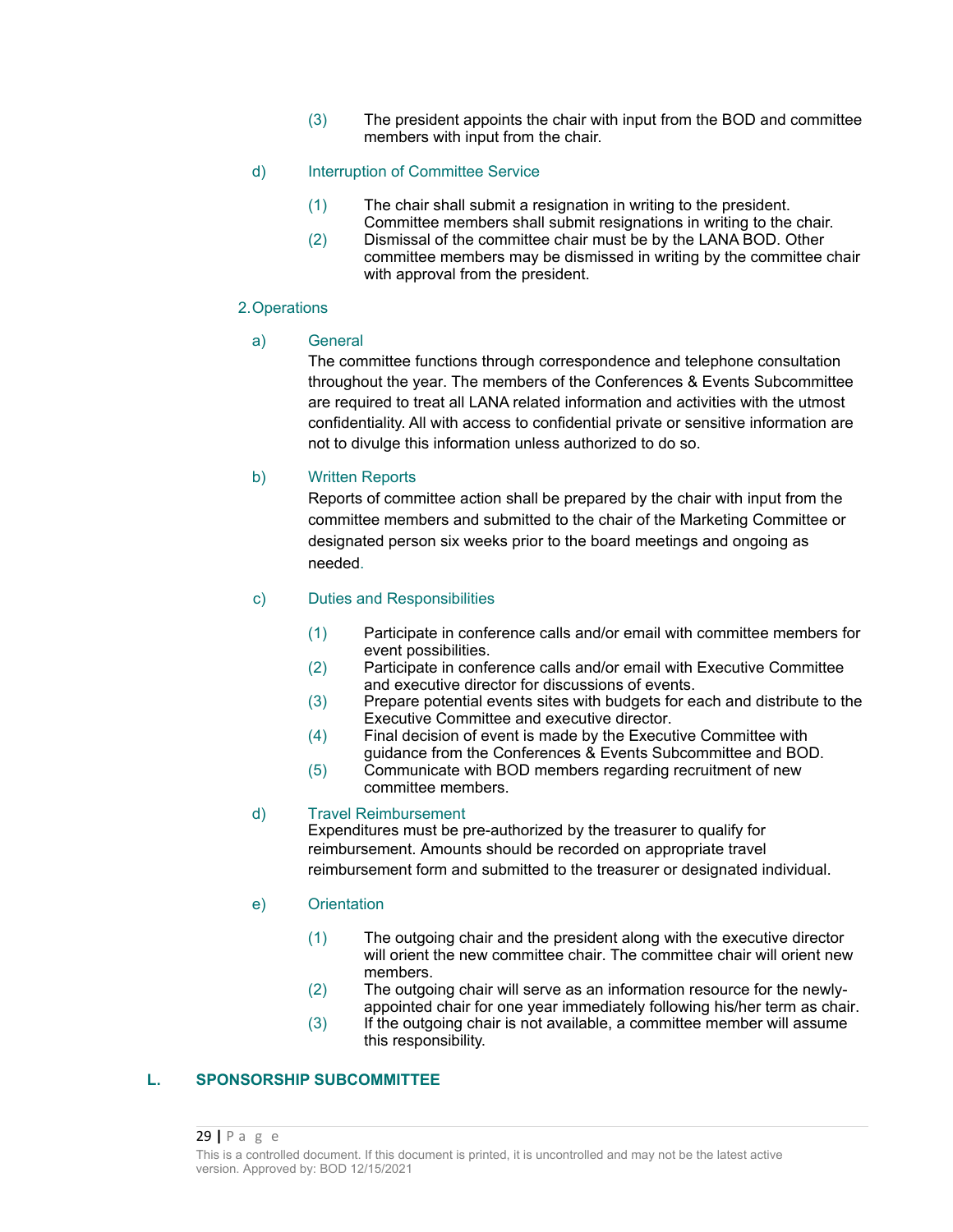#### 1.Organization

#### a) Purpose

The purpose of the Sponsorship Subcommittee shall be to solicit sponsorship for LANA.

### b) Responsibility

The committee chair is responsible to the Marketing Committee Chair. The committee members are responsible to the chair.

### c) Constituency

- (1) The committee consists of the chair and at least one other member.
- (2) The president appoints the chair with input from the BOD and committee members with input from the chair.
- (3) The chair and members serve a one-year term, renewable.

### d) Interruption of Committee Service

- (1) The chair shall submit a resignation in writing to the president. Committee members shall submit resignations in writing to the chair.
- (2) Dismissal of the committee chair must be by the LANA BOD. Other committee members may be dismissed in writing by the committee chair with approval from the president.

#### 2.Operations

### a) General

The chair is encouraged to attend all LANA BOD and business meetings. If the chair is not a current BOD, the chair will have a voice, but no vote, at the BOD meeting. The committee functions through correspondence and telephone consultation throughout the year. The members of the Sponsorship Committee are required to treat all LANA related information and activities with the utmost confidentiality. All with access to confidential private or sensitive information are not to divulge this information unless authorized to do so.

#### b) Written Reports

Reports of committee action shall be prepared by the chair with input from the committee members and submitted to the chair of the Marketing Committee or designated person six weeks prior to the board meetings and ongoing as needed.

#### c) Duties and Responsibilities

- (1) Promote LANA to potential sponsors.
- (2) Solicit sponsorship for LANA along with the Marketing Committee, executive director, and president.
- (3) Create annual sponsorship campaign brochure.
- (4) Revise and arrange for reprinting of LANA sponsorship brochure.
- (5) Arrange for updated material regarding sponsorship to be posted to the website.
- (6) Review sponsorship benefits and advise the BOD of necessary updates with the assistance of the executive director.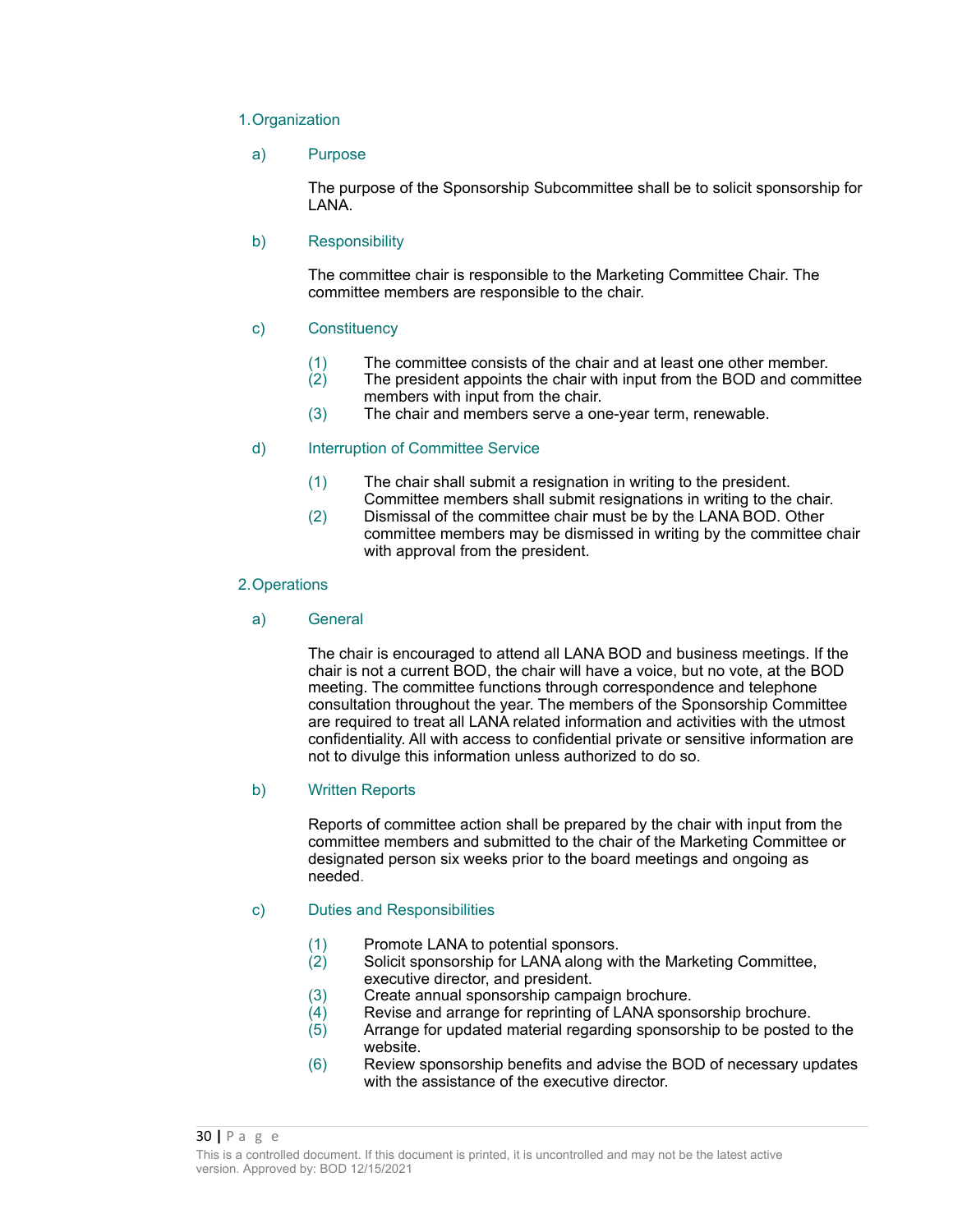### d) Travel Reimbursement

Expenditures must be pre-authorized by the treasurer to qualify for reimbursement. Amounts should be recorded on appropriate travel reimbursement form and submitted to the treasurer or designated individual.

#### e) Orientation

- (1) The outgoing chair and the president will orient the new committee chair. The committee chair will orient new members.
- (2) Each newly-appointed chair will receive a copy of the LANA Bylaws, a copy of LANA's Policy & Procedures Manual, and other materials as deemed necessary.
- (3) The outgoing chair will serve as an information resource for the newlyappointed chair for one year immediately following his/her term as chair.

### **M. WEBSITE & SOCIAL MEDIA SUBCOMMITTEE**

#### 1.Organization

a) Purpose

The purpose of the Website & Social Media Subcommittee shall be to promote LANA through publications, events, and media.

#### b) Responsibility

The committee chair is responsible to the Marketing Committee Chair. The committee members are responsible to the chair.

#### c) Constituency

- (1) The committee consists of the chair and at least one other member.
- (2) The president appoints the chair with input from the BOD and committee members with input from the chair.
- (3) The chair and members serve a one-year term, renewable.

#### d) Interruption of Committee Service

- (1) The chair shall submit a resignation in writing to the president. Committee members shall submit resignations in writing to the chair.
- (2) Dismissal of the committee chair must be by the LANA BOD. Other committee members may be dismissed in writing by the committee chair with approval from the president.

#### 2.Operations

#### a) General

The chair is encouraged to attend all LANA BOD and business meetings. The committee functions through correspondence and telephone consultation throughout the year. The members of the Marketing Committee are required to treat all LANA related information and activities with the utmost confidentiality. All with access to confidential private or sensitive information are not to divulge this information unless authorized to do so.

#### b) Written Reports

Reports of committee action shall be prepared by the chair with input from the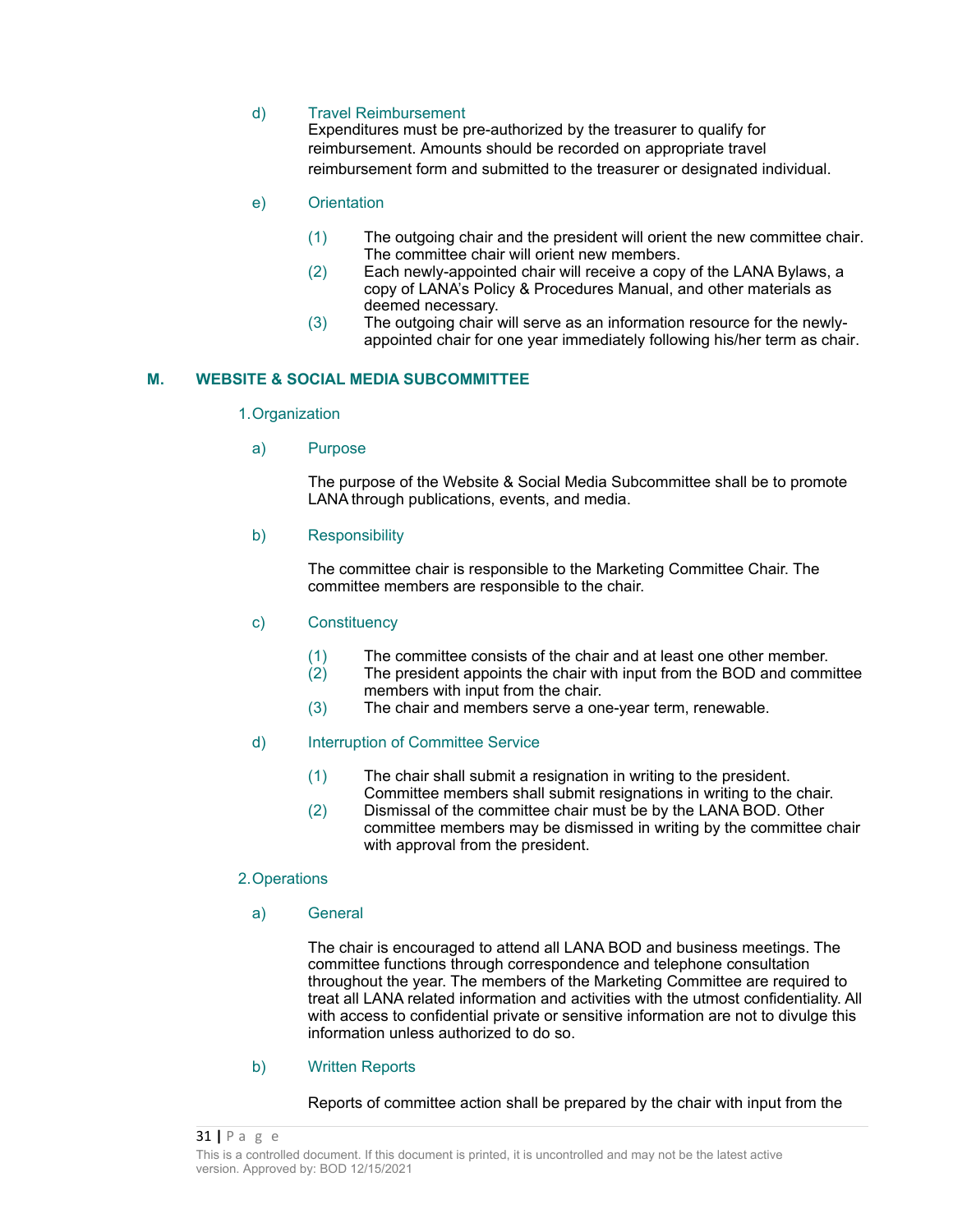committee members and submitted to the chair of the Marketing Committee or designated person six weeks prior to the board meetings and ongoing as needed.

### c) Duties and Responsibilities

- (1) Act as public relations spokesperson for LANA with advice from the president, executive director, and the BOD.
- (2) Solicit sponsorship for LANA in coordination with Sponsorship Committee.
- (3) Coordinate and conduct public relations activities of LANA with the assistance of the executive director.
- (4) Promote CLT-LANA examination and LANA.<br>(5) Be responsible for the website updates with
- Be responsible for the website updates with assistance from the executive director and Website & Social Media chair with advisement from the BOD.
- (6) Assist executive director or designated person with revising and arranging for reprinting of LANA brochures as needed with input from the BOD.
- (7) Arrange for updated material to be posted to the website.
- $(8)$  Review website content and advise the BOD of necessary updates with the assistance of the executive director and Website & Social Media chair.
- (9) Distribute information and press releases about LANA to other constituencies of interest with the assistance of the executive director.
- (10) Create and review marketing plan.

### ci) Travel Reimbursement

Expenditures must be pre-authorized by the treasurer to qualify for reimbursement. Amounts should be recorded on appropriate travel reimbursement form and submitted to the treasurer or designated individual.

### cii) Orientation

- (1) The outgoing chair and the president will orient the new committee chair. The committee chair will orient new members.
- (2) Each newly-appointed chair will receive a copy of the LANA Bylaws, a copy of LANA's Policy & Procedures Manual, and other materials as deemed necessary.
- (3) The outgoing chair will serve as an information resource for the newlyappointed chair for one year immediately following his/her term as chair.

### **N. RESEARCH AND PUBLICATION COMMITTEE**

#### 1.Organization

### a) Purpose

The purpose of the Research & Publication Subcommittee shall be to introduce LANA as a contributor to the lymphology body of evidence.

#### b) Responsibility

The committee chair is responsible to the LANA BOD. The committee members are responsible to the chair.

c) Constituency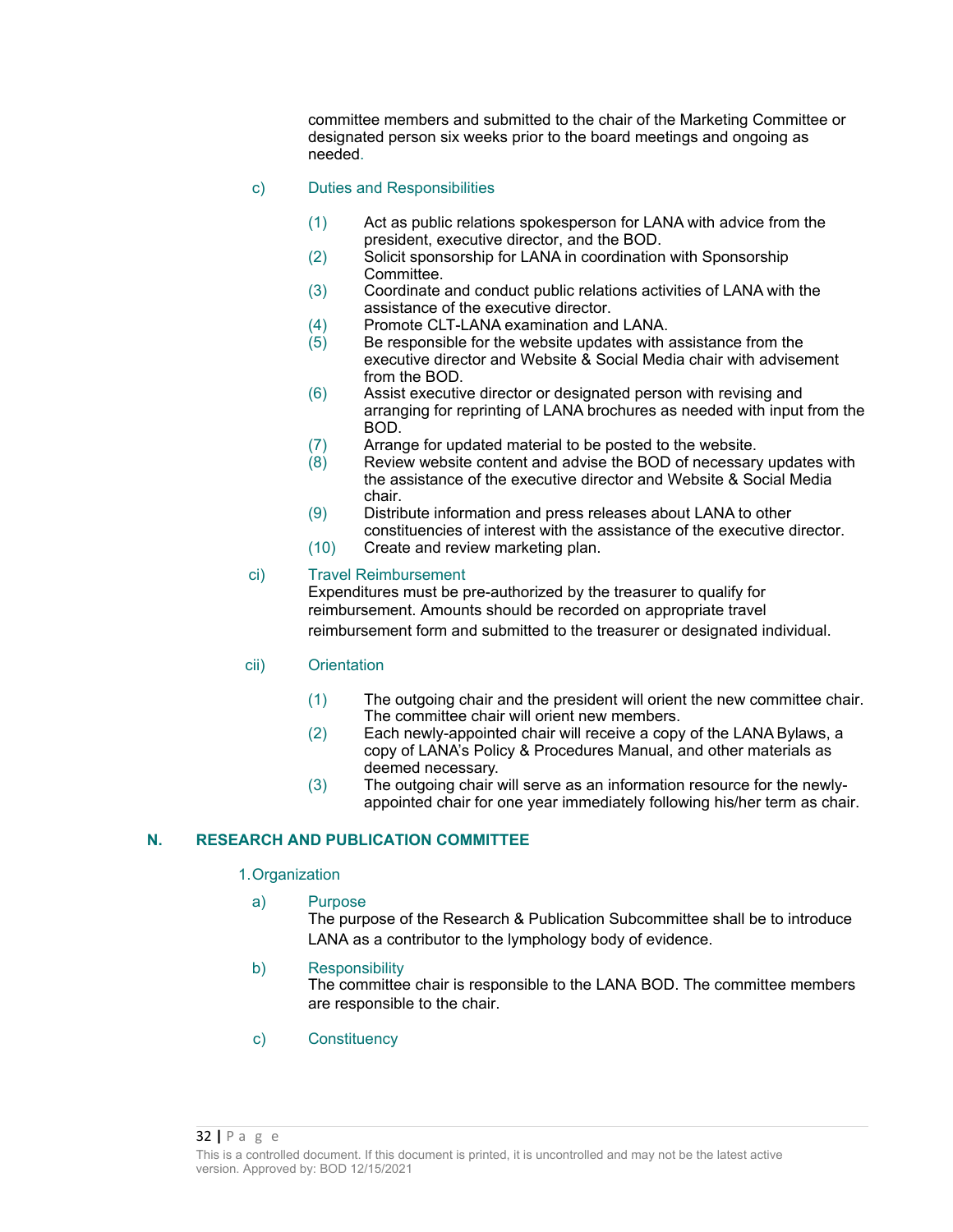- 1. The committee consists of the chair and at least one other member.
- 2. The president appoints the chair with input from the BOD and committee members with input from the chair.
- 3. The chair and members serve a one-year term, renewable.

### d) Interruption of Committee Service

- (1) The chair shall submit a resignation in writing to the president. Committee members shall submit resignations in writing to the chair.
- (2) Dismissal of the committee chair must be by the LANA BOD. Other committee members may be dismissed in writing by the committee chair with approval from the president.

### di) Operations

### a) General

The chair is encouraged to attend all LANA BOD and business meetings. If the chair is not a current BOD, the chair will have a voice, but no vote, at the BOD meeting. The committee functions through correspondence, virtual meetings and telephone consultation throughout the year. Work is focused from Month - Month. Expectation of 60 volunteer hours annually for committee members, 100 volunteer hours annually for Chair. The members of the Research & Publication Committee are required to treat all LANA related information and activities with the utmost confidentiality. All with access to confidential private or sensitive information are not to divulge this information unless authorized to do so.

### b) Written Reports

Reports of committee action shall be prepared by the chair with input from the committee members and submitted to the executive director or designated person one month prior to the board meetings and ongoing as needed.

#### c) Duties and Responsibilities

- $(1)$  Introduce LANA as a contributor to the lymphology body of evidence.<br> $(2)$  Solicit Research Projects for LANA executive director, and president
- (2) Solicit Research Projects for LANA executive director, and president (3) Create annual plan and identify annual project.
- (3) Create annual plan and identify annual project.
- Arrange for updated material regarding Research to be posted to the website.
- (5) Review posted research and advise the BOD of necessary updates with the assistance of the executive director.
- d) Travel Reimbursement

Expenditures must be pre-authorized by the treasurer to qualify for reimbursement. Amounts should be recorded on appropriate travel reimbursement form and submitted to the treasurer or designated individual.

### e) Orientation

- (1) The outgoing chair and the president will orient the new committee chair. The committee chair will orient or designate orientation of new members.
- (2) Each newly-appointed chair will receive access to the LANA Bylaws, a copy of LANA's Policy & Procedures Manual, and other material as deemed necessary.
- (3) The outgoing chair will serve as an information resource for the newlyappointed chair for one year immediately following his/her term as chair.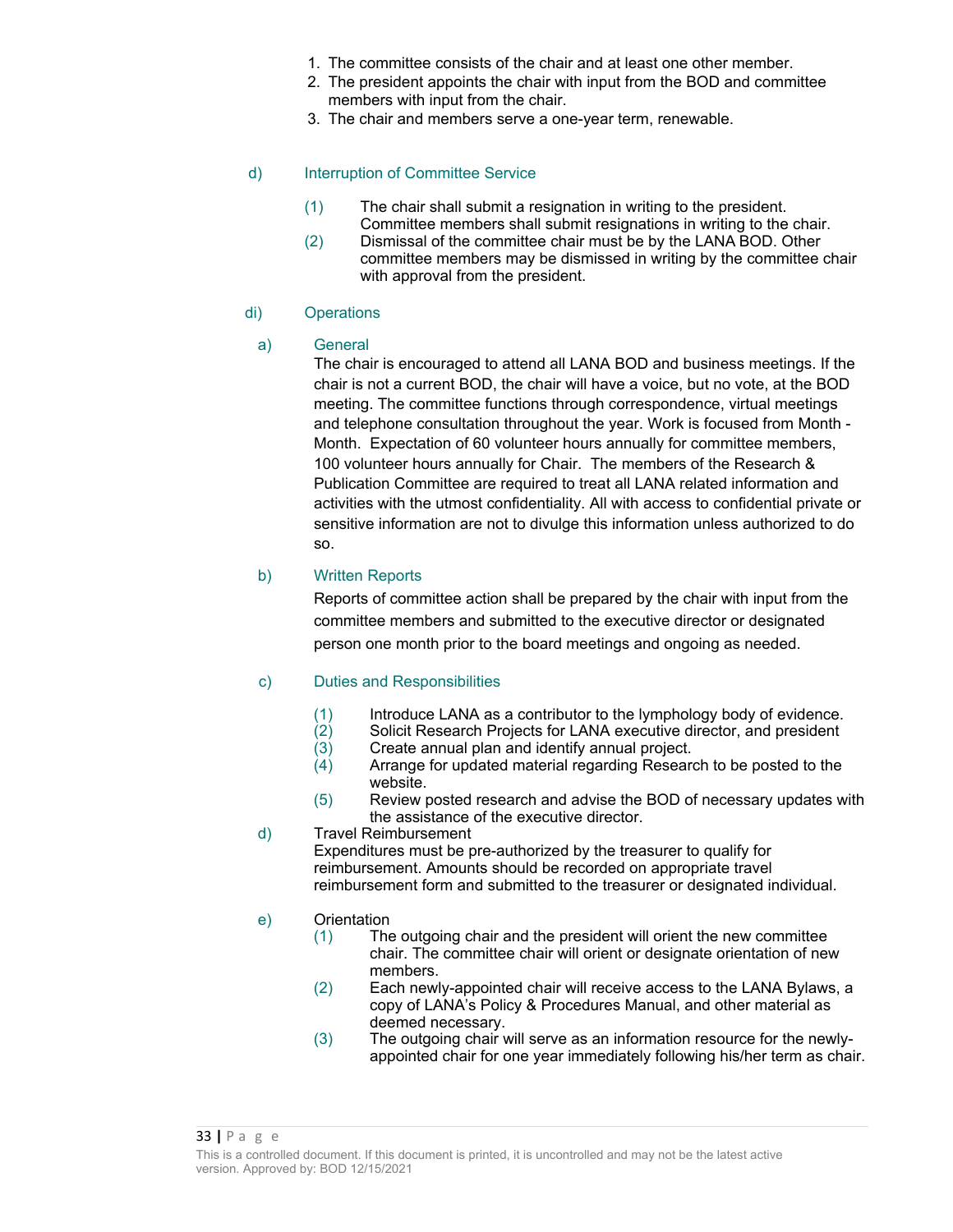### **O. APPEALS & DISCIPLINE COMMITTEE**

### 1.Organization

a) Purpose

The purpose of the Appeals & Discipline Committee is to hear appeals, investigate violations, and provide adjudication based on the policies and procedures of LANA.

### b) Responsibility

The committee chair is responsible to the president. The committee members are responsible to the chair.

### c) Constituency

- i) The committee consists of the chair and two additional members. The president appoints the chair with input from the BOD and committee members with input from the committee chair.
- ii) The appointed chair and committee members must be a current or former LANA BOD member in good standing, with a full understanding of the certification program, application process, and LANA's policies and procedures.
- iii) The chair and committee member's duration of service is at the discretion of the president.

### d) Interruption of Committee Service

- i) The chair shall submit a resignation in writing to the president. Committee members shall submit resignations in writing to the chair.
- ii) Dismissal of the committee chair must be by the LANA BOD. Other committee members may be dismissed in writing by the committee chair with approval from the president.

### 1.Operations

a) General

The committee functions through written correspondence and telephone consultation. The members of the Appeals & Discipline Committee are required to treat all LANA related information and activities with the utmost confidentiality. All with access to confidential private or sensitive information are not to divulge this information unless authorized to do so.

### b) Written Reports

i) General

Reports of committee action shall be prepared by the chair with input from the committee members and submitted to the executive director or designated person one month prior to the board meetings and ongoing as needed.

ii) Appeals & Discipline Outcomes

Reports of committee action specific to appeals and discipline shall be prepared by the chair with input from the committee members and submitted to the president or designated person upon completion.

### 2.Duties and Responsibilities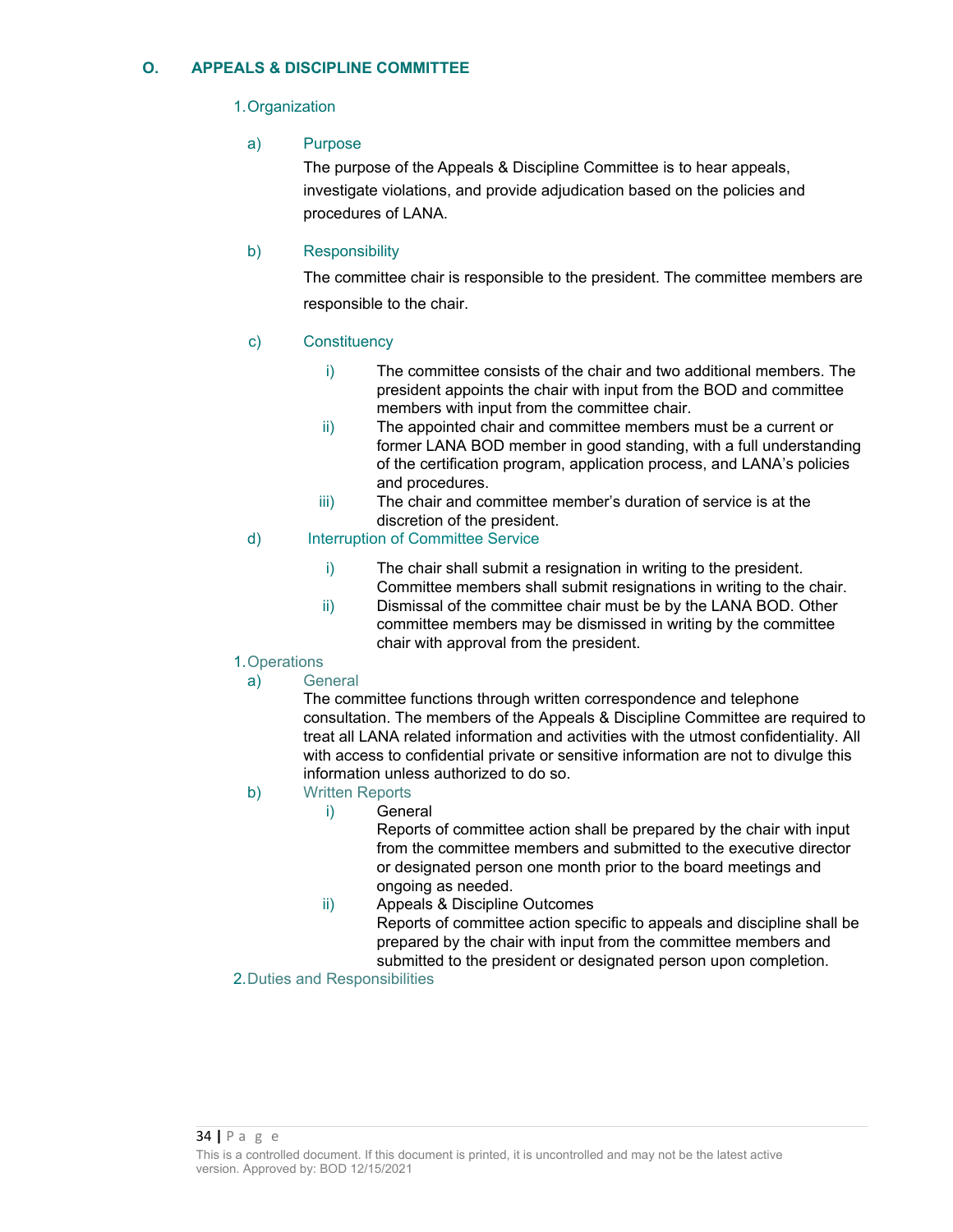- (1) Understand all LANA policies and procedures.
- (2) Uphold all LANA policies and procedures.
- (3) Reaffirm commitment to LANA's policies through the LANA Confidentiality and Non-Disclosure Agreement.
- (4) Provide a mechanism whereby certified persons and stakeholders may file complaints.
- (5) Conduct fair and unbiased appeals, complaints, and discipline proceedings.
- (6) Conduct investigations in accordance with established procedures.
- (7) Make decisions for action, including sanctions and dismissal of appeals and complaints.
- (8) Provide sanctions/discipline in findings of violations of LANA policies.

### d) Travel Reimbursement

Expenditures must be pre-authorized by the treasurer to qualify for reimbursement. Amounts should be recorded on appropriate travel reimbursement form and submitted to the treasurer or designated individual.

### e) Orientation

- (1) The previous chair and the president will orient the new committee chair. The committee chair will orient new members.
- (2) Each newly-appointed chair will receive a copy of LANA's Bylaws, a copy of LANA's Policy & Procedures Manual, and other materials as deemed necessary.
- (3) The previous chair will serve as an information resource for the newlyappointed chair following his/her term as chair.

### **VIII. EXECUTIVE DIRECTOR**

- A. An executive director may be compensated.
- B. An executive director may be an employee of an association management company.

#### 1.Organization

- a) Employment procedures
	- (1) Employment of the executive director is through recommendation of the Executive Committee to the BOD.
	- (2) Determination of the employment shall be by majority vote of the BOD.<br>(3) Salary is agreed upon by the BOD and is reviewed every two years.
	- Salary is agreed upon by the BOD and is reviewed every two years.
	- (4) The ED may not be a member of the BOD.

#### b) Responsibility

The executive director is directly responsible to the president and the LANA BOD.

c) Vacancy

| (1) | The executive director shall submit written resignation to the president.  |
|-----|----------------------------------------------------------------------------|
| (2) | Dismissal must be by action of the LANA BOD with one month written         |
|     | notice to the executive director.                                          |
| (3) | In the event of a vacancy, the secretary shall assume all responsibilities |
|     | of the executive director until a new executive director is hired.         |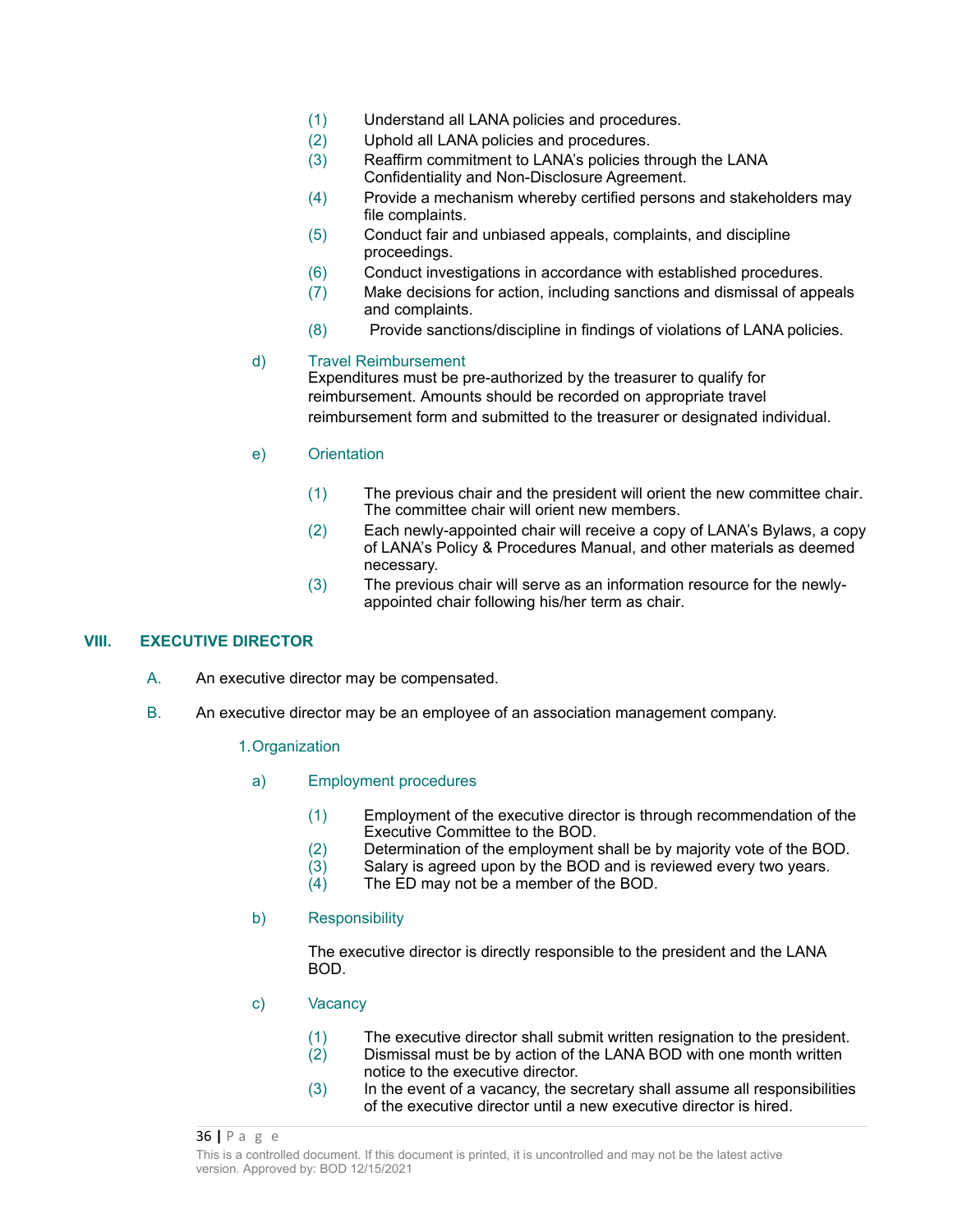### d) Orientation of New Executive Director

- (1) Orientation of the new executive director shall take place 1-2 weeks prior to the current executive director leaving, if possible.
- (2) Orientation is performed by the current executive director, secretary and president.

#### 2.Operations

a) Meetings

The executive director shall attend all LANA BOD Meetings and all formal and informal meetings of LANA.

### b) Duties and Responsibilities

- (1) Request agenda items and/or reports from BOD one month prior to spring and fall meetings.
- (2) Compile and distribute agenda for BOD meetings one week prior to meeting dates with the secretary's assistance.
- (3) Keep copies of minutes of the proceedings of all LANA BOD meetings.
- (4) Distribute minutes of BOD Meetings to the BOD within 45 days of said meeting with the secretary's assistance.
- (5) Maintain records of official actions of the BOD.
- (6) Develop and maintain LANA management system including all pertinent LANA files and historical documents/data.
- (7) Ensure reviews of management systems annually unless otherwise specified.
- (8) Send copy of all pertinent LANA correspondence to the president.
- (9) Serve as liaison officer to all LANA committees.
- (10) Maintain an updated list of officers, committee chairs, and liaisons including, but not limited to, addresses and phone numbers.
- (11) Review and approve all candidate applications to sit for the LANA examination.
	- (a) Executive director will serve as a liaison between the candidate(s) and the BOD.
	- (b) Executive director will contact Qualifications chair when uncertain about an application.
	- (c) Executive director will contact the president when Qualifications chair and executive director are uncertain about an application.
- (12) Review and approve all recertification applications.
	- (a) Executive director will serve as a liaison between the candidate(s) and the BOD.
	- (b) Executive director will contact Recertification chair when uncertain about application.
	- (c) Executive director will contact the president when Recertification chair and executive director are uncertain about an application.
	- (d) Issue replacement certificates on a case-by-case basis. A fee maybe assessed.
- (13) Be in charge of hiring and dismissing office assistant(s) with approval of the president.
- (14) Shall supervise any office assistant(s).
- (15) Shall have check-writing privileges.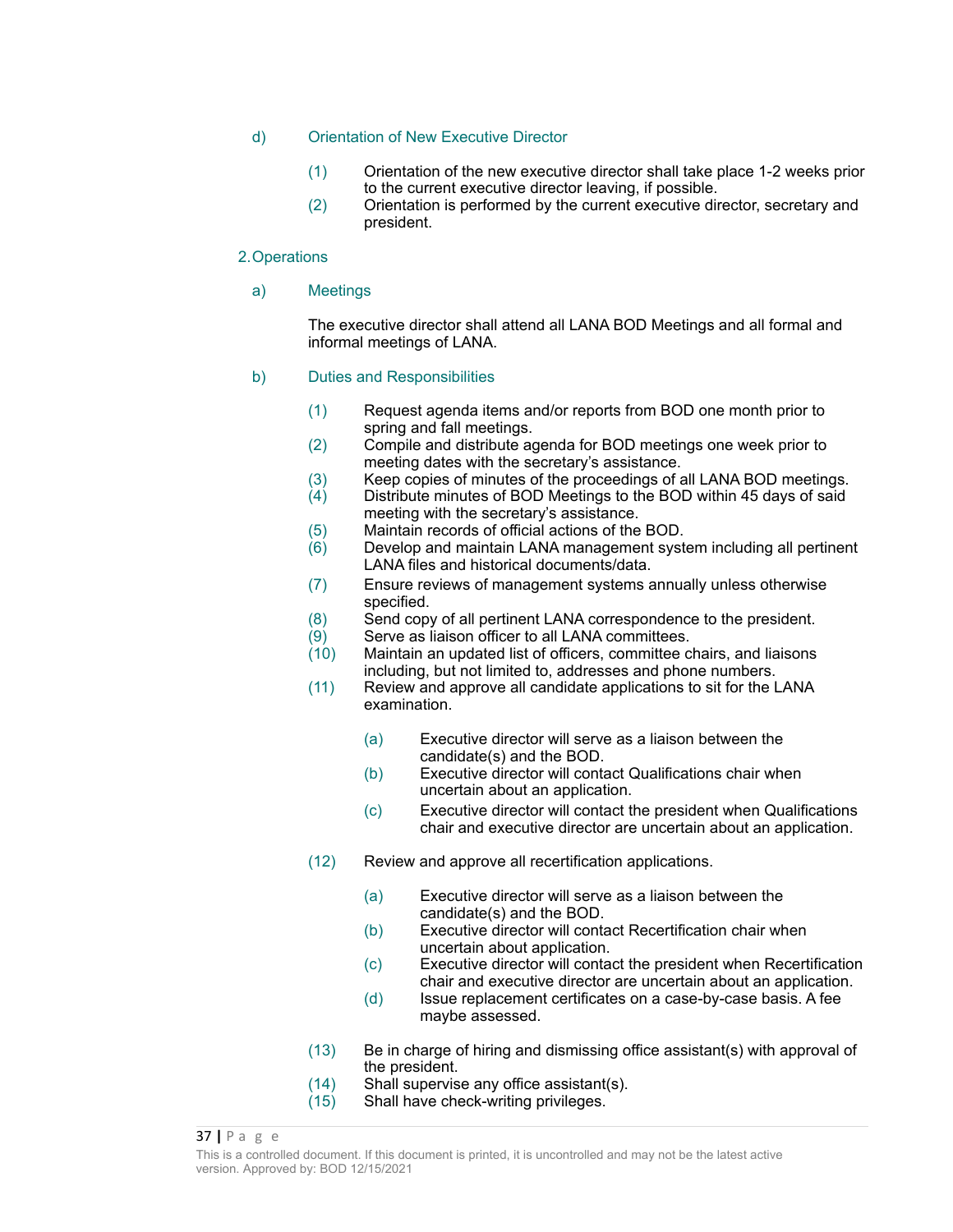- (16) Shall work with treasurer/bookkeeper/accountant for accurate financial accounting.
- (17) Shall use accounting software for financial record keeping.
- $(18)$  Shall have limited access to accounting software to record expenses and receipts.
- (19) Assist in providing membership retention activities with other committees.
- (20) Act as a public relations spokesperson for LANA with advisement of the president and BOD.
- (21) Coordinate and conduct public relations activities of LANA with the assistance of the Website & Social Media chair.
- (22) Promote lymphedema therapy and LANA.<br>(23) Review the Policy & Procedures Manual e
- Review the Policy & Procedures Manual every three years with assistance from the Bylaws/Policy & Procedures chair/committee.
- (24) Be responsible for the website updates with assistance from the Website & Social Media chair with advisement from the BOD.
- (25) Assist the Website & Social Media chair or designated person with revising and arranging for reprinting of LANA brochures as needed with input from the BOD.
- (26) Arrange for updated material to be posted to the website.
- (27) Review website content and advise the BOD of necessary updates with the assistance of the Website & Social Media Chair.
- (28) Distribute information and press releases about LANA to other constituencies of interest with designated assistance as needed.
- (29) Review website content and advise the BOD of necessary updates with the assistance of the Website & Social Media Chair.
- (30) Respond to public requests and inquiries about LANA's mission, vision, and objectives as needed via social media.
- (31) Respond to all telephone calls and emails in a timely manner.
- (32) Assist Nominations & Election Chair with election responsibilities.
- (33) Administrative office will be responsible for receiving and grading quizzes submitted by CLT-LANA certificants seeking to gain CME credit hours towards CLT-LANA recertification. LANA administrative staff will complete the following tasks:
	- a) Record the title of the quiz submitted, date submitted and credit hours earned using memo function linked to certificants' website listings.
	- b) Send email confirmation to certificant of successful or unsuccessful quiz completion inclusive of number of credit hours earned.

#### c) Travel Reimbursement

Expenditures must be pre-authorized by the treasurer to qualify for reimbursement. Amounts should be recorded on appropriate travel reimbursement form and submitted to the treasurer or designated individual.

### IX. **LANA POLICIES**

### **A. PRIVACY AND CONFIDENTIALITY**

#### 1.Policy on Privacy and Confidentiality

LANA has created and abides by a strict privacy/confidentiality policy demonstrating its firm commitment to CLT-LANA candidate and certificant privacy. The policy applies to all aspects of the CLT-LANA credential including the secure handling and storage of application materials, examinations, scores, and candidate and certificant records. LANA and its agents shall keep confidential all candidates' and certified persons' information (including name, address, telephone numbers, examination scores, and other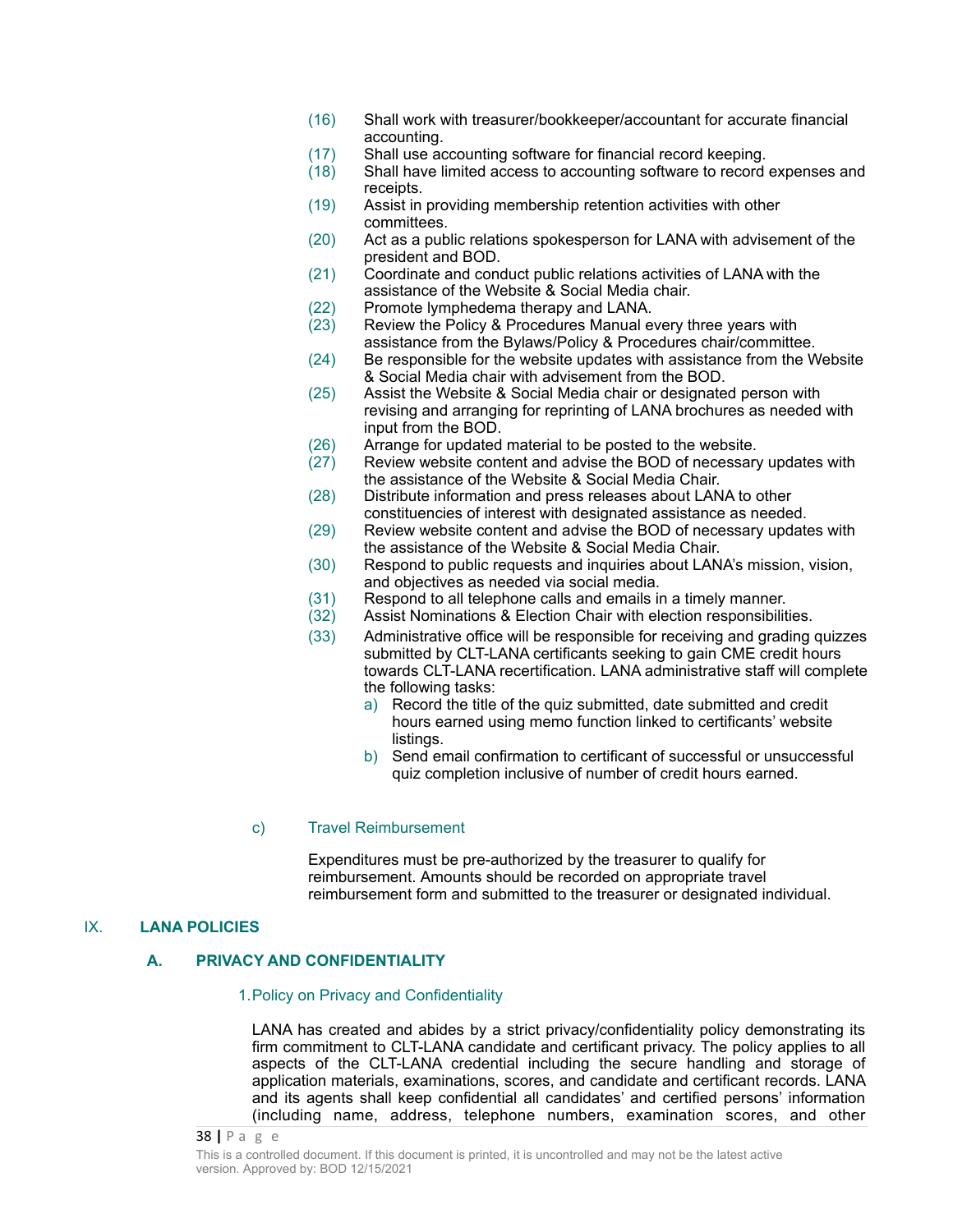confidential records) unless authorized for release by the candidate or certified person.

- a) It is the policy of LANA that non-disclosed, protected information may NOT be released to or shared with:
	- (1) Any member of the public unless there is applicable statutory exception or written release from the CLT-LANA candidate or certificant.
	- (2) Any LANA member unless the recipient has a legitimate interest for the use of protected information to perform a service (i.e. committee work).
- b) Furthermore, LANA staff with access to protected information is expected to protect any information from unauthorized disclosure. This includes, as appropriate:
	- (1) Computer Systems and Applications Security: Central processing units, peripherals, portable storage devices, operating system, applications software and data.
	- (2) Physical Security: The premises occupied by LANA or its contractors using computer equipment storing or having access to protected information.
	- (3) Operational Security: Environmental control, power equipment, operational activities related to operations.
	- (4) Procedural Security: Established and documented security processes for information technology staff, vendors, management, and individual users of protected information.
	- (5) Network Security: Communications equipment, transmission paths, switches, terminals and adjacent areas.

#### 2.Procedures on the Privacy and Confidentiality Policy

In provision of its duties concerning LANA's Policy on Privacy and Confidentiality, LANA shall perform the following tasks:

- a) Ensure all CLT-LANA members affirm their commitment to the policy initially during the start of service and again during recertification.
- b) Require LANA Board members to affirm their commitment to the policy upon initial BOD application and reaffirm biennially.
- c) Ensure any providers of outsourced services acting on behalf of LANA affirm their commitment to the policy at the start of service.
- d) Review the policy every three years to ensure its efficacy and compliance with regulations.
- e) Update the policy as required.
- f) Supervise the implementation of the tenets of the policy through the creation of procedures in the LANA Policy & Procedures Manual.
- g) Post the policy, providing access to all stakeholders and CLT-LANA members in the CIB and the website.
- h) Act upon allegations of violations to the policy as outlined in the Policy on Appeals, Complaints, and Discipline.

### **B. IMPARTIALITY**

1.Policy on Impartiality

a) Policy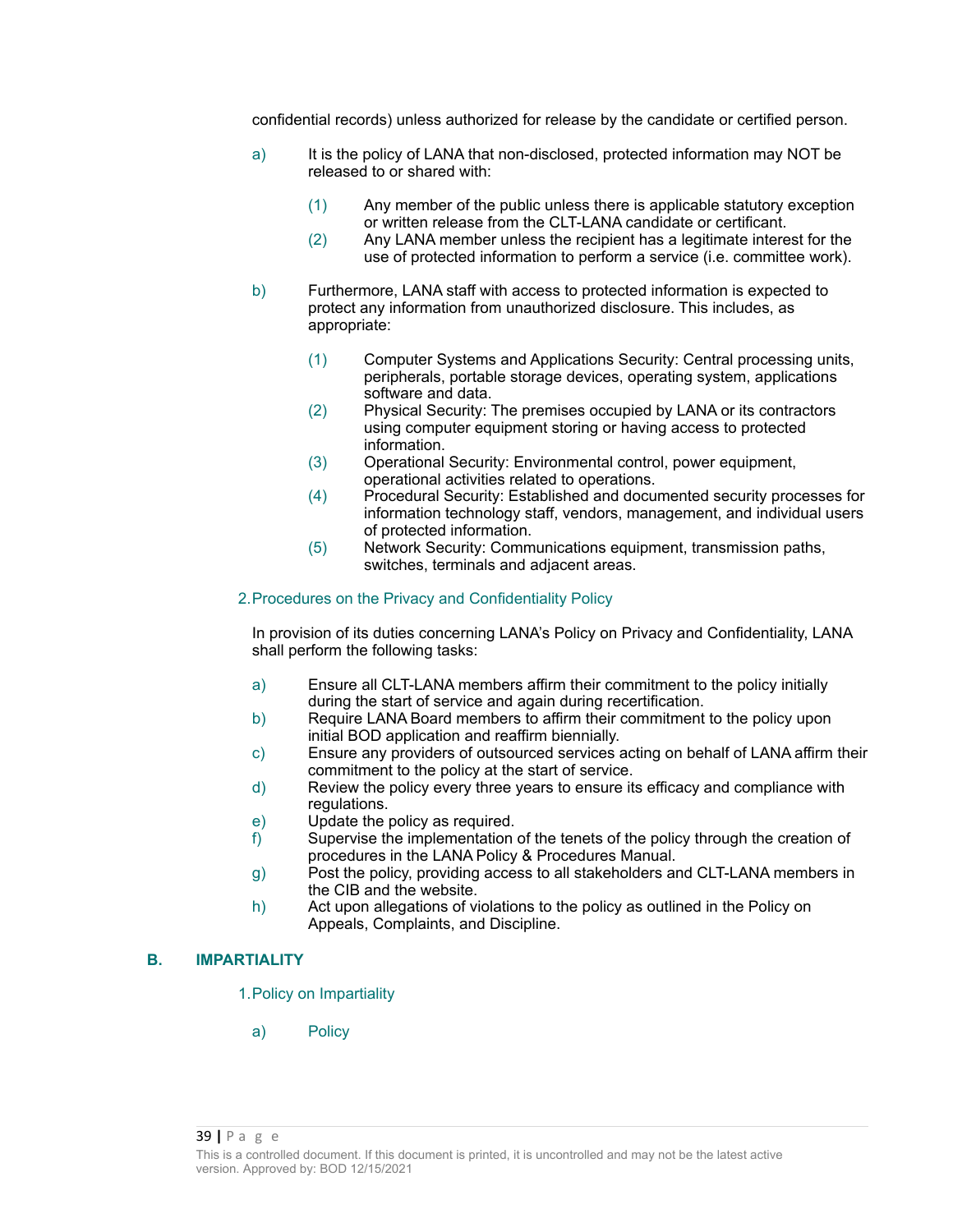LANA shall act impartially in relation to its applicants, candidates, and CLT- LANA members. Decisions on certification programs shall be make in accordance with policies and procedures. Policies and procedures affecting applicants, candidates, and CLT- LANA members shall be made public and shall fairly and accurately convey information about the certification program. LANA shall understand threats to impartiality that include, but are not limited to, self-interest, activities from related bodies, and relationships of personnel, financial interests, favoritism, conflict of interest, familiarity, and intimidation. LANA Board shall periodically conduct a threat analysis to determine the potential, both real and perceived, of an individual or an organization influencing LANA's certification programs.

### b) Statement of Impartiality

LANA provides an objective and balanced certification awarding service. LANA adheres to transparent procedures based on ISO/IEC Standard 17024, which contain checks and balances to ensure the objectivity of the certification activities. LANA's Policies and Procedures and the Bylaws address potential and actual Conflicts of Interest (COI). Our organizational structure is designed to manage any COI and to ensure the objectivity of our Board of Directors and the LANA Certification Examination.

#### 2.Procedures concerning Impartiality

In provision of its duties concerning the Policy of Impartiality, LANA's Board shall perform the following tasks:

- a) Require LANA Board members to affirm their commitment to the policy upon initial BOD application and reaffirm biennially.
- b) Update the Policy on Impartiality as required.
- c) Post the Policy on Impartiality, providing access to all stakeholders and certification holders; posted on LANA website as Statement of Impartiality and in LANA 's Policy & Procedures Manual.
- d) Act upon allegations of violations to the policy as outlined in the Policy on Appeals, Complaints, and Discipline.

### **C. ETHICS**

#### 1.Policy on Ethics

It is the policy of LANA that its CLT- LANA members and LANA Board members uphold the highest standards of ethical, professional behavior.

To that end, LANA members and LANA Board members shall dedicate themselves to carrying out the mission of the organization and shall demonstrate:

- a) Integrity in actions
	- (1) Demonstrate the highest standards of personal integrity, truthfulness, honesty, and fortitude in all actions in order to inspire confidence and trust in such actions.
	- (2) Maintain the highest degree of integrity in dealing with potential, current and past members including respecting and protecting privileged information accessed through the course of professional actions.
	- (3) Strive for personal and professional excellence and encourage the professional development of others.
- b) Responsibility to professional development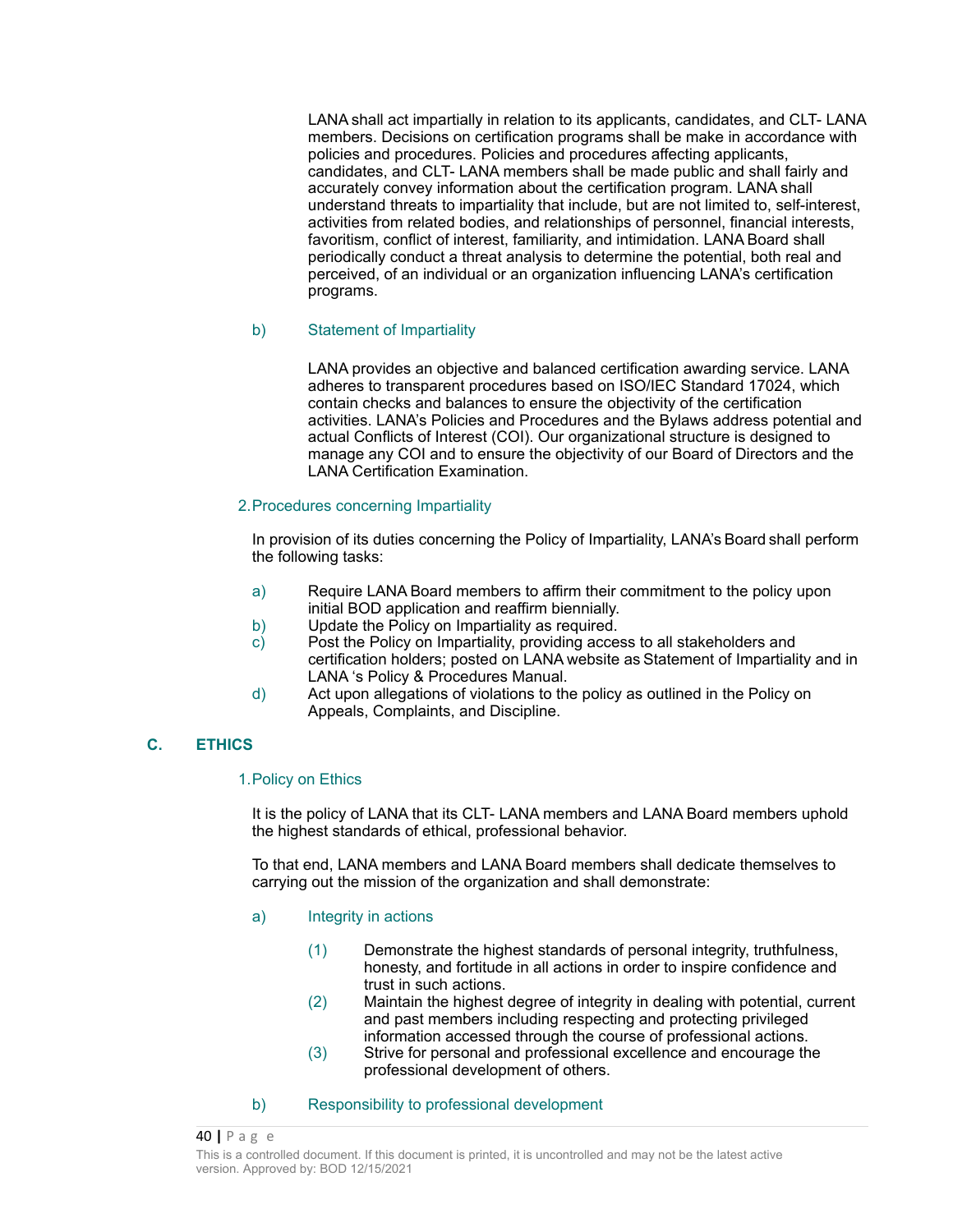- (1) Advance skills through participation in continuing education.
- $(2)$  Promote lymphedema awareness and the science of lymphology.<br>  $(3)$  Collaborate with and support other professionals in carrying out L
- Collaborate with and support other professionals in carrying out LANA's mission.

#### c) Respect and compassion for all

- (1) Respect diversity through fair and objective advice and actions without influence on the basis of race, color, national origin, age, disability, sex, gender identity, religion, and where applicable, political beliefs, marital status, or sexual orientation.
- (2) Respect the structure and responsibilities of the LANA BOD, provide them with facts and advice as a basis for their making policy decisions, and uphold and implement policies adopted by the LANA BOD.
- (3) Maintain national standards of care and service for the lymphedema community.

#### 2.Procedures concerning Ethics

In provision of its duties concerning the ethics policy, LANA shall perform the following tasks:

- a) Require LANA Board members to affirm their commitment to the policy upon initial BOD application and reaffirm biennially.
- b) Ensure that all other CLT-LANA members affirm their commitment to LANA's Ethics Policy initially during the application process and again during recertification.
- c) Review LANA's Ethics Policy every three years to ensure it continues to address the ethics of practice.
- d) Update LANA's Ethics Policy as required.
- e) Post LANA's Ethics Policy on the LANA website and in the CIB, providing access to all stakeholders and certification holders.
- f) Act upon allegations of violations to the policy as outlined in the Policy on Appeals, Complaints, and Discipline.

### **D. CONFLICT OF INTEREST (COI)**

#### 1.Policy on Conflict of Interest

LANA shall function under a Conflict of Interest Policy (COI) designed to ensure that no Board member of LANA shall use his or her position, or the knowledge gained therefrom, in such a manner that creates a conflict between the interests of the organization or any of its affiliates and his or her personal interests. The Bylaws/Policy & Procedures Committee and LANA Board shall hold responsibility for maintaining the relevance and efficacy of the policy and has the authority to change the policy as required.

#### 2.Procedures on Conflict of Interest

In provision of its duties concerning the COI, LANA shall perform the following tasks:

- a) Require LANA Board members to affirm their commitment to the policy upon initial BOD application and reaffirm biennially.
- b) Review LANA's COI Policy every three years to ensure its efficacy and compliance with regulations.
- c) Update the policy as required.
- d) Post LANA's COI Policy, providing access to all stakeholders and CLT- LANA members on the LANA website.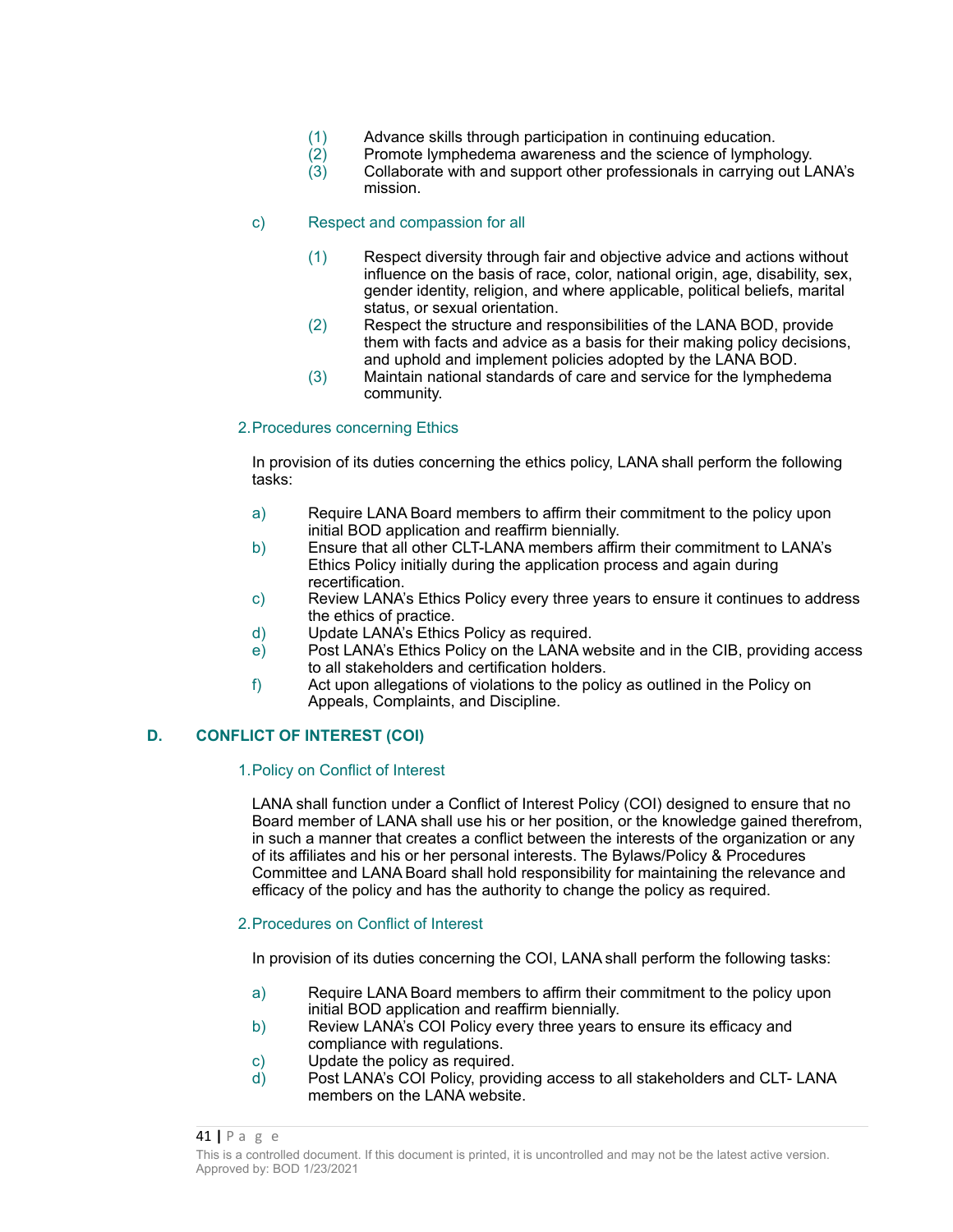- e) Act upon allegations of violations to the policy as outlined in the Policy on Appeals, Complaints and Discipline.
- f) Ensure LANA Board members place the interests of LANA foremost in any dealings involving or relating to LANA.

### **E. NON-DISCRIMINATION**

#### 1.Policy on Non-Discrimination

#### a) Statement of Non-Discrimination

LANA does not discriminate in the participation in LANA certification programs and prohibits discrimination against its applicants, candidates, CLT-LANA members, employees, and volunteers on the basis of race, color, national origin, age, disability, sex, gender identity, religion, and where applicable, political beliefs, marital status, or sexual orientation.

#### b) LANA BOD

LANA BOD holds responsibility for ensuring that this policy is adhered to in all facets of LANA operations.

#### 2.Procedures relating to the policy on Non-Discrimination

In provision of its duties concerning the Policy on Non-Discrimination, LANA shall perform the following tasks:

- a) Require LANA Board members to affirm their commitment to the policy upon initial BOD application and reaffirm biennially.
- b) Review the policy every three years to ensure its efficacy, and compliance with regulations.
- c) Update the policy as required.
- d) Post the policy, providing access to all stakeholders and CLT-LANA members on the LANA website.
- e) Act upon allegations of violations to the policy as outlined in the Policy on Appeals, Complaints, and Discipline.

### **F. APPEALS, COMPLAINTS, AND DISCIPLINE**

#### 1.General Policy on Appeals, Complaints, and Discipline

LANA is committed to providing a fair process for handling appeals, investigating allegations of wrongdoing, investigating complaints, and taking disciplinary action as required for any applicant, candidate, or certified person and shall afford applicants, candidates, certified persons, and all other stakeholders the right to file formal complaints concerning all areas of LANA. The LANA Board provides for appeals, complaints, and discipline through the Appeals & Discipline Committee who shall hold responsibility for hearing situations in which an adverse decision about examination candidate, CLT-LANA, or LANA employee(s) has been recommended. The committee also holds responsibility for ensuring allegations of practice incompetence or malfeasance and/or ethics violations by persons affiliated with LANA are fairly and reasonably investigated and determined against LANA's policies on Impartiality, Ethics, COI, Non-Discrimination, and Privacy and Confidentiality, to which all LANA persons have agreed to abide. The committee is responsible for ensuring the protection of the public against unprofessional and unethical conduct by said persons. Complaints shall be as specific as possible and submitted in writing. All decisions of the Appeals & Discipline Committee are final.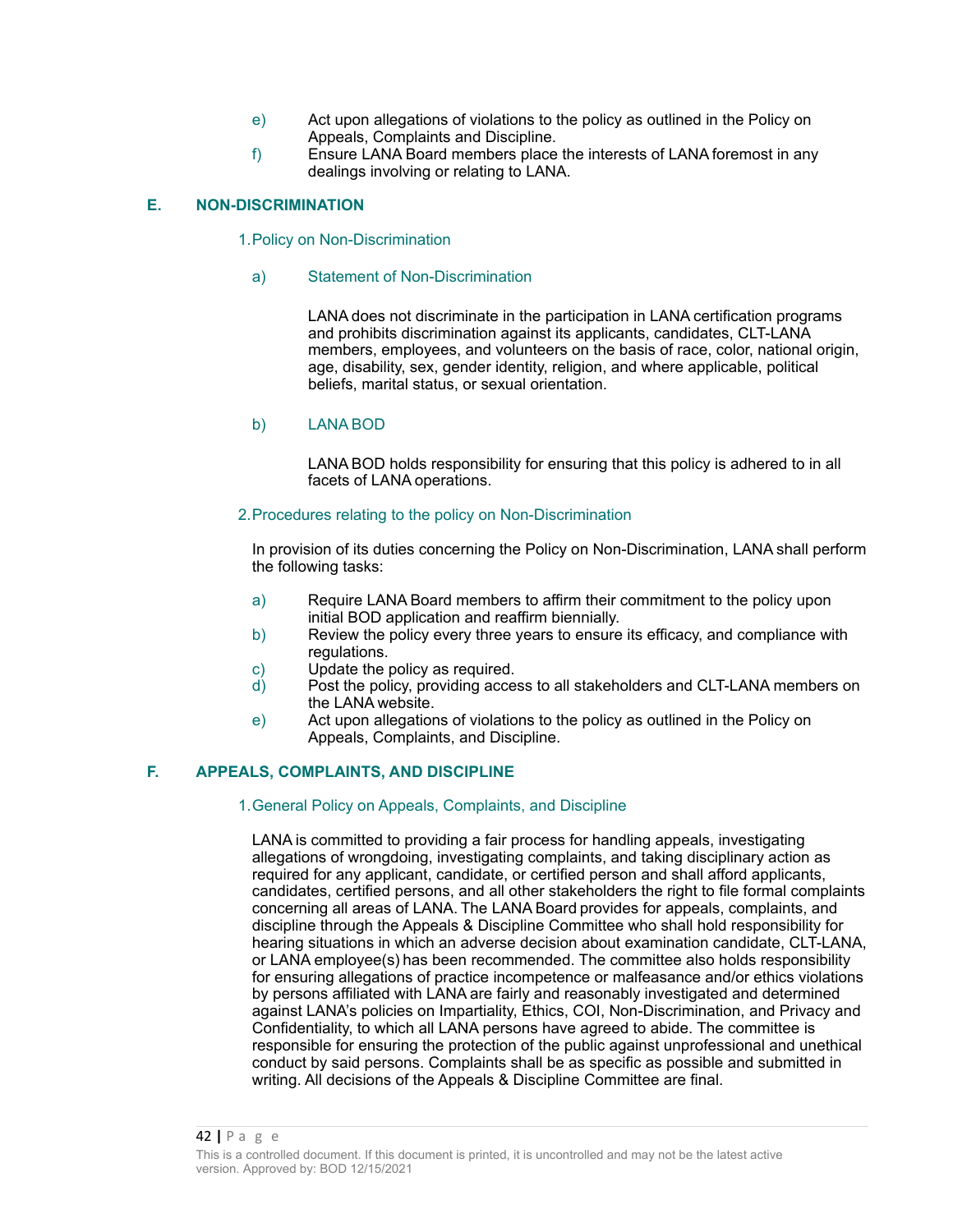#### 2.General Procedures for the Appeals, Complaints, and Discipline

LANA, in fulfillment of its responsibilities to hear appeals, complaints, and violations of all areas of LANA policy and procedures, will have an Appeals & Discipline Committee, appointed by the president, as needed, and in accordance with the identified qualifications. All decisions of the Appeals & Discipline Committee are final.

#### 3.Policy for Appeal of Application Denial

LANA shall provide applicants the right to appeal a decision to deny a candidate to sit for the LANA exam. An appeal must be submitted to LANA within five working days of receipt of an application denial. The appeal must be in writing and detail the nature of the appeal. Appeals will be accepted via USPS/courier or email and should be sent to LANA at the posted address(es). There is no fee associated with an application denial. All decisions of the Appeals & Discipline Committee are final.

#### 4.Procedures for Appeal of Application Denial

- a) To provide applicants the right to appeal a decision to deny candidacy, LANA shall ensure the Appeals & Discipline Committee performs the following tasks:
	- (1) Determine the validity of the appeal based upon the submitted documentation.
	- (2) Send notification by like correspondence within ten business days of receipt of the appeal whether the appeal has been accepted or denied.
	- (3) Send all communication from the committee to the address stated on the submitted appeal.
	- (4) Bring accepted appeals for consideration by the committee.
	- (5) Conduct the review within 30 days of receipt of the appeal.
- b) Only appeals brought forth for consideration by the committee will be reviewed.
- c) The committee shall take the following actions as required:
	- (1) Review the statement of the appeal.
	- (2) Review the documents supporting the appeal.
	- (3) Review comments from the executive director and Qualifications Committee concerning the initial application denial.
	- (4) Request and review additional documentation from the appellant to support the appeal as required.
	- (5) The appellant will be notified of the decision by registered mail within 15 business days of the committee meeting. At this time appellant will be given formal notice stating the end of the appeals process. No member of the committee will communicate directly with an applicant. Communication concerning the appeal will be made between the executive director or designated person and the applicant.
- d) The committee may put forth the following decisions based upon evidence presented:
	- (1) Grant the appeal and accept application as submitted.
	- (2) Deny the appeal and refuse the candidate to sit for the LANA exam.
- e) All decisions of the Appeals & Discipline Committee are final.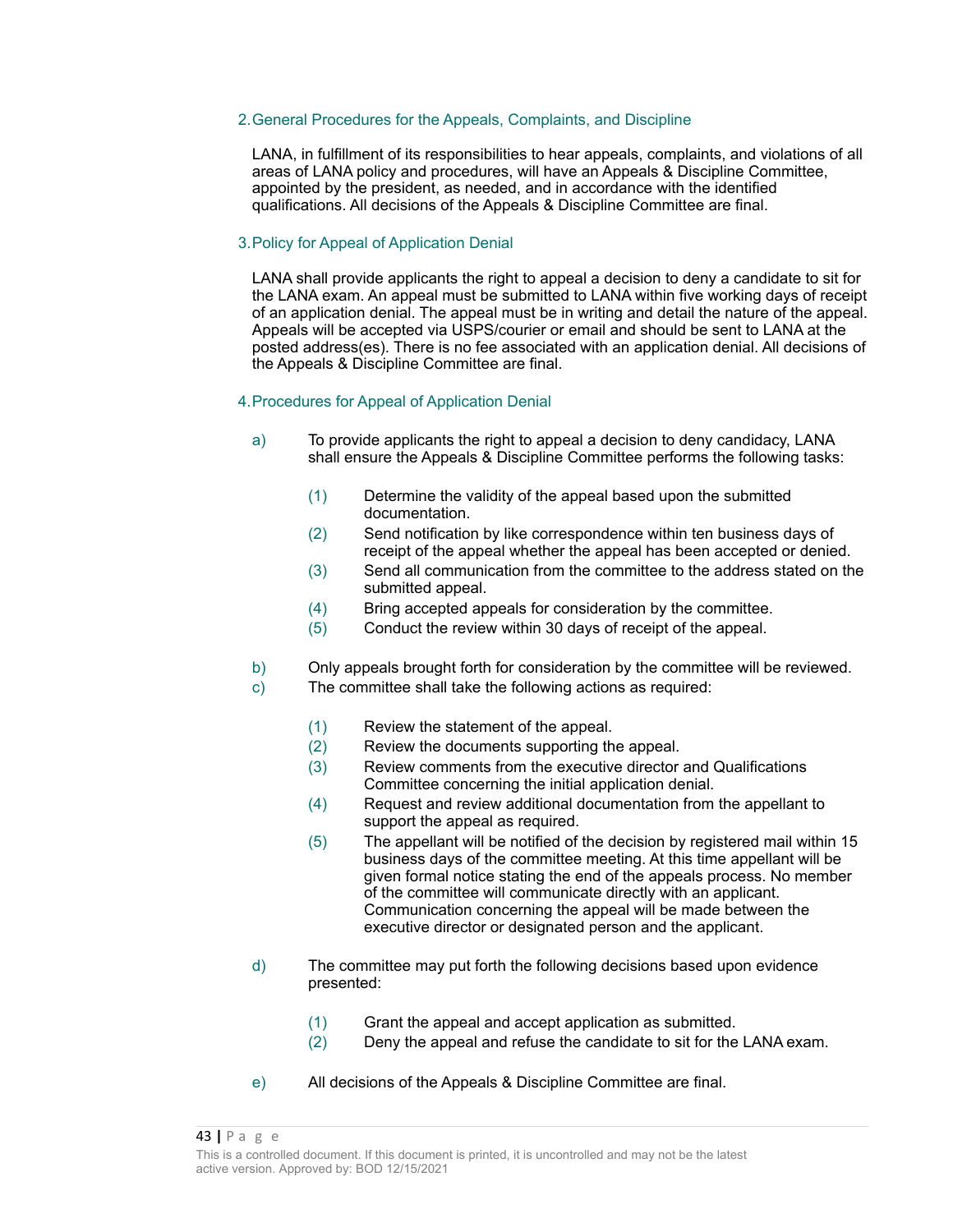#### 5.Policy for Appeal for Examination Results

- a) LANA shall provide candidates the right to appeal examination results within the following specified criteria: Examination results may be appealed in situations restricted to extraordinary examination administration circumstances that were properly reported to the examination administrator/proctor at the time of the exam and the LANA Board and:
	- (1) Arise coincidentally with the examination administration;
	- (2) Are outside the control of the candidate;
	- (3) Made the candidate's experience different from other candidates' (related to the examination administration) and/or affected the candidate's ability to receive credit for a test question (related to the examination content);
	- (4) Were severe enough to account for examination failure.
- b) Unless ALL of the above circumstances are met, no single circumstance, including examination failure, will be considered grounds for appeal. If written documentation of the extraordinary circumstances is not received by LANA and the testing company within five working days of an examination administration, candidates forfeit the right to appeal.

LANA SMT/ISO

PO Box 16183 Client Relations Manager St. Louis, MO 63105 25400 US Hwy 19N, Suite 285 [admin@clt-lana.org](mailto:admin@clt-lana.org) Clearwater, FL 33763 www.isoqualitytesting.com/contactus.aspx

- c) Candidates are allowed time and opportunity to comment on individual examination questions, and the overall testing experience during computerbased testing. These comments are reviewed and taken into consideration during psychometric reviews of the examinations and their overall reliably and validity. However, to maintain the security of the examinations, candidates are not able to review the examination, nor have access to the examination key or performance information on individual questions.
- d) Candidates are not offered the opportunity to have their examinations rescored, as the examination is given in electronic form, so unlike paper/pencil examinations, there is no opportunity for individual candidate examination scoring errors.
- e) All decisions of the Appeals & Discipline Committee are final.

#### 6.Procedures for Appeal of Examination Results

- a) LANA's president shall hold responsibility for the conduct of the following tasks:
	- (1) Appoint a chair and at least two additional members to the Appeals & Discipline Committee as identified in this manual in section VII, N, 1, c. Constituency.
	- (2) Send notification to the appellant by like correspondence within ten business days of receipt of the appeal whether the appeal has been accepted or denied.
	- (3) Send all communication from the committee to the address stated on the submitted appeal.
	- (4) Bring accepted appeals for consideration by the committee.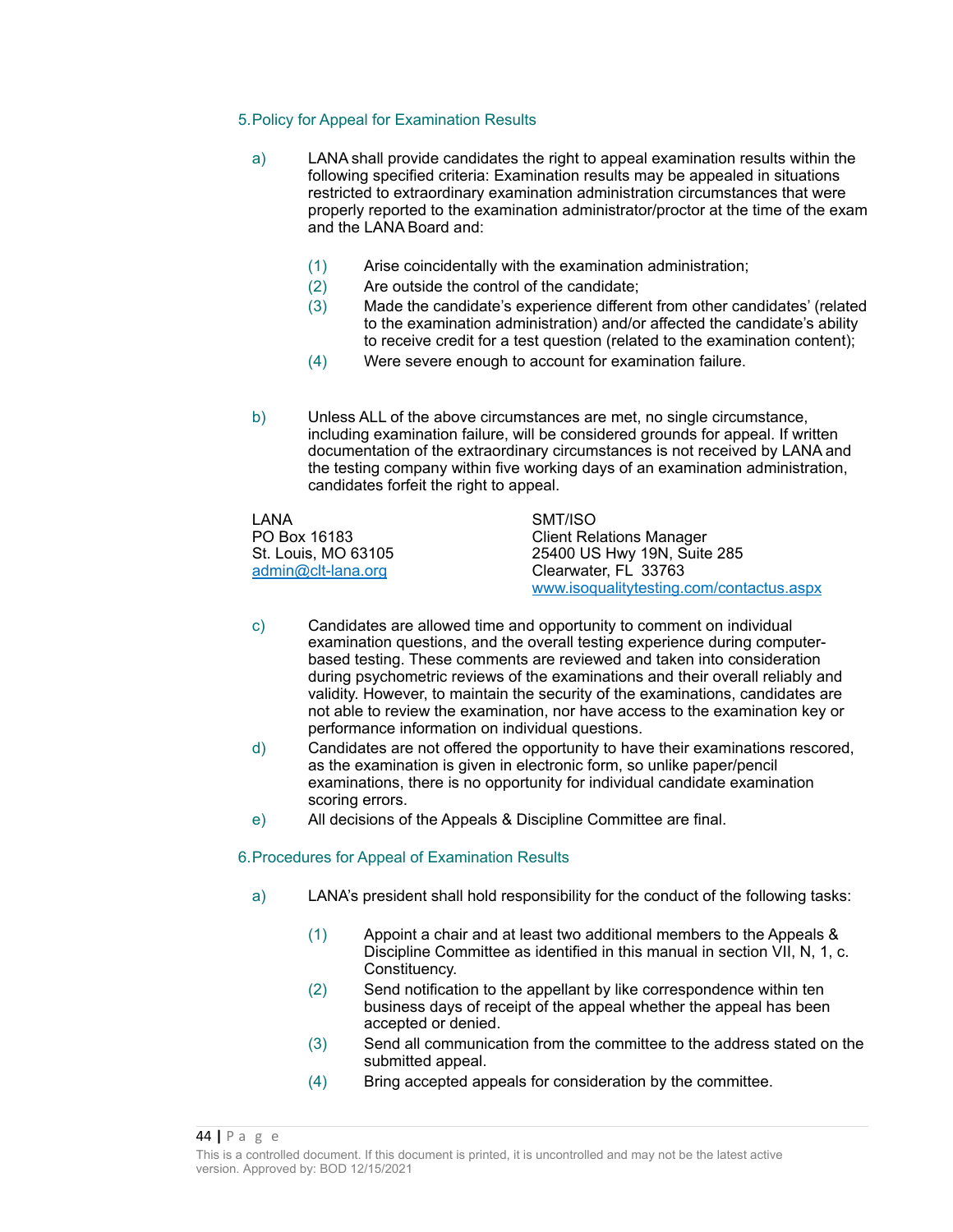- b) Only appeals brought forth for consideration by the committee will be reviewed. The review will take place within 30 days of the receipt of the appeal.
- c) The committee shall take the following actions for each appeal:
	- (1) Review the candidate statement of appeal.
	- (2) Review a statement from the LANA BOD representative concerning the exam process relative to the appeal.
	- (3) Investigate the appeal, including conferring with the examination administrator concerning the examination administration to review candidate comments and information about extenuating circumstances.
- d) The committee may put forth the following decisions based upon evidence presented:
	- (1) Grant the appeal.
	- (2) Deny the appeal.
	- (3) Deny the appeal and grant the applicant an attempt at the next examination administration without additional cost.
- e) The appellant will be notified of the decision by registered mail within 15 business days of the committee meeting. No member of the committee will communicate directly with an appellant. At this time appellant will be given formal notice stating the end of the appeals process. Communication concerning the appeal will be made between the executive director and the applicant.
- f) All decisions of the Appeals & Discipline Committee are final.

#### 7.Policy for Appeal of Decisions on Special Accommodations

- a) LANA shall afford applicants requesting special accommodations the right to appeal decisions concerning denial of special accommodations, or challenge the special accommodations offered. Should an applicant feel their request for accommodations was wrongly denied, or that the accommodations offered are inappropriate, the Appeals & Discipline Committee holds responsibility for considering appeals.
- b) All decisions of the Appeals & Discipline Committee are final.

### 8.Procedures for Appeal of Decision on Special Accommodations

- a) The Appeals & Discipline Committee shall perform the following tasks:
	- (1) Determine the validity of the appeal based upon the submitted documentation.
	- (2) Send the appellant notification by like correspondence within 10 business days of receipt of the appeal whether the appeal has been accepted or denied.
	- (3) Send communication from the Committee to the address stated on the submitted appeal.
	- (4) Bring accepted appeals for consideration by the Committee.
	- (5) Conduct the appeal review within 30 days of receipts of the appeal.
- b) Only appeals brought forth for consideration by the committee will be reviewed.
- c) The committee shall take the following actions for each appeal: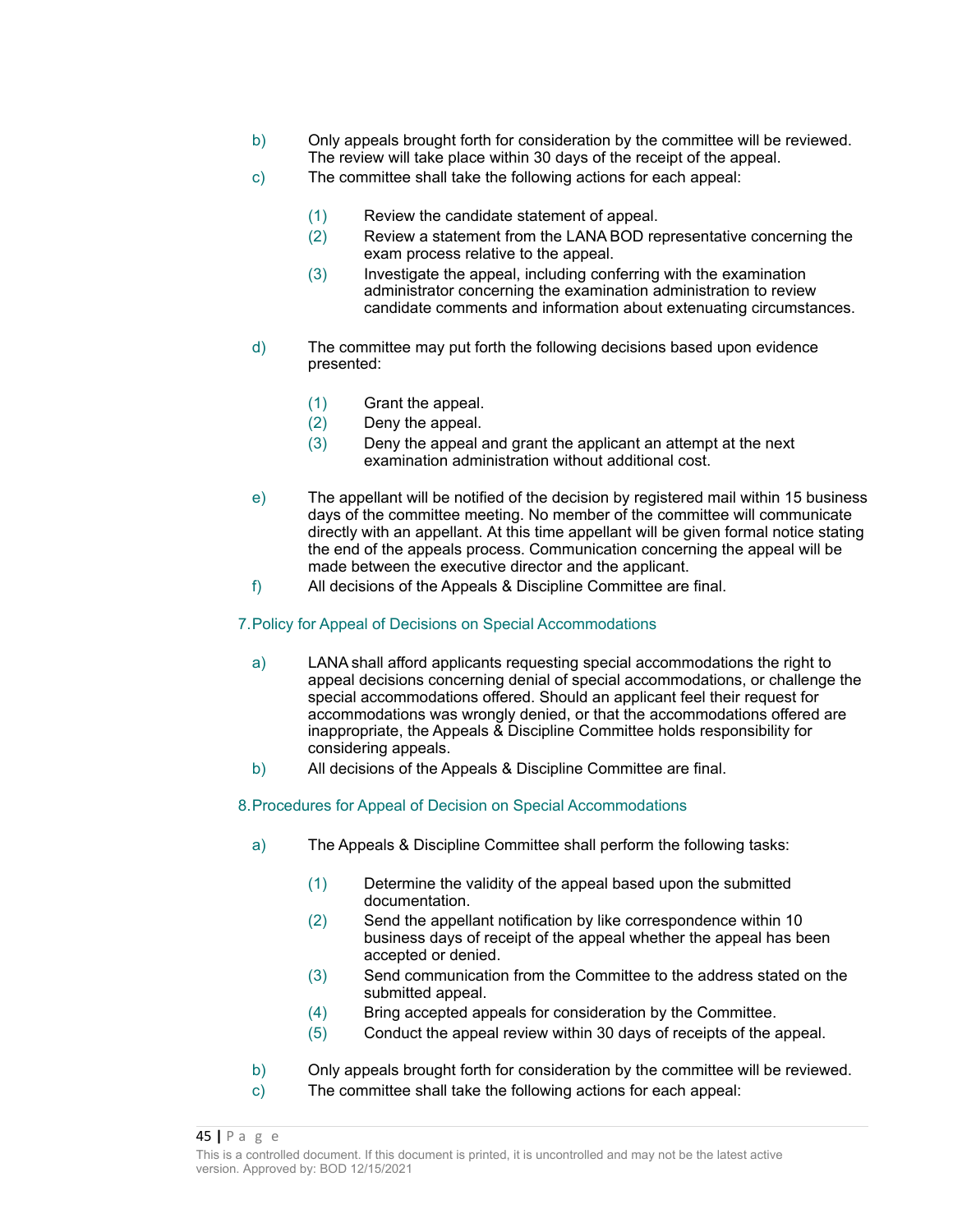- (1) Review the applicant statement of appeal and supporting documentation from the diagnosing healthcare professional.
- (2) Review the statement from the executive director and/or Qualifications Committee concerning the special accommodation denial or the special accommodations offered to the candidate which were appealed.
- (3) In conference with a psychometric expert and legal counsel (as required), request and review information concerning the feasibility of providing the requested accommodation(s).
- d) The committee may put forth the following decisions based upon evidence presented:
	- (1) Grant the appeal and provide the special accommodation(s) as requested.
	- (2) Grant the appeal and offer alternative special accommodations.
	- (3) Deny the appeal.
	- (4) The appellant will be notified of the decision by registered mail within 15 business days of the committee meeting. At this time appellant will be given formal notice stating the end of the appeals process. No member of the committee will communicate directly with an appellant. Communication concerning the appeal will be made between the executive director and the appellant.
- e) All decisions by the Appeals & Discipline Committee are final.

### 9.Policy for an Appeal of Recertification Application Denial

- a) LANA shall afford certified persons the right to appeal a decision to deny recertification. Should a certified person feel their recertification application was wrongly denied, LANA shall task the Appeals & Discipline Committee with responsibility for considering an appeal.
- b) An appeal shall be submitted to the committee within five working days of receipt of notification of a recertification application denial. The appeal must be in writing and detail the nature of the appeal. Appeals will be accepted via USPS or courier or email and should be sent to LANA at the posted address. There is no fee associated with the recertification application denial appeal.
- c) All decisions by the Appeals & Discipline Committee are final.

### 10.Procedures for an Appeal of a Recertification Application Denial

- a) In fulfillment of its responsibilities to consider recertification denial appeals, the Appeals & Discipline Committee shall perform the following tasks:
	- (1) Review the validity of the appeal based upon the submitted documentation.
	- (2) Send the appellant notification by like correspondence within 10 business days of receipt of the appeal whether the appeal has been accepted or denied.
	- (3) Send communication from the committee to the address stated on the submitted appeal.
	- (4) Bring accepted appeals to consideration by the committee.
	- (5) Conduct the appeal review within 30 days of receipt of the appeal.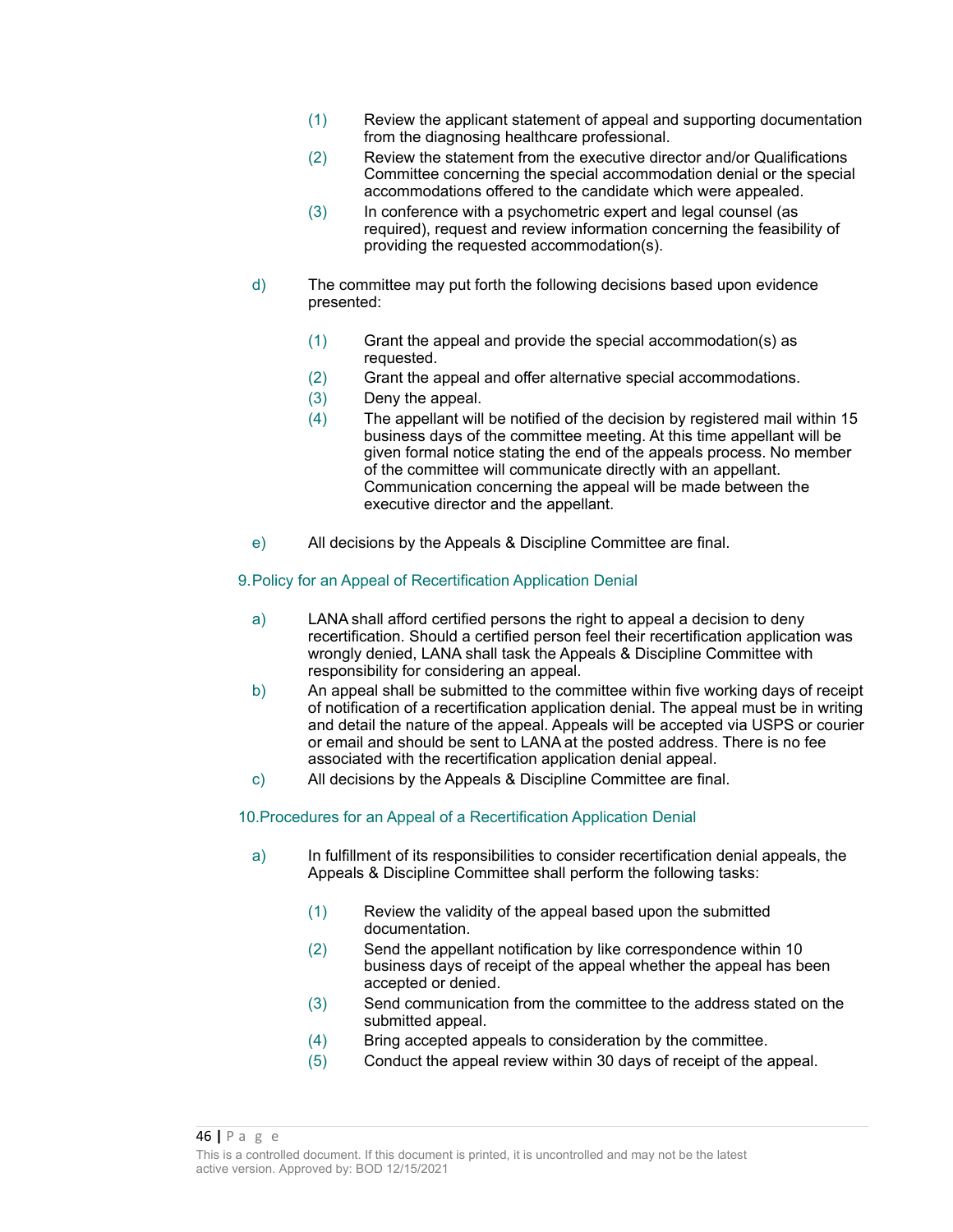- b) Only appeals brought forth for consideration by the committee will be reviewed.
- c) The committee shall take the following actions for each appeal:
	- (1) Review the statement of the appeal.
	- (2) Review the documents supporting the appeal.
	- (3) Review comments from the executive director and Recertification Committee concerning the initial recertification application denial.
	- (4) Request and review additional documentation from the appellant to support the appeal.
	- (5) Notify the certified person of the committee decision within 15 business days of the committee meeting.
- d) The committee may put forth the following decisions based upon evidence presented:
	- (1) Grant the appeal and accept the recertification application as submitted.
	- (2) Deny the appeal and provide the certified person with an extension during which they are afforded the opportunity to address the reason for the recertification application rejection.
	- (3) Deny the appeal and revoke the credential.
- e) All decisions by the Appeals & Discipline Committee are final.

### 11.Policy for Consideration and Processing of Complaints

- a) LANA shall afford applicants, candidates, certified persons and all other stakeholders the right to file formal complaints concerning LANA, its certification programs and its policies and procedures. LANA shall task the Appeals & Discipline Committee with responsibility to consider complaints. Complaints must be as specific as possible, detailing the nature of the complaint. A complaint against a certified person should be submitted to the committee as soon as possible but no later than 30 days after the incident. Complaints will be accepted via USPS or courier or email and should be sent to LANA at the posted address.
- b) All decisions by the Appeals & Discipline Committee are final.

### 12.Procedures for Consideration and Processing of Complaints

- a) In fulfillment of its responsibilities to consider complaints, the Appeals & Discipline Committee shall perform the following tasks:
	- (1) Review the validity of the complaint based upon the submitted documentation.
	- (2) Send the complainant notification by like correspondence within 10 business days of receipt of the complaint that the complaint has been received and reviewed.
	- (3) Send communication from the committee to the address stated on the complaint.
	- (4) Bring accepted complaints forward for consideration by the committee.
	- (5) Conduct a review of the complaint within 30 days of the receipt.
- b) Only complaints brought forth for consideration will be reviewed.
- c) The committee shall take the following actions as required: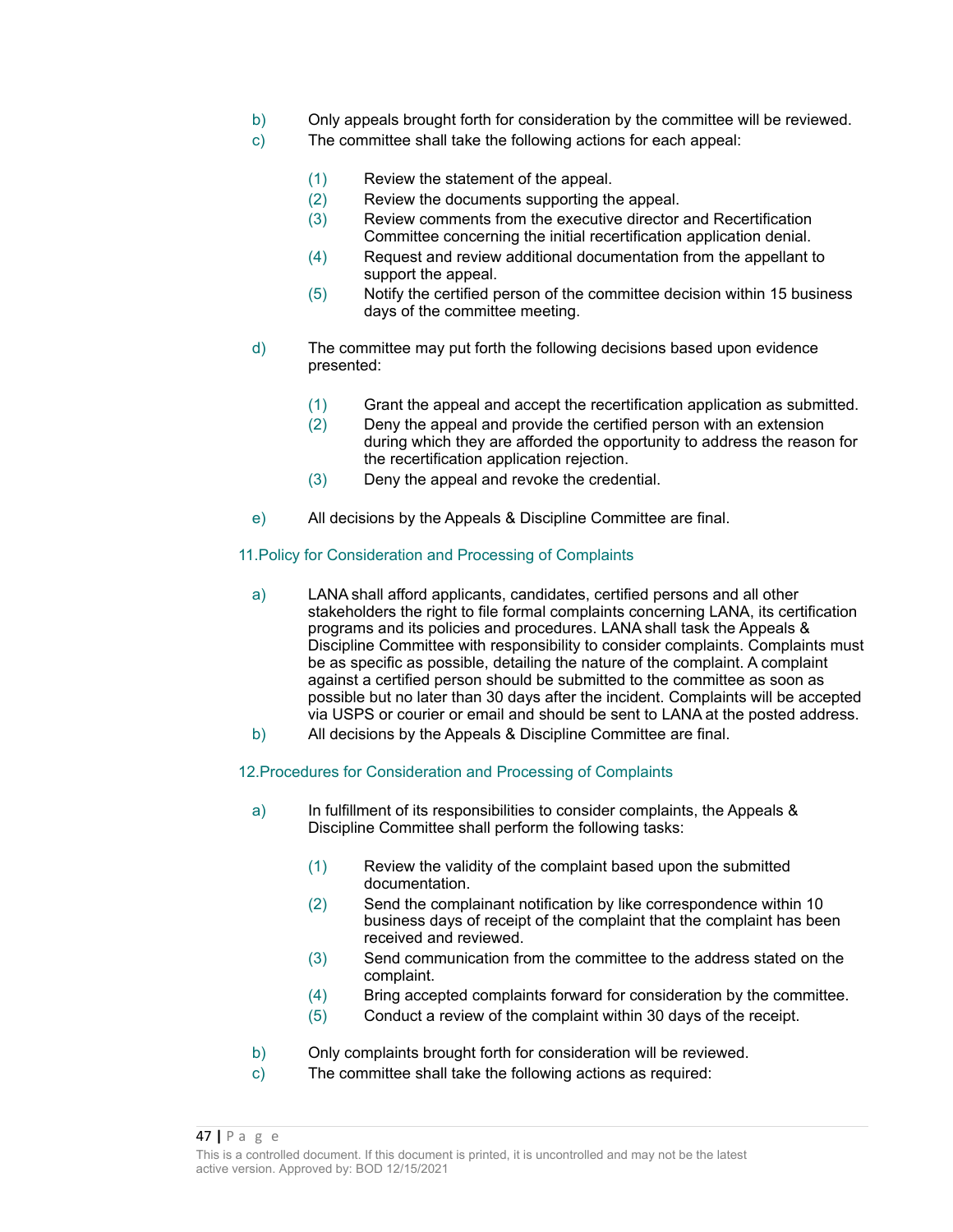- (1) Review the complaint.
- (2) Review the documentation provided supporting the complaint.
- (3) Review comments from the executive director and/or Executive Board concerning the complaint.
- (4) Request and review additional documentation from the complainant.
- (5) Initiate an investigation into the complaint.
- (6) Notify the complainant of action taken by the committee concerning the complaint by registered mail within 15 business days of the committee meeting, in keeping with the requirements of LANA's policies and procedures. At this time complainant will be given formal notice stating the end of the complaint process.
- d) The committee may put forth the following decisions based upon evidence presented:
	- (1) Present LANA BOD with a corrective action plan concerning the complaint.
	- (2) Put forth the complaint as unsubstantiated.
	- (3) Take disciplinary action against a certified person concerning the complaint.
- e) All decisions by the Appeals & Discipline Committee are final.

### 13.Policy on Certification Revocation/Suspension/Removal of LANA BOD

- a) LANA shall have the authority to suspend or revoke certification for any CLT-LANA and/or removal of a LANA BOD for cause. General causes for suspension, revocation, or removal include, but are not limited to, fraud, deceit, malfeasance, failure to protect the public and/or failure to follow LANA's policies and procedures, including submission of inaccurate data to obtain and/or maintain certification. LANA shall task the Appeals & Discipline Committee with responsibility for considering situations whereby suspension/revocation/removal of a LANA credential may be appropriate.
- b) While the committee will put forth best efforts to provide certified persons advance notice of intent to investigate cause for revocation/suspension/removal, in cases where the health and safety of the stakeholders is in jeopardy, the credential may be revoked/suspended without advance notice. All due process shall be in place in either case.
- c) Specific examples of infractions that are grounds for certification suspension/ revocation/removal of LANA BOD include: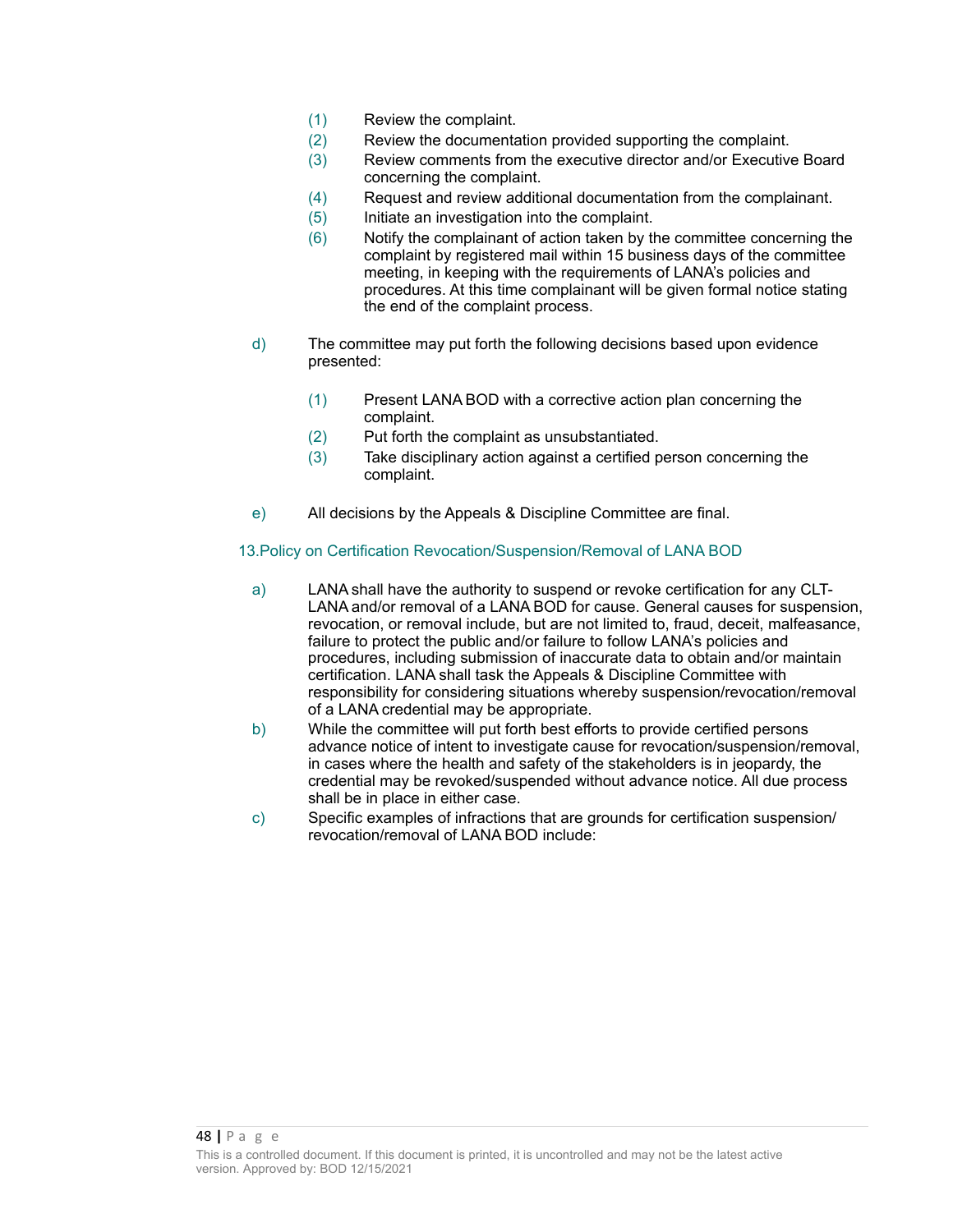- (1) Falsifying information on a LANA application.
- (2) Misappropriating secure examination materials.
- (3) Providing fraudulent information during the LANA certification examination administration process.
- (4) Assisting other applicants during the examination administrations.
- (5) Misusing or misrepresenting a LANA credential, mark, or logo.
- (6) Violating LANA's policies, procedures, standing rules, or requirement.
- (7) Failing to maintain competency (failing to recertify).
- (8) Having been found guilty of violating the law with respect to professional responsibilities by a court, licensing agency, or registration agency.
- (9) **Specific to LANA BOD:** Failure to perform duties of elected office or appointed position.
- (10) **Specific to LANA BOD:** Failure to attend required meetings.
- (11) **Specific to LANA BOD**: Actions/statements deemed detrimental to LANA.
- d) All decisions by the Appeals & Discipline Committee are final.

### 14.Procedures for Certification Revocation/Suspension

- a) In fulfillment of its responsibilities to consider situations where the revocation/ suspension of a credential or removal of LANA BOD may be appropriate, the Appeals & Discipline Committee shall perform the following tasks:
	- (1) Review validity of the information relating to revocation/suspension of a credential or removal of LANA BOD.
	- (2) Send the certified person or board member notification by certified mail that the committee shall be considering revocation/suspension of the credential, that the credential has been revoked/suspended, or that the board member has been removed.
	- (3) Provide the certified person or board member with an opportunity to present a defense in writing to the allegations related to consideration of the suspension/revocation/removal within five business days of receipt of the initial notification of intent to revoke/suspend the credential or remove the LANA BOD.
	- (4) Bring suspension/revocation/removal requests forward for consideration by the committee.
	- (5) Conduct a review of the request within 30 days of receipt of the request to revoke/suspend/remove.
- b) Only requests brought forth for consideration by the committee will be reviewed.
- c) The committee shall take the following actions as required: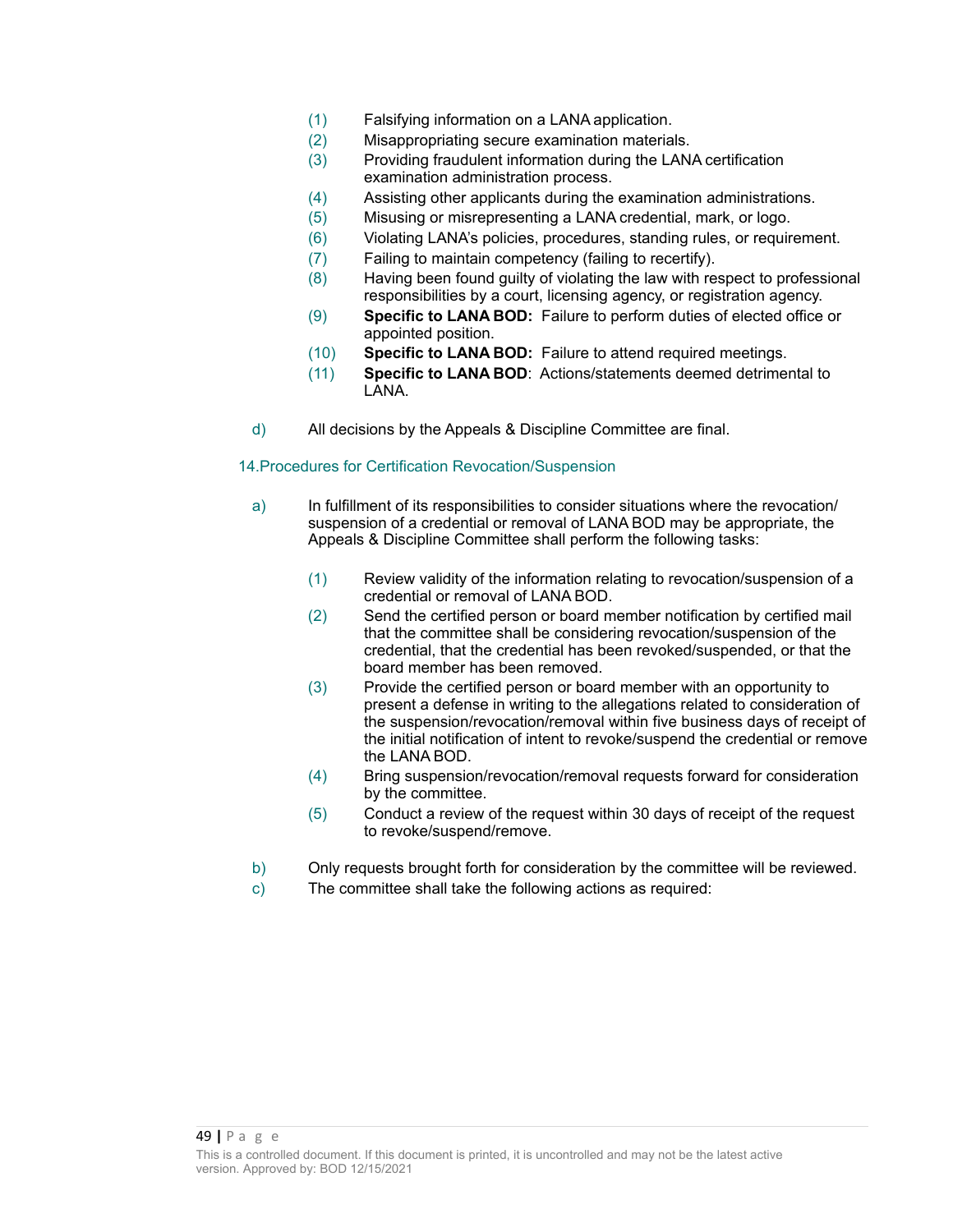- (1) Review the certified person or board member's response to notification of revocation/suspension of the credential or removal including documentation presented to argue against the committee action(s).
- (2) Review any documentation provided in defense of the suspension/ revocation/removal.
- (3) Review comments from the executive director and/or Executive Committee concerning the revocation/suspension/removal.
- (4) Request and review additional documentation from the certified person or board member as required.
- (5) Notify the certified person or board member of any additional action taken by the committee concerning the revocation/suspension/removal by registered mail within 15 business days of the committee meeting. If a certification is revoked, the formerly certified person shall return the original certificate and any copies to LANA. At this time certified person or board member will be given formal notice stating the end of the certification revocation/suspension process.
- d) The committee may put forth the following decisions based upon evidence presented:
	- (1) Suspend/revoke the certification.
	- (2) Set aside the certification suspension/revocation order.
	- (3) Reprimand the certified person.
	- (4) Reprimand the certified person and provide a corrective plan.
	- (5) Suspend/revoke the certification and take additional disciplinary action concerning the complaint, including but not limited to notifying legal/ regulatory authorities, notifying stakeholders who may be at risk based on the certified person's behavior, and taking legal action against the certified person.
	- (6) Uphold the decision to remove the LANA BOD.
	- (7) Set aside the decision to remove the LANA BOD.
- e) All decisions by the Appeals & Discipline Committee are final.

### **G. WEBSITE**

#### 1.Policy on the Website

The purpose of the website is to provide information regarding LANA, disseminating information of the CLT-LANA test requirements, dates and application procedures, as well as providing information for CLT-LANA therapists.

#### 2.Procedures for the Website

All pages posted on the LANA website will be published with the approval of the president or executive director.

#### Deadlines:

- (1) New pages requiring development.
	- (a) Content must be submitted two weeks prior to the intended final finished product.
	- (b) Processing will begin upon receipt of the content and will be published as soon as possible.
	- (c) The submitter will be held responsible for the accuracy of all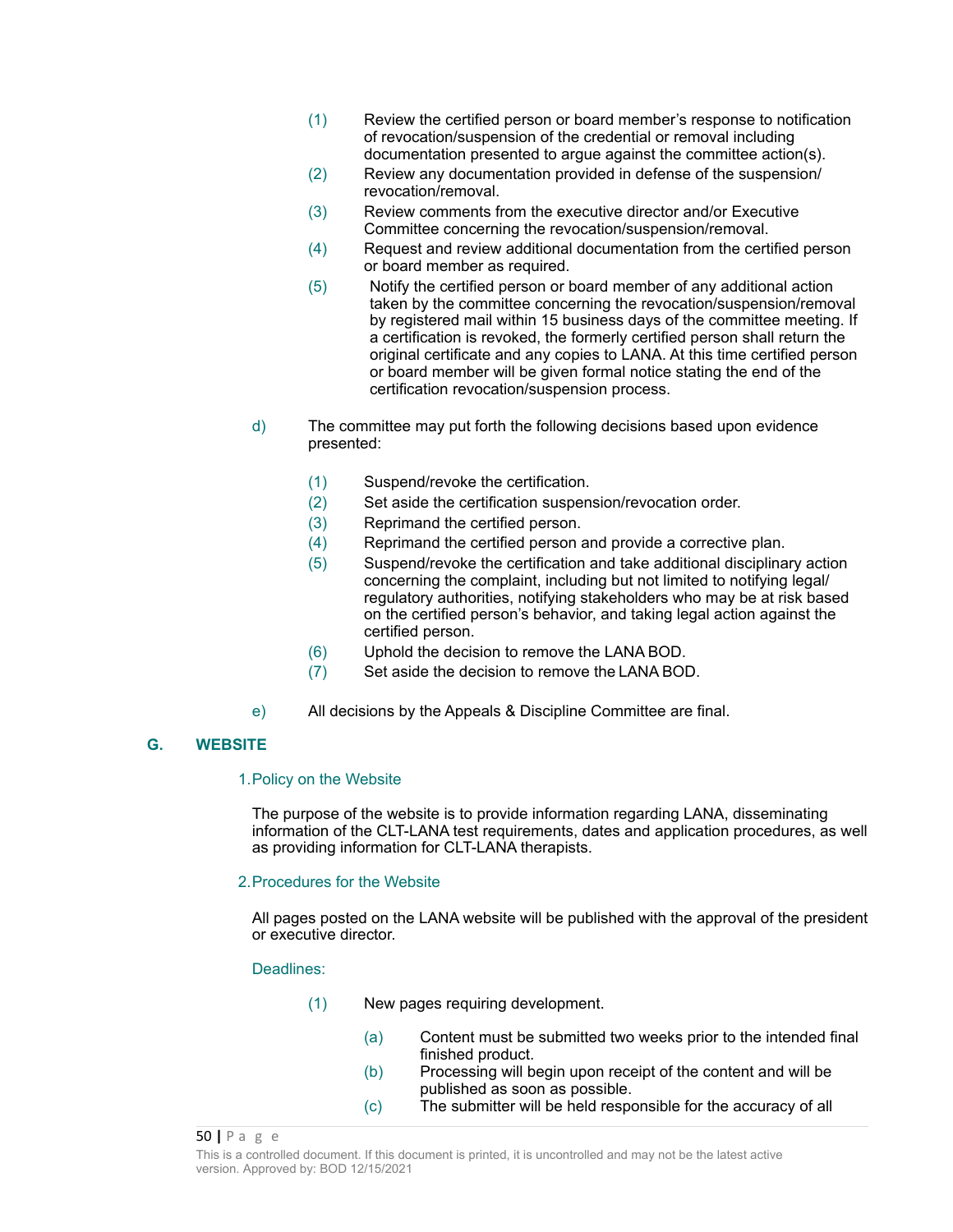facts provided for use on the web pages and correct spelling of such items. Facts include proper names, titles, dates, times, locations, etc.

- (2) Existing pages requiring updating.
	- (a) Processing will begin upon receipt of the content and will be published as soon as possible.
	- (b) Updating may take a week to complete depending on the complexity of the pages involved.
	- (c) The submitter will be held responsible for the accuracy of all facts provided for use on the web pages and correct spelling of such items. Facts include proper names, titles, dates, times, locations, etc.
- (3) Non-publishable Website Items
	- (a) Creation or transmission of any offensive, obscene, or indecent images, data, or other material.
	- (b) Creation or transmission of material that is designed or likely to cause annoyance, inconvenience, or other needless concern.
	- (c) Creation or transmission of defamatory material.
	- (d) Transmission of material that infringes the copyright of another person or organization.
- (4) Commercial Endeavors
	- (a) The use of the website to support commercial endeavors is at the discretion of the Executive Board.
- (5) Observation of Copyright Laws
	- (a) Pictures, images, documents, audio clips, video clips, or software should not be placed on pages, unless written permission has been obtained from the creator.

#### **H. SOCIAL MEDIA**

#### 1.Policy on Social Media

The purpose of social media (including, but not limited to, Facebook®, LinkedIn®, and Twitter®) is to provide information regarding LANA, disseminating information of the CLT-LANA test requirements, dates and application procedures, as well as providing information for CLT-LANA therapists.

#### 2.Procedures for Social Media

- a) All postings on the LANA social media will be published with the approval of the president or executive director.
- b) Deadlines:
	- (1) New content requiring development.
		- (a) Content must be submitted two weeks prior to the intended final finished product.
		- (b) Processing will begin upon receipt of the content and will be published as soon as possible.
		- (c) The submitter will be held responsible for the accuracy of all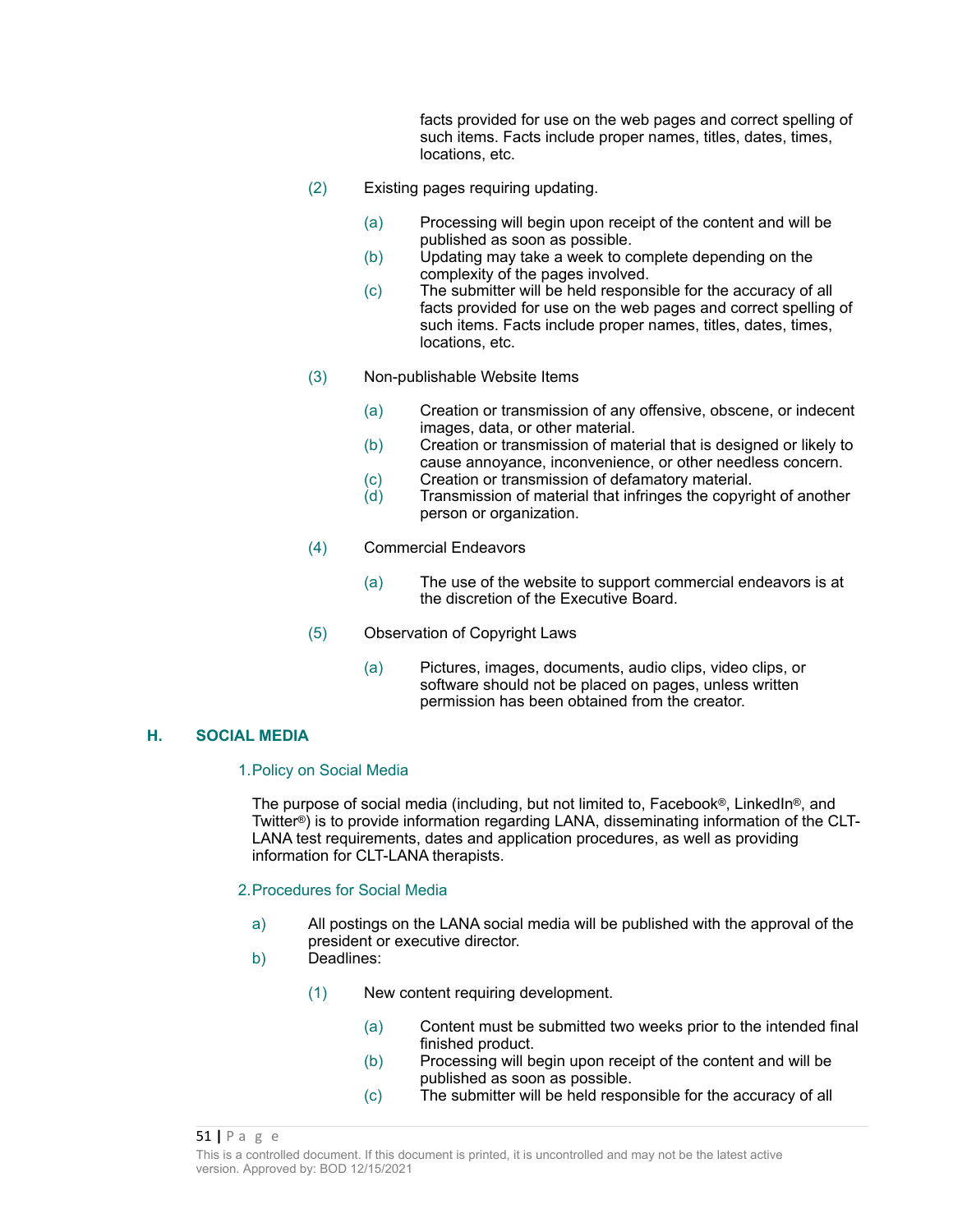facts provided for use on the web pages and correct spelling of such items. Facts include proper names, titles, dates, times, locations, etc.

- (2) Existing content requiring updating.
	- (a) Processing will begin upon receipt of the content and will be published as soon as possible.
	- (b) Updating may take a week to complete, depending on the complexity of the pages involved.
	- (c) The submitter will be held responsible for the accuracy of all facts provided for use on the web pages and correct spelling of such items. Facts include proper names, titles, dates, times, locations, etc.
- (3) Non-publishable Social Media Items
	- (a) Creation or transmission of any offensive, obscene, or indecent images, data, or other material.
	- (b) Creation or transmission of material that is designed or likely to cause annoyance, inconvenience, or other needless concern.
	- (c) Creation or transmission of defamatory material.
	- (d) Transmission of material that infringes the copyright of another person or organization.
- (4) Commercial Endeavors
	- (a) The use of Social Media to support commercial endeavors is at the discretion of the Executive Board.
	- (b) Observation of Copyright Laws: pictures, images, documents, audio clips, video clips, or software should have approval by the Executive Board.

### **I. TRAINING PROGRAM STANDARDS**

#### 1.Policy on Training Program Standards

LANA has established minimum educational standards and requirements to help ensure exam candidates have acquired specialized training in the field of lymphology and related disorders. LANA has created and published the LANA Exam Content Outline that lists essential knowledge topics deemed as "foundational". The exam content outline was created using a joint task analysis which identifies tasks and associated knowledge, skills, and abilities required to competently perform the job**.** The individualized training programs are analyzed by the committee through a review of documentation and an affidavit of compliance. This will allow the candidate application process to be streamlined.

#### 2.Training Program Standards Criteria

#### a) Legal Entity Requirements

- (1) The business offering the training program must meet all Federal and State legal requirements.
- (2) Upon request, the continuing education program will provide LANA with their FEIN number.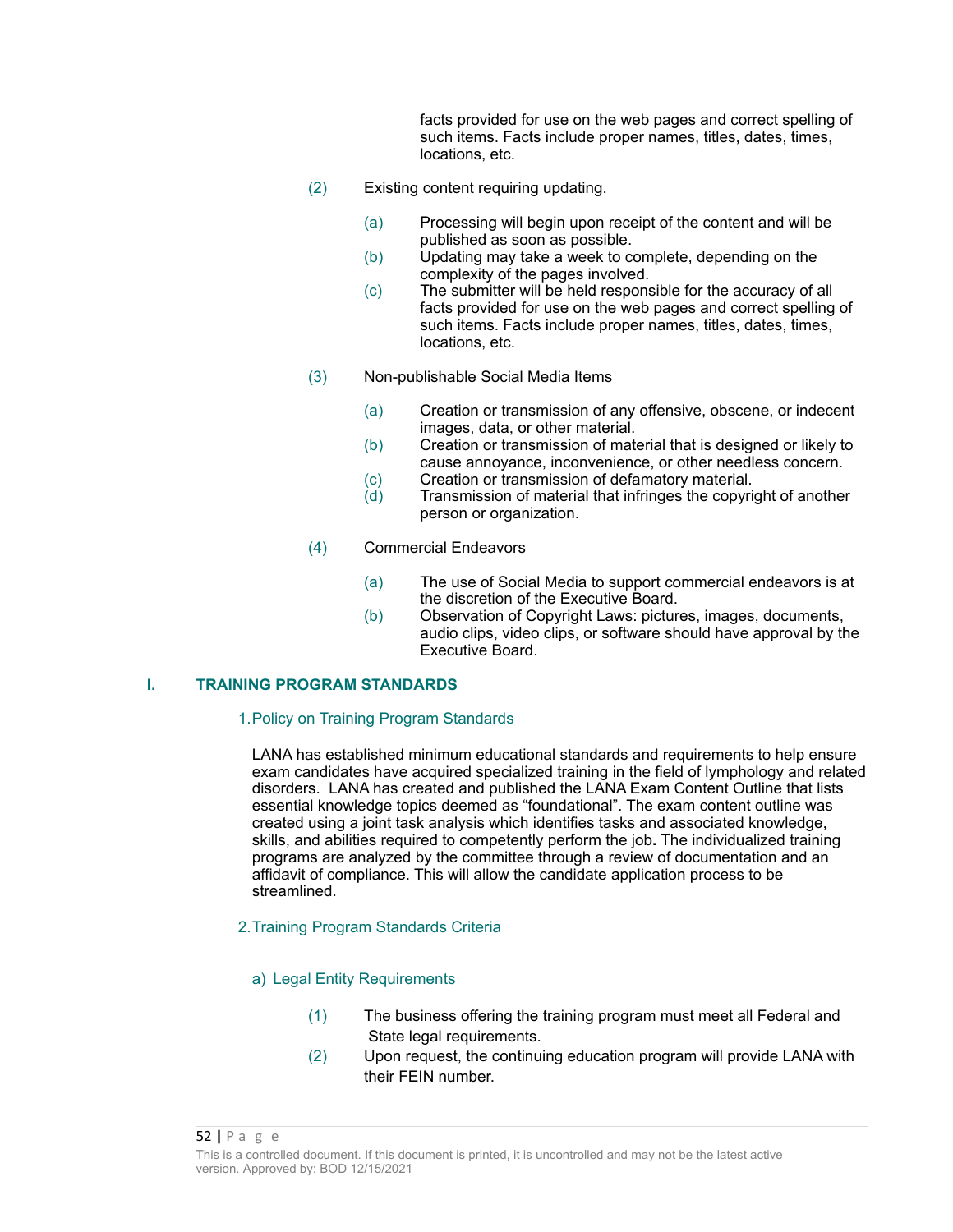#### b) Training Program Education Requirements:

- (1) The training program shall meet APTA Guidelines: Standards of Quality for Continuing Education Offerings and/or qualify as an AOTA Approved Provider Program.
- (2) Upon request, the training program will provide LANA with their qualifying source for accreditation.

### c) Physician Affiliation:

- (1) The program will have an affiliated physician who serves to review the program content and provides ongoing content consultation.
- (2) Upon request, the training program will provide LANA with documentation and contact information for said physician.

### d) Training Program Instructors/Faculty:

- (1) The training program must be able to present to LANA, upon request, the program's instructor/faculty jog description(s) and minimum faculty.
- (2) It is highly recommended that all faculty/instructors have successfully passed on the LANA recertification examination and maintain LANA certification.

#### e) Reference Material

- (1) The training program must be able to present to LANA, upon request, documentation of publications supporting the course content.
- (2) Said publications and resource materials must include fully cited resource entries, comprised of peer-reviewed, published articles, or textbooks.

#### f) Foundational Instruction

LANA has established that a training program must include foundational instruction in the field of lymphology and related disorders. Foundational instruction topics are defined by the LANA Exam Content Outline. The following content subjects are further defined as essential and required program content:

- (1) Complete Decongestive Therapy (CDT) educational content must include theoretical and practical lab work instruction in the following techniques:
	- (a) Manual lymph drainage
	- (b) Compression therapy
	- (c) Decongestive exercise
	- (d) Skin care management
- (2) Alternative methods must be substantiated through published peerreviewed research articles and/or books.
- g) Program Credit Hours and Course Structure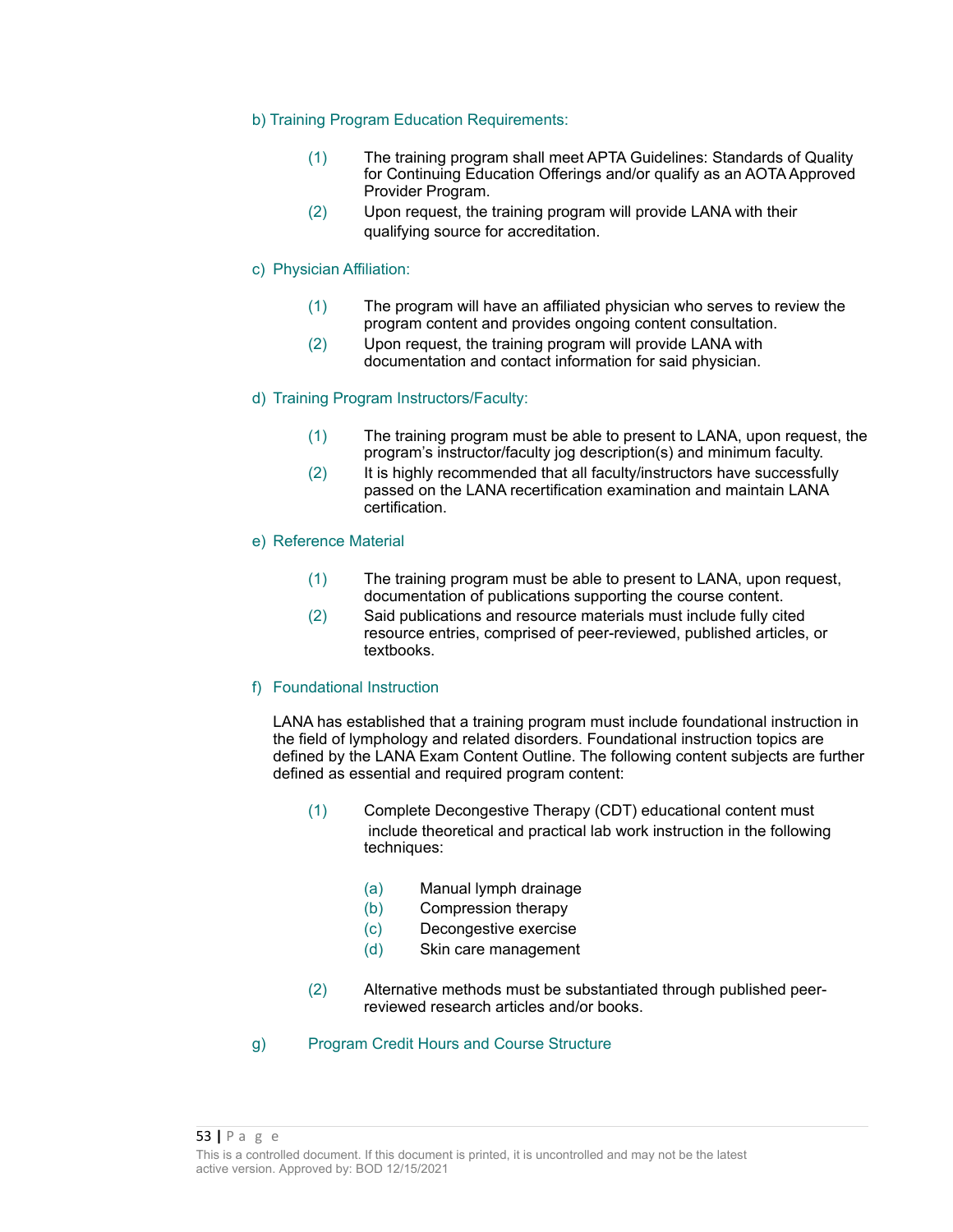- (1) A minimum of 135 foundational course credit hours.
- $\overline{2}$  Content not included from the LANA Exam Content Outline will not be accrued for total hours of lymphedema and related disorders training summation.
- (3) One-third (1/3) of the foundational course credit hours are acquired through theoretical instruction.
	- (a) Hours may be earned by onsite lectures or remote learning.
	- (b) The curriculum overview must clearly identify and list onsite hours and remote learning hours individually.
	- (c) Remote learning hours must include the method used to calculate the hours.
	- (d) Comprehension of theoretical materials must be validated by a written examination.
- (4) Two-thirds (2/3) of the foundational course credit hours are earned through practical lab work.
	- (a) Practical lab work is defined as on-site, real-time instruction with an instructor present.
	- (b) Practical lab work CANNOT be earned through remote learning.
	- (c) One on-site contact hour equals 60 minutes of learning activity, excluding meals and breaks.

### h) Calculation of TOTAL Training Program

- (1) Total training program consists of no more than four consecutive cumulative continuing educational courses from ONE training program provider.
- (2) Reciprocity between continuing education training programs is not permitted.
- (3) Courses using the term "Advanced" in the title or description may not be counted as foundational credit hours.

### i) LANA Training Program Review

- (1) Emerging training programs: Training program directors may formally request a LANA training program review to ensure education will meet LANA candidate requirements. Application is available upon request. Once an initial review is completed and approved, the program will gain existing program status.
- (2) Existing training programs: Training program directors must complete and sign an affidavit each year, affirming their continued adherence to LANA training standards. Random reviews will begin in 2021 to document continued compliance.

#### **J. CERTIFICATION**

#### Policy on Examination Application and Certification

Refer to the Candidate Information Booklet (CIB) for current exam application and certification policy.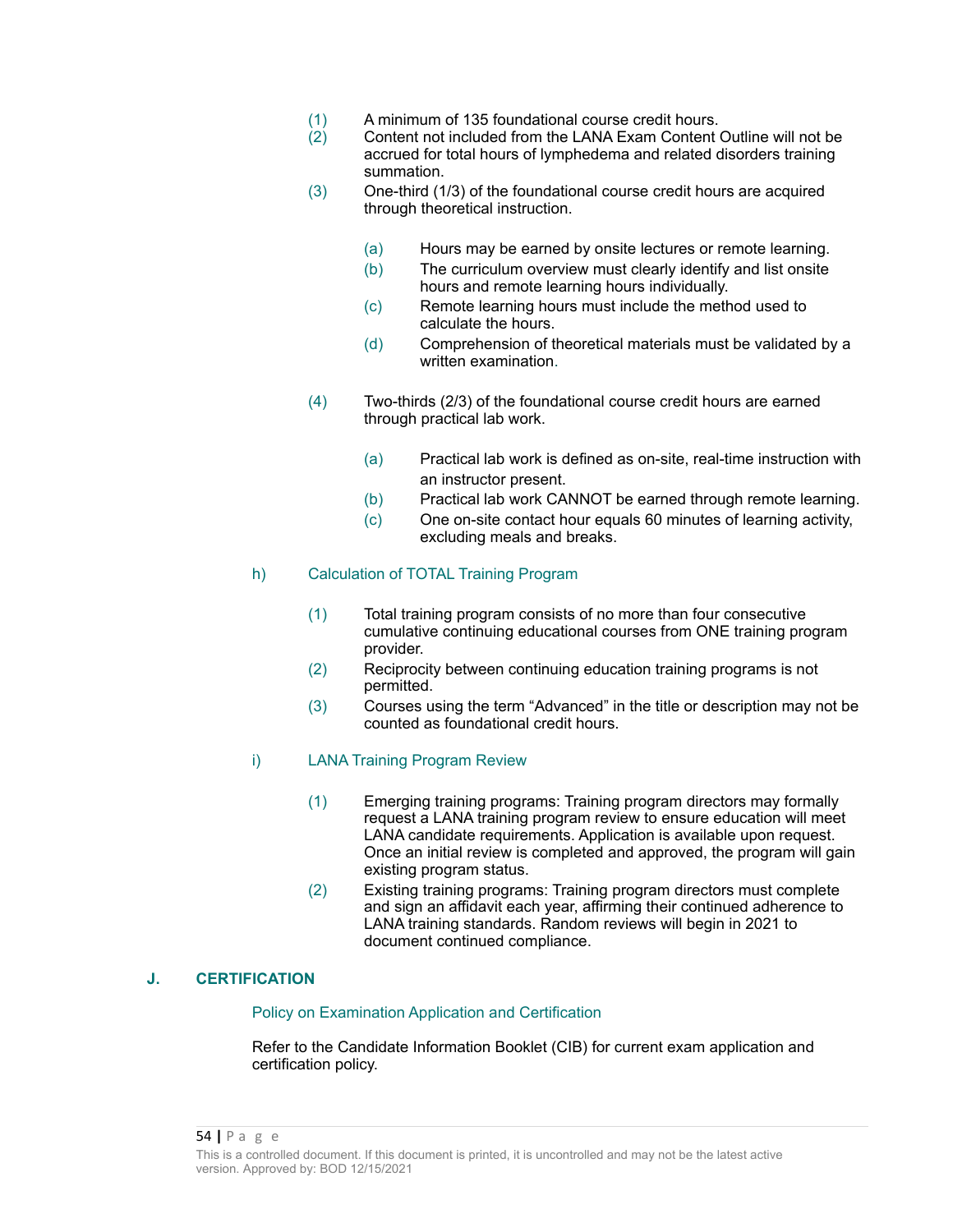#### Application for Certification

Please refer to website (www.clt-lana.org) for current information.

#### Denial of Examination Application

Candidates submitting incomplete exam applications will be notified in writing of any deficiencies and will be provided 30 days to address issues as described. If the candidate does not complete the exam application in the 30-day window, the application and supporting documents are destroyed. Any monies paid will be returned and the candidate must re-submit the application in its entirety. Candidates who suspect they may not meet CLT-LANA eligibility requirements are strongly encouraged to contact LANA prior to submitting an exam application.

### **K. RECERTIFICATION**

#### 1.Recertification Policy

LANA Certification is valid for six years. Each certificate given to the candidate indicates the expiration date. All certifications expire on December  $31<sup>st</sup>$ , six years from the last certification date; recertification applications are only accepted within the calendar year of expiration. An individual whose certification is set to expire must submit an application for recertification or an application for inactive status postmarked by December 31stof the year their certification expires. Failure to apply for recertification or apply for inactive status by the deadline will place the individual in expired status. **It is the responsibility of the CANDIDATE to recertify at the appropriate time** (see "Extensions" for additional information).

#### **Please check website (www.clt-lana .org) for updates and changes**

### 2.Application for Recertification

All candidates for recertification must submit the following:

- (1) Proof of a current and unrestricted U.S. professional state license, registration or equivalent Canadian provincial or territorial license, or registration as stated in initial certification process
- (2) A completed recertification application
- $(3)$  Current recertification fee<br>  $(4)$  Documentation of meeting
- Documentation of meeting the criteria for recertification as outlined below. **It is the responsibility of the CANDIDATE to provide documentation identifying the activities AND hours earned toward recertification.**

#### 3.Options for Recertification

CLT- LANA therapists may attain recertification status through **ANY** combination of the options listed below as long as the total reaches a **minimum** of 24-contact hours. Documentation of required hours is the responsibility of the candidate. **Options are:**

**a)** Continuing education. Topics must relate to the management of individuals with lymphedema. Examples include but are not limited to: anatomy or physiology of the lymphatic system, treatment of lymphedema, wound care, therapeutic bandaging/taping, cancer rehabilitation, chronic venous insufficiency, lymphedema self-management programs, and various upper and/or lower extremity courses providing they take into consideration the circulatory system (candidates may be required to show syllabi from such courses). To avoid duplication of effort by candidates when applying for recertification, the recertification committee will accept formal records or documents such as excel spreadsheets or other records such as those required by individual states and provinces for licensure. These documents could be used in place of copies of certificates as long as the information needed by the committee is clearly indicated. Information needed would include but not be limited to course title or activity, number of CEUs, credits, or hours and date of course or activity.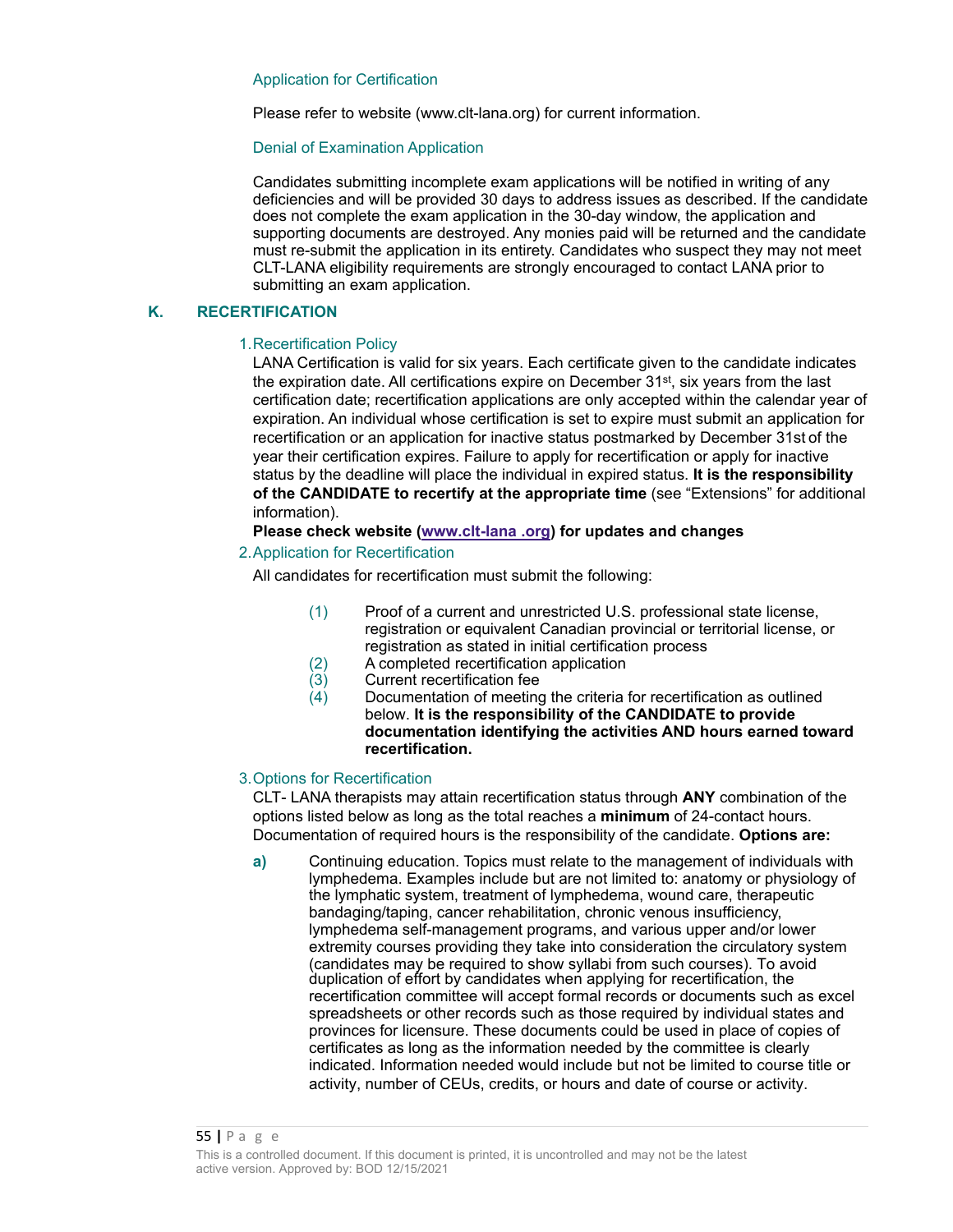- b) Attendance at a national or international lymphology or lymphedema-related conference.
- c) Teach college-level courses related to lymphedema management. Topics include but are not limited to: anatomy or physiology, lymphedema treatment, therapeutic taping, wound care, vascular and/or integumentary disorders. **Documentation must include course outline with hours in classroom**.
- d) Participate in literature reviews or webinars available to LANA members only, through the LANA website. Regarding literature reviews: links to articles are available online in the LANA learning center and each article has a corresponding quiz. Candidates must be able to obtain the article; unless full text is posted online, depending on copyright. Regarding webinars: links to videos are available online in the LANA learning center with a corresponding quiz. To receive onehour credit per quiz toward recertification, candidates must score of at least 70%. Candidates may earn a maximum of 10 credits in one cycle of recertification upon successful quiz completion. Candidates may submit a quiz for credit one time, retakes are not allowed. (Note that online literature reviews and webinars with quiz questions are not approved for CME/CEU credits by professional organizations other than LANA.)
- e) Teach an approved, educational-lymphedema course. Teaching an approved, educational lymphedema course will be counted as two-contact hours for every in-class contact hour. A one-time additional two-contact hour preparation time will be accepted. **Documentation must include course outline with hours in classroom.**
- f) Author an article in a peer-reviewed journal, author a chapter in a published book, or edit a multiple-author published book. Authoring an article, authoring a chapter, or editing a book will each be counted as 15-contact hours. **Documentation must include a copy of evidence of completion of the activity.**
- g) Make a peer-reviewed poster or platform-research presentation. A peer-reviewed poster or platform-research presentation will be counted as five-contact hours. **Documentation must include a copy of evidence of completion of the activity.**
- h) Retake the LANA certification examination (including payment of the full examination fee). Eligible candidates are invited to consider the option of retaking the LANA examination as a means of recertification. No continuing education contact hours are required for individuals taking this option.
- i) Participants on LANA's Examination Committee will be awarded five-contact hours per day towards recertification for examination development meetings (2.5 –contact hours for a half day or two- to four-hour examination development

## 4. Inactive Sonference calls).

Upon petition, an inactive status may be granted on a case-by-case basis. Candidates petitioning for inactive status must submit **in writing** a request for inactive status, stating the reason for the request. Decisions to grant inactive status and the details regarding what a candidate must do to obtain said status will be made by the Recertification Committee of LANA. The length of the inactive status will also be decided on a case-bycase basis by the Recertification Committee at the time of the request. Individuals who have their certification placed on inactive status will be removed from the LANA website and other LANA relevant materials. Candidates who apply for inactive status must pay the current fee to be placed on inactive status. Once the inactive status has expired, the individual will be required to meet all the current recertification requirements and any requirements stipulated in their inactive status.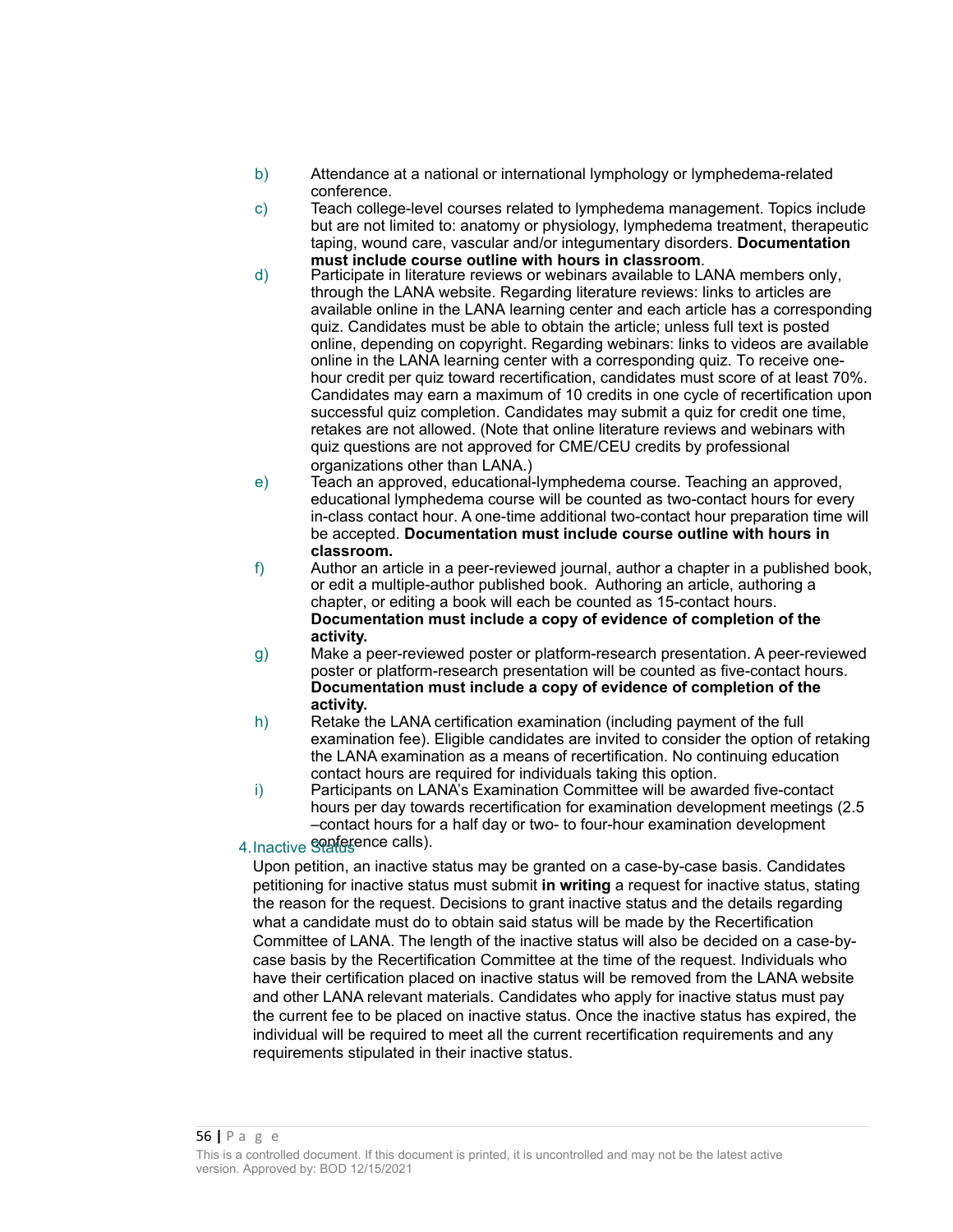#### 5. Expired Status

Individuals, who do not apply for inactive status and allow their LANA certification to expire, will be required to apply for certification by examination as a non-LANA certified therapist. Candidates must meet the eligibility requirements for recertification and successfully complete the certification examination. Therapists who allow their certification to expire will be removed from the LANA website and other relevant materials.

### 6.Extensions

In unusual situations, special extensions may be arranged allowing a candidate to recertify if the deadline has passed, but the request to recertify falls within one year of the original deadline. A candidate in this situation should contact LANA to learn the details of the extension policy. The granting of special extensions is rare and will be determined by the Recertification Committee of LANA.

#### 7.Denial of Recertification Application

Candidates submitting incomplete recertification applications will be notified in writing of any deficiencies and will be provided 30 days to address issues as described. If the candidate does not complete the recertification application in the 30-day window, the application and supporting documents are destroyed. Any monies paid will be returned and the candidate must re-submit the application in its entirety. Candidates who suspect they may not meet CLT-LANA recertification eligibility requirements are strongly encouraged to contact LANA prior to submitting a recertification application.

### **L. EMAIL MARKETING SERVICE/EMAIL BLAST**

- 1. Email marketing service email shall be approved by the executive director or designated person prior to sending.
- 2. LANA will receive approval from the submitter of test-email prior to sending.
- 3. The submitter will be held responsible for the accuracy of all facts provided for use on email marketing service emails and correct spelling of such items. Facts include proper names, titles, dates, times, locations, etc.
- 4. LANA will not send out any email marketing service emails containing the following:
	- a) Creation or transmission of any offensive, obscene, or indecent images, data, or other material.
	- b) Creation or transmission of material that is designed or likely to cause annoyance, inconvenience, or other needless concern.
	- c) Creation or transmission of defamatory material.
	- d) Transmission of material that infringes the copyright of another person or organization.

### **M. EVENTS ON WEBSITE CALENDAR**

- 1. Sponsors shall submit events to post on LANA's Events Calendar.
- 2. No initial lymphedema courses will be posted on the calendar.
- 3. Persons, organizations, and companies requesting events to be posted must be
- approved by a member of the Executive Committee or executive director prior to posting. 4. Submissions shall include:
	- a) Event date
	- b) Description
	- c) Contact Information<br>d) Start date and time
	- Start date and time
	- e) End date and time
	- f) Location
	- g) Number of seats (if applicable)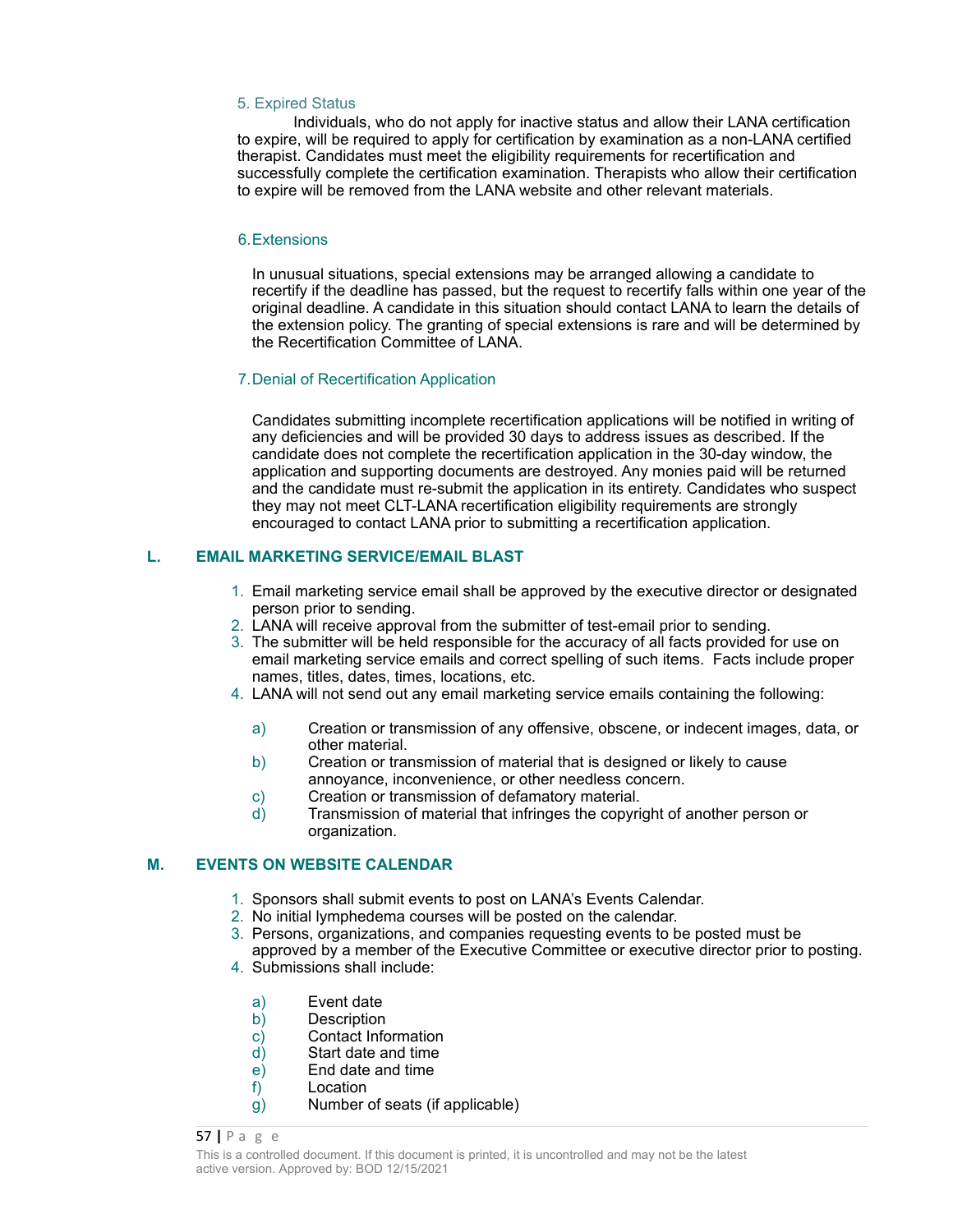h) Cost

### **N. ADDITIONS, REVISIONS, AND DELETIONS TO LANA'S POLICY & PROCEDURES MANUAL**

- 1. A policy or procedure added to LANA's Policy & Procedures Manual may be submitted by any LANA BOD with approval from the president.
- 2. A policy or procedure deleted from LANA's Policy & Procedures Manual may be submitted by any LANA BOD with approval from the president.
- 3. A policy or procedure revised from LANA's Policy & Procedures Manual may be submitted by any LANA BOD with approval from the president.
- 4. Additions will be added within document with date and a copy maintained on file for historical reference.
- 5. Deletions and/or revisions will be lined out with date and a copy maintained on file for historical reference.
- 6. Bylaws/Policy & Procedures Committee will review manual in its entirety every two years.
- 7. All prior Policy & Procedures Manual versions will be kept on file for historical reference.

### **O. RECORDS MANAGEMENT**

#### 1.Policy on Records Management

LANA holds responsibility for maintaining a management system capable of tracking all documents, records, and forms. The document tracking system will include a title, approval person(s) and date, and a controlled document disclaimer. LANA's management system is shared with all relevant personnel through their duties and responsibilities/ position descriptions and reviewed biennially as part of LANA's BOD and employee performance assessment.

#### 2.Procedures for Records Management

In provision of its duties concerning the Policy on Records Management, LANA's Executive Director with the assistance of committees and committee chairs shall perform the following tasks:

- a) Implement and maintain document controls through a document tracking system including managing obsolete/historical documents/data
	- (1) Documents have a consistent label:
		- (a) Title
		- (b) Approval person(s)
		- (c) Approval Date
		- (d) Controlled document disclaimer
	- (2) Any updates are made across all affected documents
	- (3) Obsolete documents removed from accessibility, stored, and maintained separately
- b) Implement and maintain document retention procedures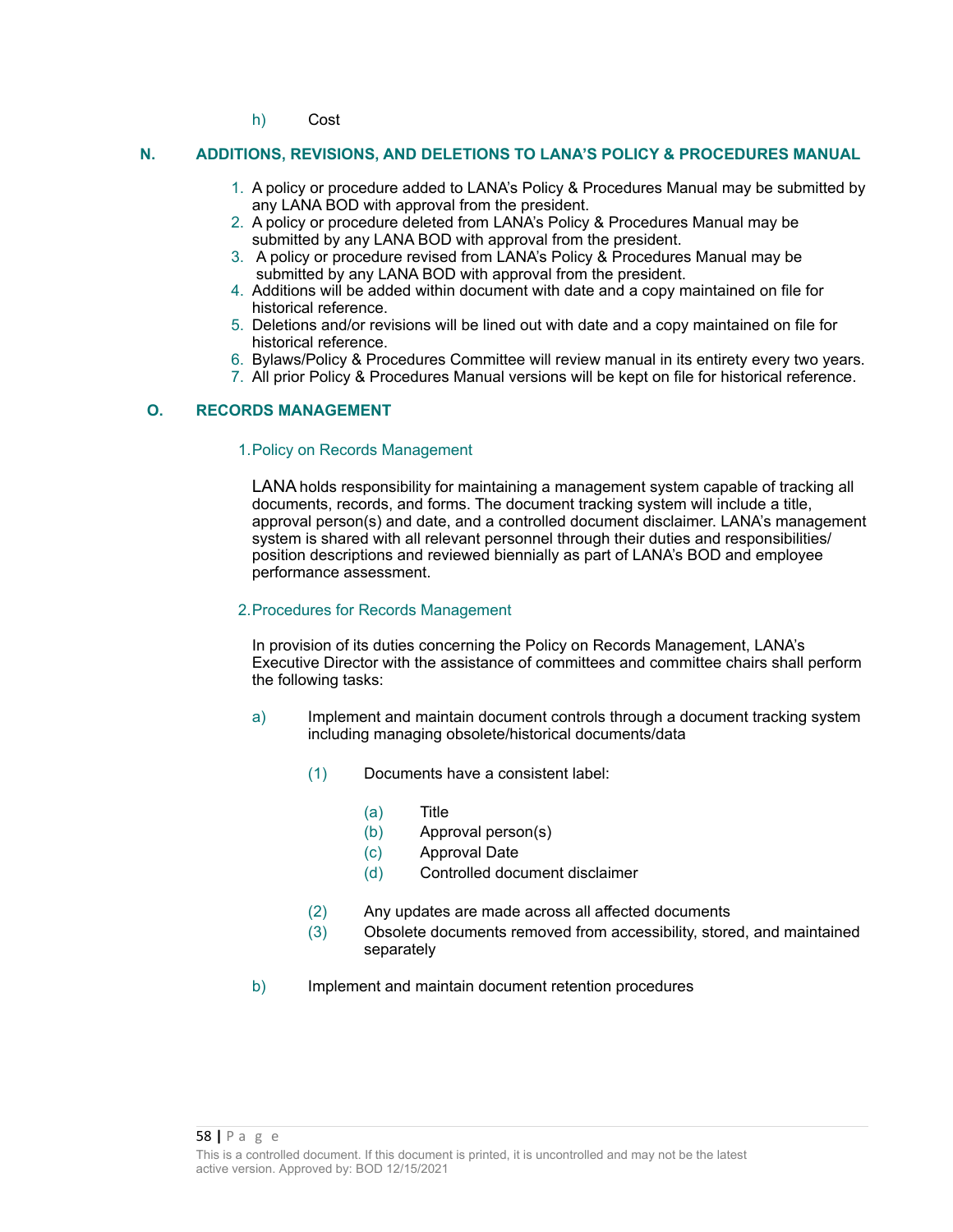- (1) Examination Application for the current year will be kept in a locked cabinet then transferred to LANA's locked external storage facility. Applications older than seven years will be shredded.
- (2) Applications are scanned onto a thumb drive at the time they are received as a back-up. Thumb drives are kept longer than seven years.
- (3) All obsolete documents are kept for a period of seven years.
- c) Maintain confidentiality by LANA BOD, employees, and independent contractors for LANA treating all LANA related information and activities with the utmost confidentiality. All with access to confidential private or sensitive information are not to divulge this information unless authorized to do so.

#### 3.Policy and Procedures on Management Review

The LANA Management Committee will review LANA's management system. This committee meets in person or virtually at the semi-annual board meeting. If there are issues that need discussion between board meetings or more time than available at board meetings, there are meetings by conference call. The minutes of the meeting(s) are filed for reference within the board meeting minutes. If there are nonconformities, there is a call to action with a deadline that is enforced by the President with support from the executive director. system at planned intervals, in order to ensure its continuing suitability, adequacy, and effectiveness.

- a) The input to the management review shall include:
	- (1) ISO standard 17024 management system review
	- Management Committee Report
	-
	- (3) Results of any internal and/or external audits;<br>(4) Feedback from candidates, CLT-LANA's and a  $\overline{A}$  Feedback from candidates, CLT-LANA's and any interested parties;<br>(5) How impartiality has been safeguarded, the status of any
	- How impartiality has been safeguarded, the status of any preventive/corrective actions;
	- (6) Assessment of follow-up actions from previous management reviews;
	- $(7)$  How objectives have been fulfilled;<br> $(8)$  Examination of changes affecting the
	- Examination of changes affecting the management system;
	- (9) An analysis of any appeals/complaints.
- b) The output to the management review shall include decisions and actions related to:
	- (1) Improvement of the effectiveness of the management system and its processes;
	- $(2)$  Improvement of the certification services;<br> $(3)$  Any identified resource needs.
	- Any identified resource needs.

### 4.Policy and Procedures on Corrective Actions

The management committee is responsible for identifying nonconformities. The committee itself may become aware of the nonconformity or be apprised of it by another committee or the executive director. The management committee works to determine the cause of the nonconformity and then decide how to correct it. When corrective actions are needed, the management committee outlines a procedure for correcting it with a deadline. The work is done with an eye toward making certain that it does not reoccur. When the actions to correct the nonconformity have been accomplished, the results are recorded in the committee minutes and the board is notified. The corrective action is reviewed for the next year, semi-annually, to make certain that it is effective.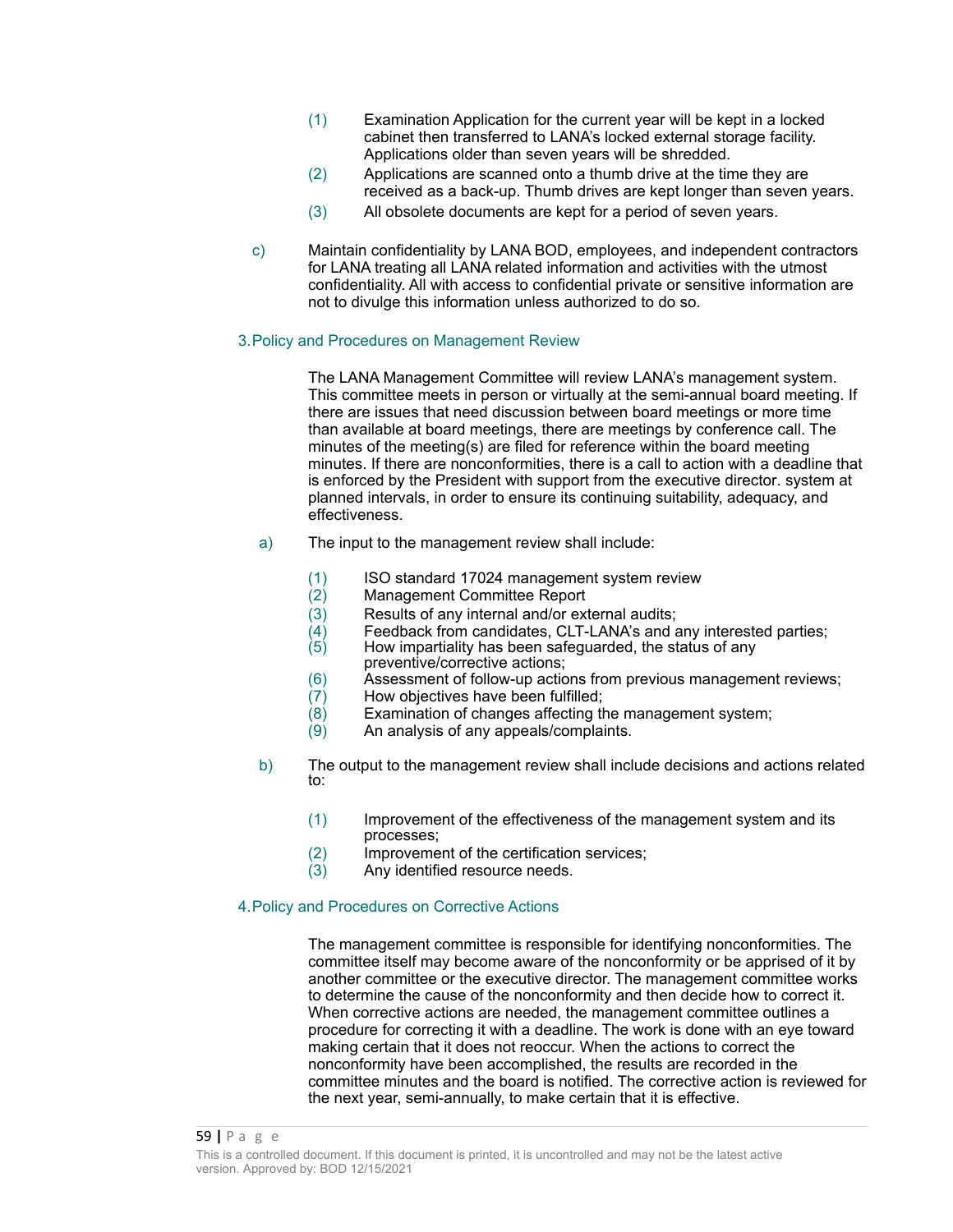#### 5.Policy on Preventive Actions

The management system review by the management committee include minutes (documentation) about procedures for taking preventative actions to eliminate causes of potential problems. In this discussion, potential nonconformities and their causes are addressed. The committee makes a decision about whether or not there is a need for action. If there is, the committee develops an action plan with timelines and assigned responsibility. If actions are taken, the result is recorded in the minutes of the next meeting of the committee. Notification is also sent to the board. The committee reviews the effectiveness of the preventive actions at its next two meetings to make certain that the action is having the desired effect.

### 6.Procedures for Preventive Actions

In fulfillment of its responsibilities to provide preventive actions, The LANA Management Committee shall perform the following tasks:

- a) Meet semi-annually during board meetings and or through conference calls
- b) Determine cause of nonconformity and outline how to correct with a stated deadline.
- c) Record correction in committee minutes
- d) Review with Board during semi-annual meetings

#### 7.Policy on Internal Audits for Record Management

The LANA Board of Directors will conduct an annual internal audit of LANA's Record Management. Audits will be performed by members of the LANA Board of Directors or an external consultant. Auditors will not audit their own work. Auditors are required to identify any appropriate opportunities for improvement in the addition to any concerns found in the review.

#### 8. Procedures for Internal Audits for Record Management

In provision of its duties concerning the Policy on Internal Audits for Record Management, LANA's President and/or Treasurer with the assistance of committee chairs shall perform the following tasks:

- a) Procure an auditor with sufficient expertise and impartiality to perform an audit of the Record Management.
- b) Provide the auditor with access to the Record Management and all supporting documentation, records, forms and documents as required to perform the audit.
- c) Results of the audit will be reviewed.
- d) Establish a plan for correction/updates, as required.
- e) Monitor the progress of the updates/correction and close out as completed.
- f) Use the results of the audit as inputs to the Records Management.
- g) Upon completion follow procedures of Records Management for documentation of any changes.

#### **P. LANA TRADEMARK**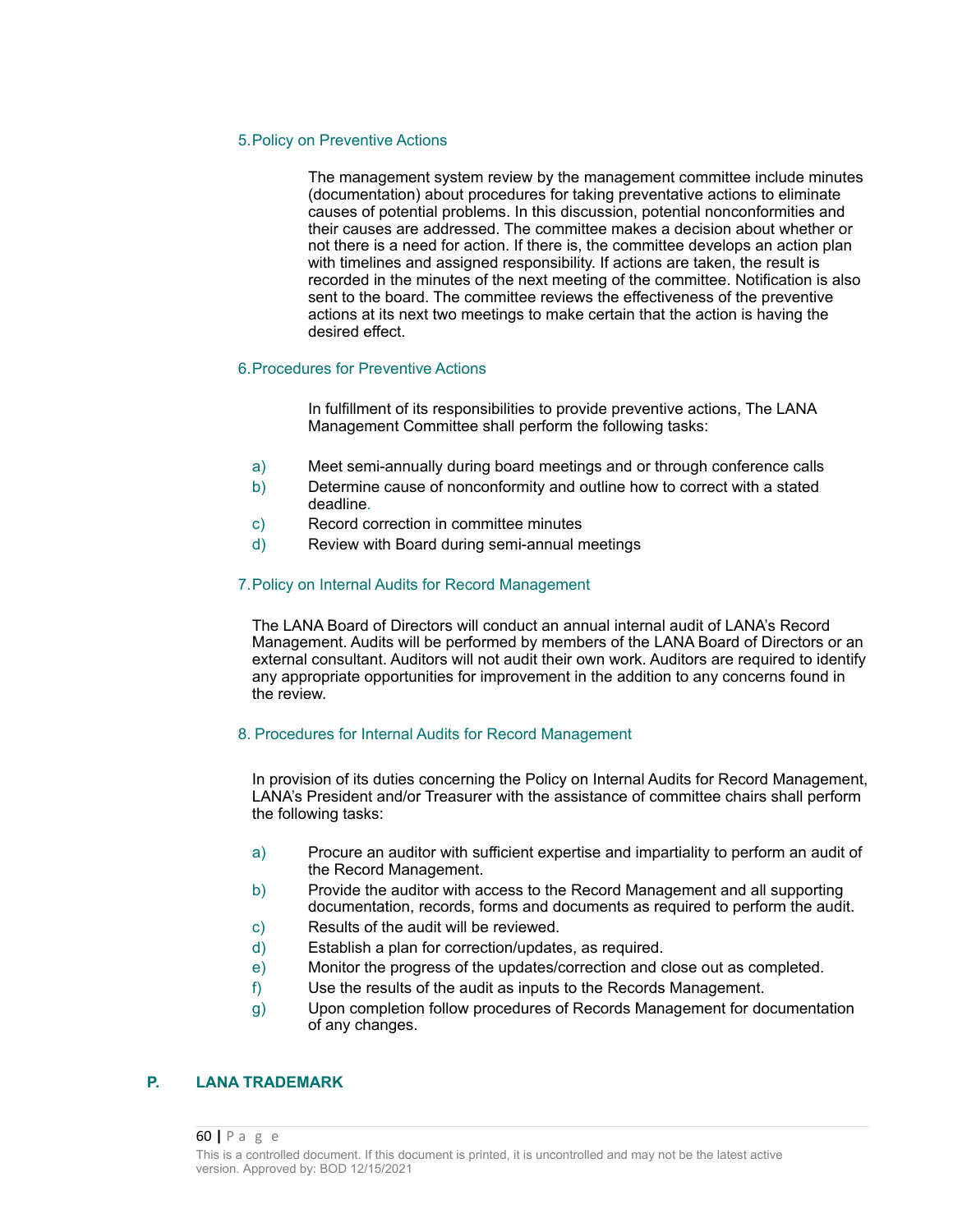### 1.Introduction to LANA Trademark Policy

- a) The Lymphology Association of North America (LANA) provides a high-quality and vetted North American certification examination to certify healthcare professionals in the treatment of lymphedema. LANA trademarks are important assets which must be used properly.
- b) To preserve its reputation and protect its trademarks, LANA diligently guards against any violation of its trademarks. LANA acknowledges the desire of third parties to show affiliation with LANA. Without written permission from LANA, LANA's trademarks, service marks, or names used in a manner that suggests affiliation or association with LANA is not permitted. Only parties with written permission from LANA are allowed to use LANA trademarks in accordance with applicable terms.

### 2. LANA Trademarks

- a) The following is list of LANA North American and Canadian Trademarks which are subject to this policy and may not be used without prior written authorization. This list is subject to modification from time to time and anyone seeking to use any LANA trademark or logo is advised to secure a current list when wanting to use such trademarks:
	- (1) LANA
	- (2) Lymphology Association of North America
	- (3) CLT-LANA
- b) Please review the following list of ways to avoid unauthorized use of LANA's trademarks:
	- (1) Do not use a LANA trademark or name in a manner that is likely to cause confusion about the origin of any product, service material, course, technology, program, or other offerings.
	- (2) Without prior permission from LANA, do not use a LANA trademark or name in a manner that is likely to give the impression or otherwise imply an affiliation or association between products or services and LANA, or any of its products, services, programs, materials, or other offerings.
	- (3) Do not use any of the LANA logos in materials without the written permission of LANA.
	- (4) Do not use any LANA trademark or name as or as part of a company, product, service, solution, technology, or program name.
	- (5) Do not use a LANA trademark or name in a manner that is likely to dilute, defame, disparage, harm the reputation, or depreciate the goodwill of LANA.
	- (6) Do not use any trademark, name, or designation that is confusingly similar to the LANA name or any LANA trademark.
	- (7) Do not copy or imitate any LANA type style, logo, product packaging, or the look, design, or overall commercial impression of any LANA website, social media, or other materials.
	- (8) Do not register or use any domain name that consists of or incorporates any LANA mark or name.
	- (9) Do not register or seek to register a LANA trademark or name or any mark or name that is confusingly similar to a LANA mark or name.
	- (10) Do not modify any LANA logo.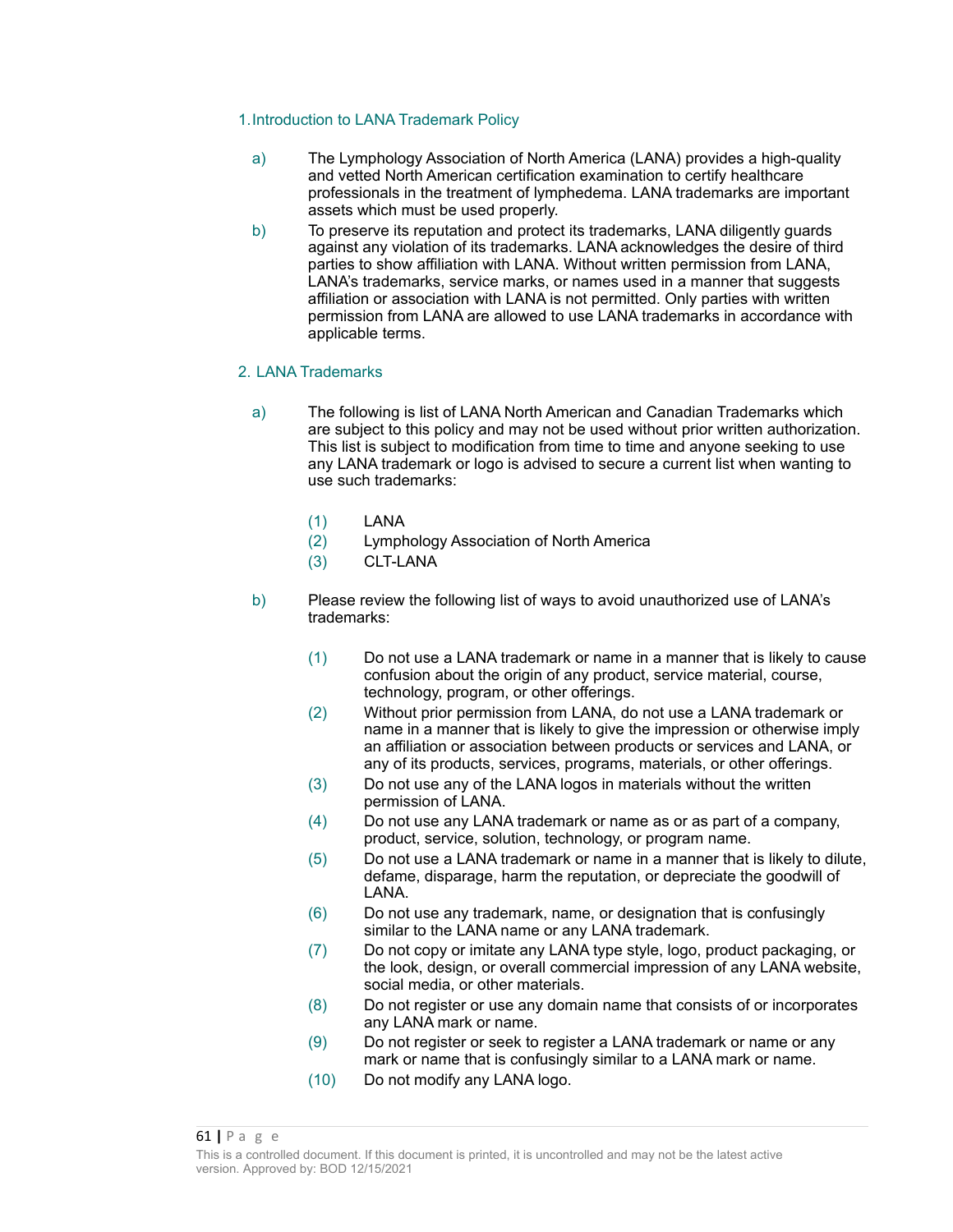- c) Uses of LANA's Trademarks
	- (1) Any commercial use of the LANA trademarks **must first be approved** by the Lymphology Association of North America. In general, we will approve the use of LANA, the name Lymphology Association of North America, and/or CLT-LANA logos when referring to our certification examination for lymphedema treatment providers. Any approved materials that use the marks Lymphology Association of North America, LANA, CLT-LANA, or the unaltered logos also will be required to include a notice that the particular mark(s) being used "is/are a registered trademark of the Lymphology Association of North America, and is/are being used with permission".
	- (2) Nominative use involving accurate statements that a training program meets the LANA minimal educational training requirements without implying sponsorship or other relationship with the Lymphology Association of North America -- by stating: "The 135-hour training program provided by \_ (insert name of training program) \_ meets minimum LANA training requirements" -- is permissible and does not require our prior approval.
	- (3) The professional designation CLT-LANA may only be used by healthcare professionals who hold a valid LANA certification.
- d) Impermissible Uses
	- (1) Proposed uses, including calling a training program a "LANA training program" or "LANA preparation course" or "LANA approved…", **are impermissible and will be refused**.
	- (2) **We also will NOT permit any of LANA's trademarks to be used:**
		- (a) to refer to any other certification examination;
		- $(b)$  in a way that is misleading or may imply association of unrelated examinations, or training programs;
		- (c) in ways that confuse the community as to whether LANA approves, endorses, or promotes one training program over another where both meet LANA prerequisites; and/or
		- (d) in a manner that implies a training program can be completed in less than the prerequisites set forth by LANA.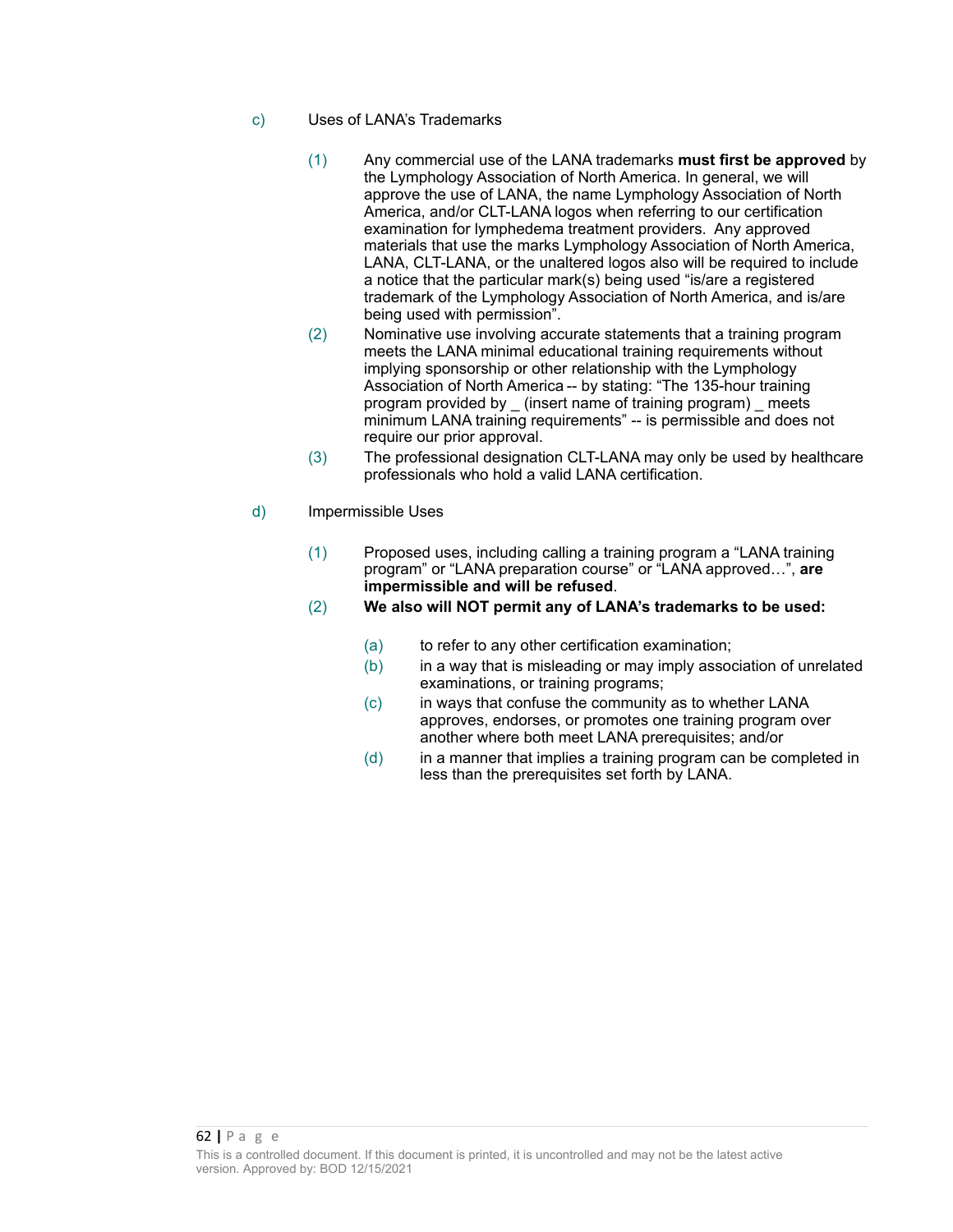**Appendix A** LANA Organizational Chart



#### 63 **|** P a g e

This is a controlled document. If this document is printed, it is uncontrolled and may not be the latest active version. Approved by: BOD 12/15/2021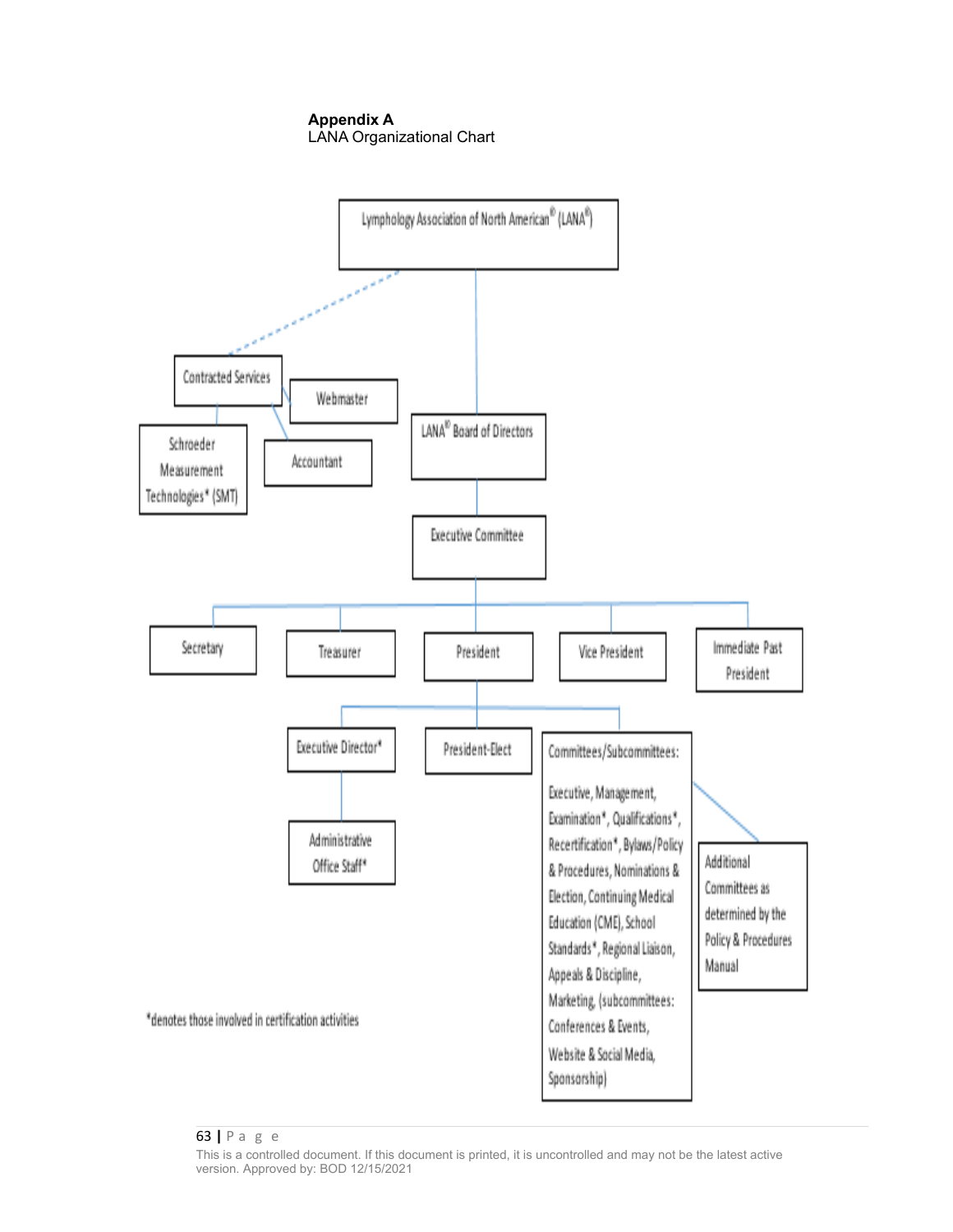# LANA<sup>®</sup> Interested Parties (Stakeholders) and Related Bodies